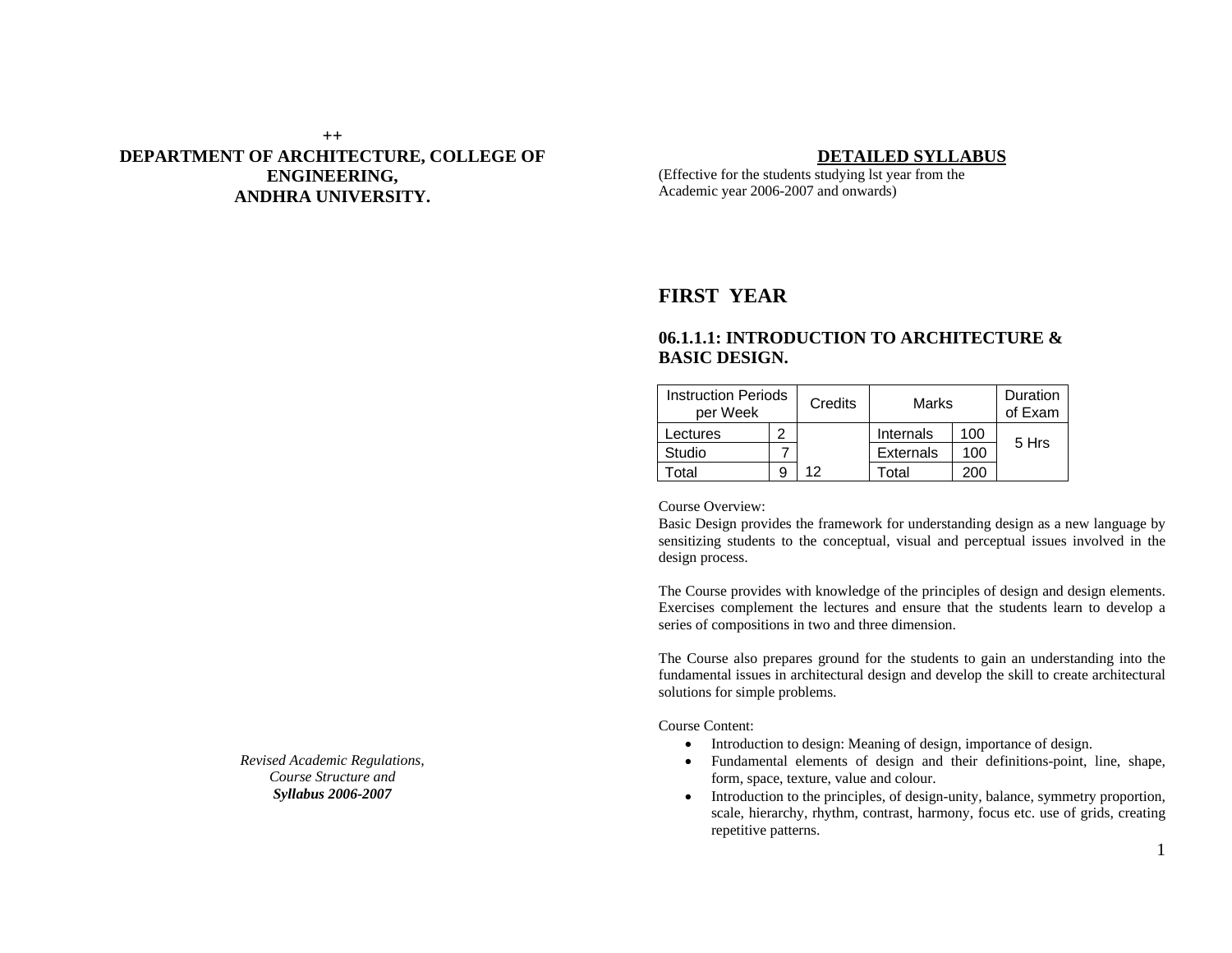Colour theory, color wheel, primary, secondary, tertiary colors, color schemes, color value & intensity. Theoretical inputs to be followed by exercises to develop the ability to translate abstract principles into compositions in 2D & 3D.

Study of ornament in architectural design. Different types of ornamentation in buildings. Study of historic examples.

Basic anthropometrics-average measurements of human body in different postures-its proportion and graphic representation, application in the design of simple household and street furniture.

- • Basic human functions and their implications for space requirements. Minimum and optimum areas for various functions. User data-Bubble and circulation diagrams.
- • Detailed study of spaces such as living, dining, bedrooms, kitchen, toilet, etc. including the furniture layout, circulation, clearances, lighting and ventilation, etc.

#### **References:**

- **1. Francis, D.K.Ching Form Space & Order**
- **2. Wong Wucius Principles of two dimensional design**
- **3. Von Mesis Elements of architecture**
- **4. Robkrier Architectural Composition**
- **5.Johannes Itten – Design & Form**
- **6. Donald E. Helper, Paul I. Wallach Architecture Drafting & Design**
- **7. David A.Hanks: The Decorative Design of Frank Lloyd Wright.**
- **8. K.W.Smithies Principles of Design in Architecture.**
- **9. Alan pipes Drawing for 3 dimensional design.**
- **10. Ikuyoshi Shibikawa and Yumi Takahashi Designer s Guide to Colour.**

## **06.1.1.2: ARCHITECTURAL DRAWING & GRAPHICS –l**

| Instruction<br>Periods per Week |   | Credits | Marks     |     | Duration<br>of Exam |
|---------------------------------|---|---------|-----------|-----|---------------------|
|                                 |   |         |           |     |                     |
| Lectures                        |   |         | Internals | 50  | 5 Hrs               |
| Studio                          | 3 |         | Externals | 50  |                     |
| otal                            |   |         | Total     | (0) |                     |

#### **Course Overview:**

The course introduces students to fundamental techniques of architectural drawing and develops the appropriate skills for visualization and representation.

#### Course Content:

Scale and measured drawing: introduction to drawing instruments their use and handing, simple exercises in drafting, dimensioning of lines and place figures. Architectural presentation of materials on drawings, terminology and abbreviations used in architectural presentation. Use of scale in drawings. Scaling and measuring of simple objects and representing them in plan, elevations and sections.

Measuring and drawing to scale the following: furniture pieces, rooms, doors and windows, etc., reduction and enlarging of drawings, tracing in pencil, ink from simple drawings, use of tracing cloth. Lettering for titles and annotation of drawings.

Freehand drawing: explanation of fundamentals of drawings and its practice. Object drawing (two exercises in the drawings), studies in light and shade of simple, natural and geometric forms (two exercises). Outdoor sketching of simple building forms (two exercises).

Architectural representation of the following on drawings: trees, hedges, foliage, human figures in different postures, cars, etc.

Solid geometry: study of points, lines, planes leading to simple solid geometrical forms in different positions (first angle projections).

Building geometry: study of isometric, axonometric and oblique views, use of circle in buildings – Ovule Covetta, Ogee, Lancet, Horseshoe, Moorish, Stilted, Rampant, Tudor, Three centered and Drop. Ionic volute (by Gibbs Rule), Entasis of column (by concoid of Nicomedes Method). Reduction and enlarging of large forms such as site plans, etc.

- • **Sciography:** Practical examples in the study of shade and shadows, points, lines, surfaces, geometrical solids of various forms and groups of forms leading to advanced examples of shades and shadows on buildings or parts of buildings.
- **Perspective:** advance examples in one point or parallel perspective, two point or angular perspective, introduction to three-point perspective.

**Rendering:** introduction to the rules of composition and perspective in architectural rendering, color study, values, tones and general approach to rendering. Various colour schemes, water colour and poster colour rendering, pencil rendering and monochrome and wash rendering etc. treatment of sky, clouds, landscape elements, human figures, foreground and surroundings, shadow projections in renderings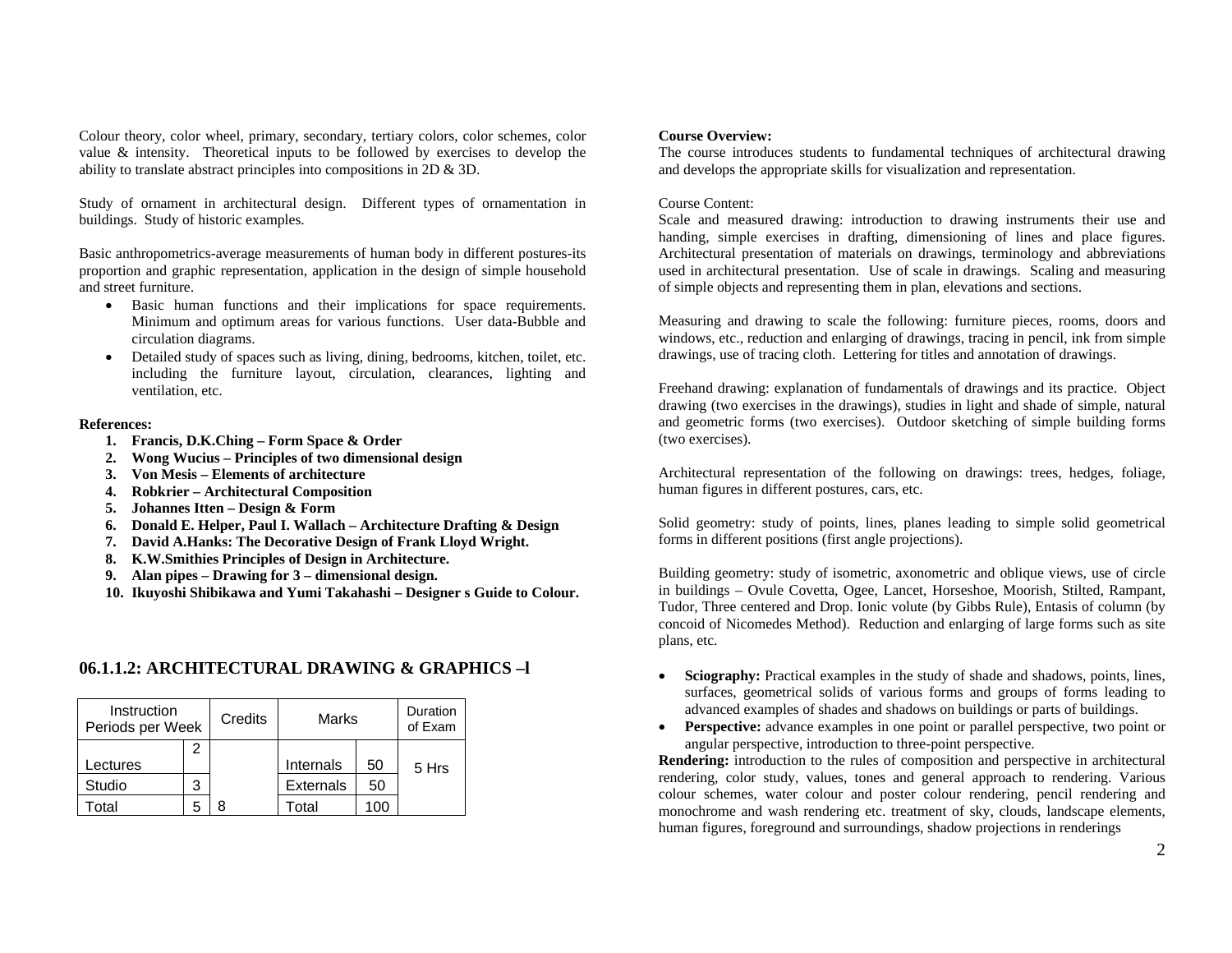#### **References:**

**l. N.D.Bhat, V.M.Panchal "Engineering Drawing" – Plane and Solid Geometry. 2.Moris.I.H. "Geometrical drawing for Art students". 3.Nelson J.A. – Hand book of Architectural & Civil Drafting. 4.P.S.gill – A text book of Geometrical Drawing. 5.John D.Bies – Architectural Drafting: Structure & Environment. 6.Thoms. E. French – graphic Science & Design. 7.T.B.Nichols and Normal keep – Geometry of Construction. 8.Shah: Building Drawing. 9.Drawing architecture – Paul Hagarth 10.Drawings by architects – Claudius Conli 11.Perspective – H. Pranchlay 12.Pencil techniques in modern design – Alkin, Urbelleth and Lione 13.Perspective – space and design – Lance Bowen Bellings**

## **06.1.1.3: BUILDING MATERIALS – I**

| per Week | <b>Instruction Periods</b> |  | Marks            |     | Duration<br>of Exam |
|----------|----------------------------|--|------------------|-----|---------------------|
| Lectures |                            |  | Internals        | 50  |                     |
| Studio   |                            |  | <b>Externals</b> | 50  | 3 Hrs               |
| otal     |                            |  | Total            | 100 |                     |

**Course over view:** This course looks at the different materials that are available naturally, their properties, functions, grading and protective measures to be taken.

Classification of stones: granite, laterite, quartzite, marble and slates –properties and uses; stones, paving sets.

Preservation of stonework, quarrying of building stones, quarry dressing tool used.

Clay bricks: constituents, harmful constituents, and selection of clay, requirements and tests. Fire clay bricks – varieties; sand lime bricks; paving bricks; Terra-cotta-its varieties; ordinary, glazed, porous, polished and fine-uses and properties. Building Tiles: Roofing Tiles, flooring and wall tiles.

Sand: sources, classification, functions, properties, tests for silt and organic contents, size of sand and grading.

Mortars: Types, proportioning, mixing and grinding, mortar mills.

Surkhi mortar, cement mortar, methods of preparing, handling and uses of mortars, light weight mortars i.e. cinder, sawdust and fibrous plasters, gypsum, plaster, composition and uses, Plaster of Paris.

Portland Cement: Raw materials, functions of cement ingredients, Setting action of cement, tests for strength and setting time.

Concrete: Concrete and its constituents, aggregate: coarse and fine, properties of concrete, strength, durability, etc. Effect of age on strength, grading: importance, fineness modulus, combined aggregate, water cement ratio. Mixing; curing.

Timber Advantages of timber construction, exogenous and endogenous trees, hard wood and and soft wood, growth of tree and its structure: wood and heart, felling of trees, conversion of felled logs, storage, sawing of timber, shrinkage and distortion, wastage, method of sawing. Drying and seasoning, moisture contents, purpose of seasoning, natural artificial.

Defects in timber: Natural defects, seasoning defects and defects due to fungal action. Causes of decay, factors affecting decay, preservation of timber by applying preservatives like tar, oil, water soluble and organic solvents.

#### **References:**

- **1. Brickwork and Associated studies Hailey and D.W. Hancock**
- **2. Engineering materials as used in India K.P.Chowdary**
- **3. Hanold.J Rosen Architectural Materials for Construction.**

## **06.1.1.4:BUILDING CONSTRUCTION-l**

| Instruction<br>Periods per Week | Credits | Marks            |     | Duration<br>of Exam |
|---------------------------------|---------|------------------|-----|---------------------|
| Lectures                        |         | Internals        | 50  |                     |
| Studio                          |         | <b>Externals</b> | 50  | 5 Hrs               |
| otal                            | 6       | Total            | 100 |                     |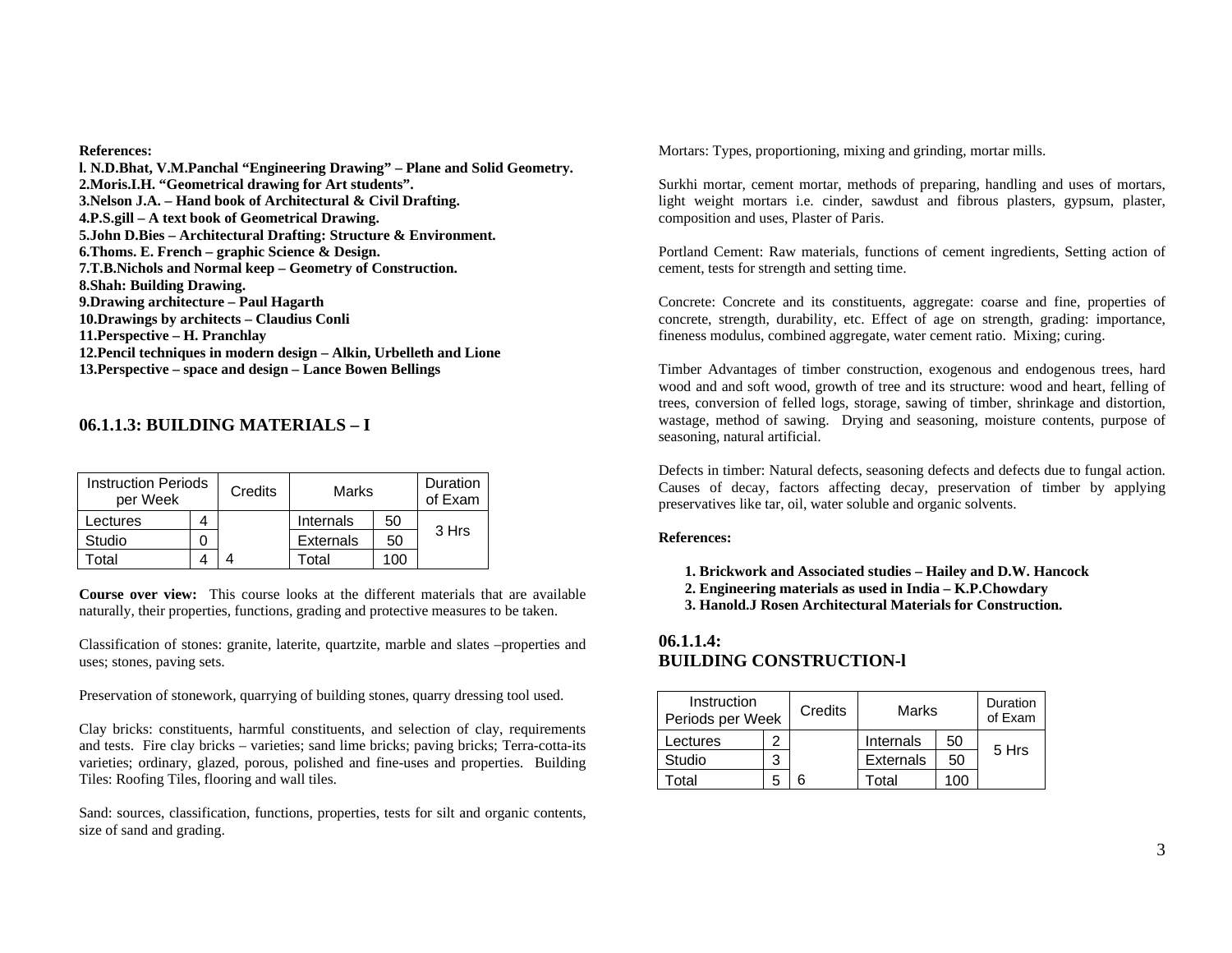Elementary construction methods explaining basic principles of Load bearing and Framed structures.

Walls –stone (in walling, rubble work, joints, plinths, lintels) clay bricks (brick work – English and Flemish brick bonds, stopped ends, quoins, piers, jambs, mortar joints).

- **Composite Masonry:** Brick lacked ashlars, rubble backed ashlar, concrete backed masonry, ashlar faced concrete walls, tile faced concrete, hollow block masonry, and marble faced masonry.
- • **Partition walls:** Brick partition, reinforced brick nogged partition, lath and plaster partition, precast concrete partition, glass block and glass Crete partition, and common wooden partition.

Lintels and Arches: lintels of wood, stone, brick; arches: terms defined, forms of arches, i.e. segmental, semi – circular, elliptical, three centered, flat and relieving arch, etc. rough and gauged arch.

Openings – wooden doors and windows (ledged and braced) with simplest and basic hardware.

Doors: Definition of terms, types of doors: wooden, ledged, ledged and braced, paneled, flush doors. Hinged, single and double shutters, sliding folding, revolving, pivoted.

Windows: Ordinary casement, top and bottom hung, pivoted and sliding sash. Hardware: fixtures, locks, hinges, fastenings, etc.

Carpentry and joinery: Terms defined, mitring, ploughing, grooving, rebating, veneering, various forms of joints in wood work, such as lengthening joints, bearing joints, halving, dovetailing, housing, notching, tusk and tenon, etc.

The class and assignment work should include appropriate site visits by the students, and students will have to maintain field observation/record books. Three to four exercises to be done in the construction yard.

#### **References:**

- **l. Elementary Building Construction Mc. Kay**
- **li. Elementary Building Construction Mitchell**
- **2Building Construction – Rangwala.S.C.**
- **3The Construction of Buildings – Barry**
- 4**A text book of Building Construction – Sushil Kumar**

## **06.1.1.5: HISTORY OF CULTURE AND ARCHITECTURE**

| <b>Instruction Periods</b><br>per Week |   | Credits | Marks            |     | Duration<br>of Exam |
|----------------------------------------|---|---------|------------------|-----|---------------------|
| Lectures                               | 3 |         | Internals        | 50  |                     |
| Studio                                 |   |         | <b>Externals</b> | 50  | 3 Hrs               |
| Total                                  |   | 3       | Гоtal            | 100 |                     |

Part A

#### **Course overview:**

The Course is intended to provide brief background knowledge of Culture and Art in different parts of the world.

Course Content:

Evolution of mankind-its impact – on primitive arts and crafts in various countries and in India in particular.

Evolution of shelter forms in different regions (deserts, thick forests, mountains, delta etc.)

Growth of Human settlements and cultural influences with emphasis on India.

Influence of religion and culture on domestic and civil architecture with special reference to India, Egypt, Europe.

Industrialization and its impact on Art and Architecture.

Present day trends in Visual arts and Architecture.

#### **Reference: Story of Architecture**.

#### **Course overview:**

History of architecture to be studied as history of development of building forms (3D) ornamentation, structural solutions, construction methods, plans and building façade, organization in relation to aesthetic / religious/social philosophy and environmental factors.

Part B

The study should focus on the general trends and not on specific examples/ buildings.

#### **Course content:**

• Architectural development in the ancient civilizations in Egypt and Mesopotamia, study of pyramids, temples, mastabas, ziggurats, etc.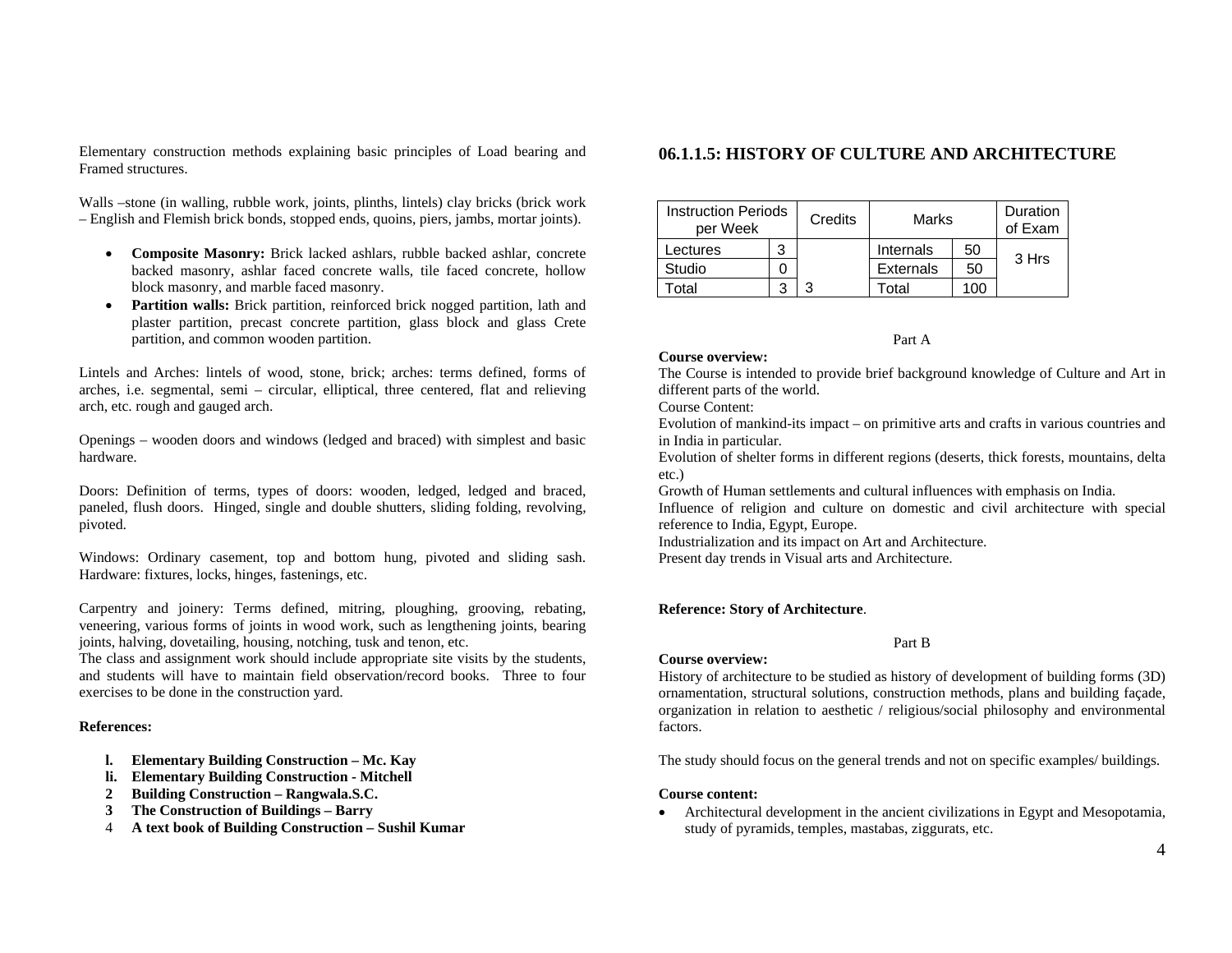- • Architecture in the classic Greek and roman periods, temples, agoras gateways, circuses, amphitheatres, basilicas, etc.
- • Architecture in the early Christian, Romanesque gothic, Byzantine, periods in Europe and rest of the world excluding Asia.

Internal evaluation will be through tests and/ or a seminar to be presented by each student using maps, plans, section/ elevations/ views and other diagrammatic and graphic means.

#### **References:**

- **1. A history of architecture Sir Banister Fletcher**
- **2. Introduction to architecture Stephen Gardner.**
- **3. A chronology of western architecture Doreen Yarwood**
- **4. The great ages of architecture Bodo Lichy**
- **5. Meaning in western architecture Christian Noberg Schulz**

**World architecture – an illustrated history – Trewin Copplistone and others** 

## **06.1.1.6: ENGINEERING MECHANICS**

| Instruction<br>Periods per Week | Credits |                  | Marks |      |
|---------------------------------|---------|------------------|-------|------|
| .ectures                        |         | Internals        | 50    |      |
| Studio                          |         | <b>Externals</b> | 50    | 3Hrs |
| otal                            |         | Total            | 100   |      |

- • Introduction: forces, composition, resolution, moments and couples; transformation of couple; resolution of force into force and couple.
- • Concurrent and non-concurrent co-planar force systems, resultant and equilibrate analytical and graphical solutions.
- • Equilibrium of bodies acted upon by concurrent and non-concurrent co-planar force systems, forces and members of trusses by method of joints and method of sections.
- • Simple stresses and strains, elasticity, stress, strain, types of stresses, elastic limit, modulus of elasticity, composite sections. Stresses due to change in temperature.
- • Elastic constants, linear strain, lateral strain, Poisson's ratio, volumetric strain, relation between E, N, and K.
- • Beams: bending moment and shear forces; simply supported, cantilever and overhanging beams for various loads, relation between bending moment and shear force.
- • Moment of inertia and section modulus for various structural shapes. Theory of simple bending;  $M/I=f/y=E/R$  application of flexural formula.
- •Shearing stresses in beams-distribution of shear stress over different sections.
- • Deflection of beams: cantilevered and simply supported with different loading, relation between slope, deflection and curvature, double integration method, moment area methods.

#### **References:**

- **a.Engineering Mechanics\_Ferdinand L.Sing**
- **b.Applied Mechanics\_S.Ramamrutham.**
- **c.Engineering Mechanics\_Timoshenko & Young**
- **d.Structural Mechanics\_Junnarkar**
- **e.Engineering Mechanics\_K.L.Kumar**

## **06.1.1.7: ENGLISH**

| <b>Instruction Periods</b><br>per Week |   | Credits | Marks     |     | Duration<br>of Exam |
|----------------------------------------|---|---------|-----------|-----|---------------------|
| Lectures                               | 3 |         | Internals | 50  | 3 Hrs               |
| Studio                                 |   |         | Externals | 50  |                     |
| otal                                   |   |         | Total     | 100 |                     |

#### **1. Vocabulary:**

- •One word substitutes
- •Words often confused
- •Synonyms and Antonyms
- •Foreign Phrases
- • Phrasal verbs derived from the Dynamic verbs: Go, Put, Take, Look, Get, Hold, Give Run and Turn.
- Idioms and Phrases
- **2. Grammar:** 
	- •Tenses and Uses of Tenses
	- •Verb
	- •Spotting the errors in a sentence
	- • Correction of errors in a given sentence – errors in the use of words – errors in constructing sentence – errors of Indianisms – use of slang – errors in punctuation.
	- $\bullet$ Concord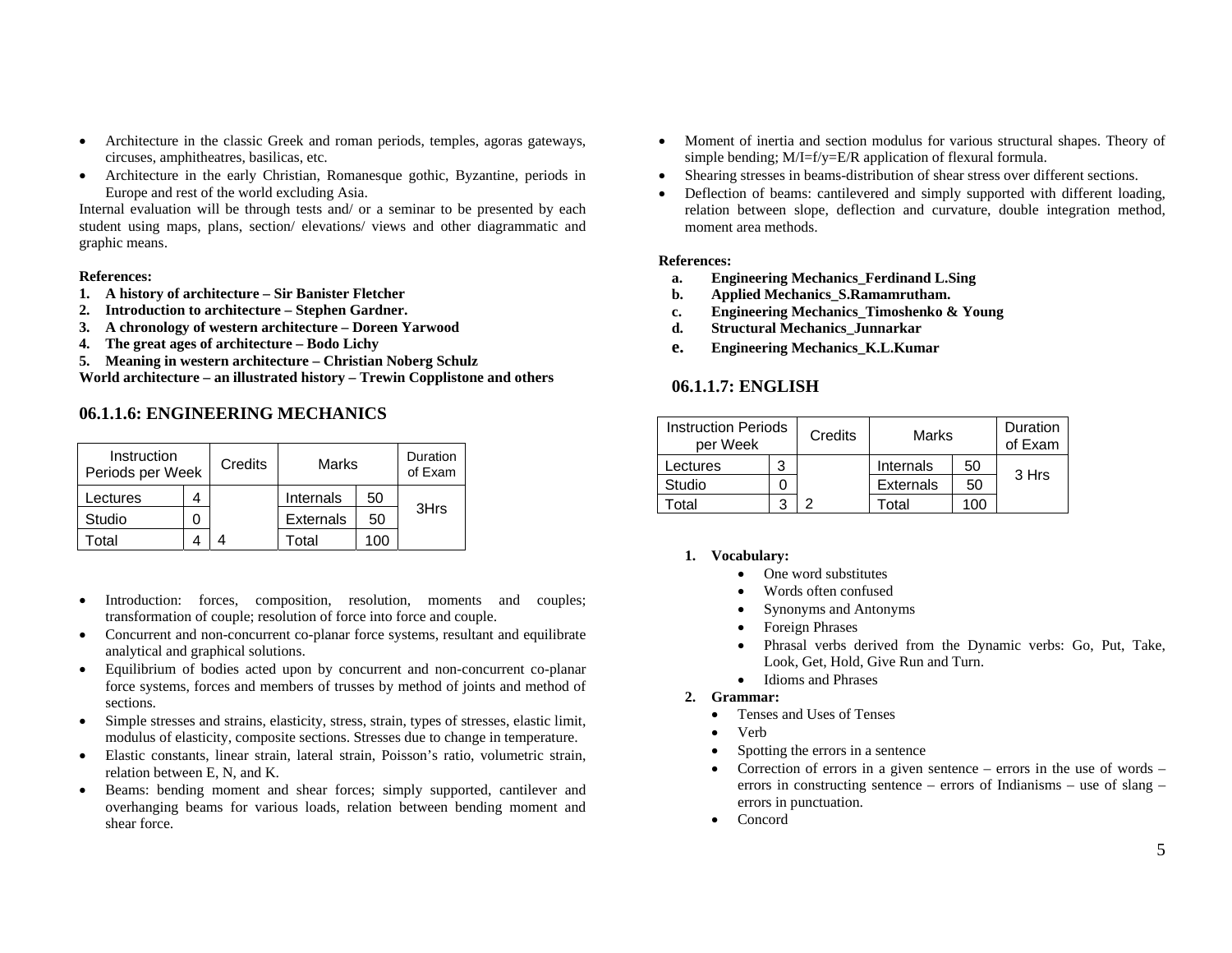• Articles, Proposition and words followed by prepositions.

#### **3. Reading:**

• Comprehension: Locating the topic sentence – main idea – subordinate idea, pick out definitions, factual information references and inferences.

#### **4. Writing:**

- Précis writing, Note making and note taking, letter writing, technical report writing, resume writing, business correspondence, preparation of CV and project reports.
- **5. Text:** 
	- An anthology of prose selections reflecting the Indian culture and the contemporary social problems and models of English prose by VK Maheswari and Sri. B. Srivastava

#### **References:**

- **1. English for Engineering Students Prof. GVLN Sarma**
- **2. Exam Your English Margaret M Maison**
- **3. Handbook of English Grammar and Usage Mark Lestov & Larry Beason, TATA Mc Graw Hill edition**

## **06.1.1.8(a): WORKSHOP PRACTICE**

| Instruction<br>Periods per Week |   | Credits | Marks            |     | Duratio<br>n of<br>Exam |
|---------------------------------|---|---------|------------------|-----|-------------------------|
| Lectures                        | 2 |         | Internals        | 50  |                         |
| Studio                          | 3 |         | <b>Externals</b> | 50  | Viva                    |
| otal                            | h | 2       | Total            | 100 | voce                    |

## **Course content:**

Model making: Preparation of wooden base for model Making of three dimensional building blocks & forms using different types of materials such as paper, rubber, acrylic, polystyrene, FRP, etc. Three to four exercises to be done.

#### **References:**

**1. Designing with models – Criss. B. Mills.** 

## **06.1.1.8(b): SURVEYING & SITE STUDIES**

| Instruction<br>Periods per Week |   | Credits | Marks            |     | Duration<br>of Exam |
|---------------------------------|---|---------|------------------|-----|---------------------|
| Lectures                        |   |         | Internals        | 50  | Viva                |
| Studio                          | 3 |         | <b>Externals</b> | 50  | voce                |
| Гоtal                           | h |         | Total            | 100 |                     |

#### •**Surveying:**

Basic principles and chain surveying:

Definitions, scales and symbols, sources of error in surveying and theory of probability, measurement of distance, instruments used, ranging of survey lines, chaining a line with examples, chaining on sloping ground, errors in chaining, tape corrections, chain surveying principles, off-sets, field notes, instruments, obstacles in chaining, plotting chain survey with practical examples.

Traversing and plain table surveying:

Tape and chain traversing, instruments used, methods of traversing, bearing lines, local attraction, plotting, magnetic declination, precautions in using compass, traversing by theodolite, instruments used and methods, plain table surveying methods, two point and three point problems, exercise in preparation of base map of small areas.

Computation of areas and leveling

Computation of areas, from field notes and from plan with examples, leveling: instruments used, definitions principles, reduction of levels classification of leveling, errors in leveling contouring; characteristics of contour lines, interpolation and interpretation of contours, uses of contour lines.

- automated surveying: introduction to the use of digital surveying technologies such as total station, G.P.S through demonstrations.
- •Site studies:

Plot, site, land and regions, size, shape of sites. Analysis of accessibility, topography, climate, landforms, surface drainage, soil, water, vegetation, ecology and visual aspects.

Note: Field book to be submitted at the end of the semester.

**Viva Voce:** Student should field book and they should attend a practical Exam and Viva voce conducted by both an external and an internal examiner.

**References:** 

- **1. Surveying vol-I B.C.Punmia**
- **2. Planning design criteria- joseph de chiara & lee coppleman**
- **3. Site planning Kevin Lynch**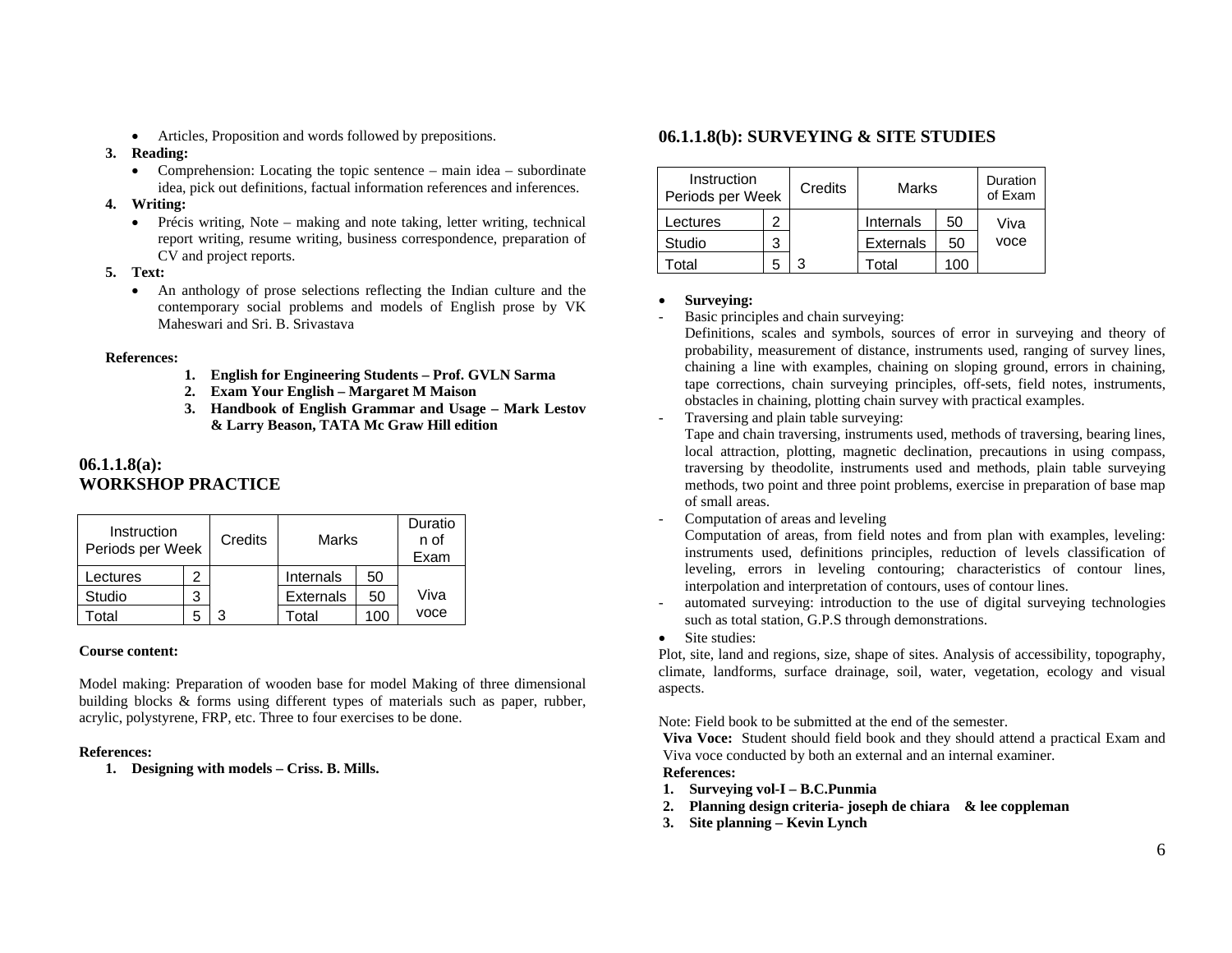# **SECOND YEAR, 1st Semester**

## **06.2.3.1 ARCHITECTURAL DESIGN-I**

| Instruction<br>Periods per Week |   | Credits | Marks            |     | Duration<br>of Exam |
|---------------------------------|---|---------|------------------|-----|---------------------|
|                                 |   |         |                  | 100 |                     |
| ectures.                        | 2 |         | Internals        |     | 10 Hrs              |
| Studio                          |   |         | <b>Externals</b> | 100 |                     |
| otal                            |   | 9       | T∩tal            | 200 |                     |

**Course overview:**.Lectures on theory of Architecture and principles of planning. Elements of composition, analytical classification of spaces for different uses and their relation to one another. Study of horizontal and vertical circulation in buildings.detailed study of analysis of sites and surroundings.

**Course content:** The design issues to be addressed include,

- $\bullet$ Integration of Form and Space
- •Visual analysis of Built form
- •Principles of Perception – Proximity, Similarity, Closure (Gestalt type).

The list of suggested topics to be covered as design problems including preparation of measured drawings and design elements are,

- Bus shelter, Milk booth, Security cabin, ATM center, Internet center, Gateway etc.
- Primary health center, village post office ,a school gymkhana, nursery school ,small cafeteria, Architect's office.
- Case study of existing house and its redesign and design of simple building elements.

#### **References:**

**1.Time Savers Standards.** 

- **2. Architect's Data- Ernst Neufert**
- **3.Architect's handbook- Charanjit Shah**.

4. Form Space & order – Frantis, K. Chary

## **06.2.3.2 BUILDING MATERIALS-II**

| Instruction<br>Periods per<br>Week | Credits |                  | Marks |       |
|------------------------------------|---------|------------------|-------|-------|
| Lectures                           |         | Internals        | 50    |       |
| Studio                             |         | <b>Externals</b> | 50    | 3 Hrs |
| otal                               |         | ⊺otal            | 100   |       |

**Course over view**: This course looks at the materials that are either extracted or synthetically made. The manufacturing process, properties and uses are to be deliberated.

**Veneers and veneering:** Resin bonded plywood, laminated wood, insulating boards and other miscellaneous Boards. Varieties of Timber, Characteristics and Uses

- •**Painting & varnishes:** Protective coating, paints, constituents of paints, their function, water paints, distempers, cement based paints, varnishes(oil and spirit), French polish, plastic emulsion paints, Anti corrosive paint, water proofing and damp proofing finishes.
- **Glass & Glass Products:** Composition, Glass fabrication, types of glass, wired glass, fiber glass, rock wool, laminated glass, glass Crete blocks, structural glass, their properties and uses in buildings.
- •**Rubber:** Natural rubber, latex, coagulation, vulcanizing synthetic rubber.
- • **Adhesives:** Natural and synthetic, their varieties, thermoplastic and thermosetting adhesives, epoxy resin.
- **Asphalt & Bitumen:** Natural and artificial products, forms to asphalt, emulsion, cement mastic bitumen felt, their properties and uses.
- •Plastic: Types, thermo setting and thermo plastics, resins, common types of molding powders used fabrication of plastics, polymerization and condensation. Plastic coatings reinforced plastic, plastic laminates.

#### References:

- •Engineering Materials- S.C. Rangwala.
- •Building Materials-Bernard. H. Knight and Rena G. Knight.
- •Engineering Materials-Deshpande.
- •Engineering Material-Roy Chowdary.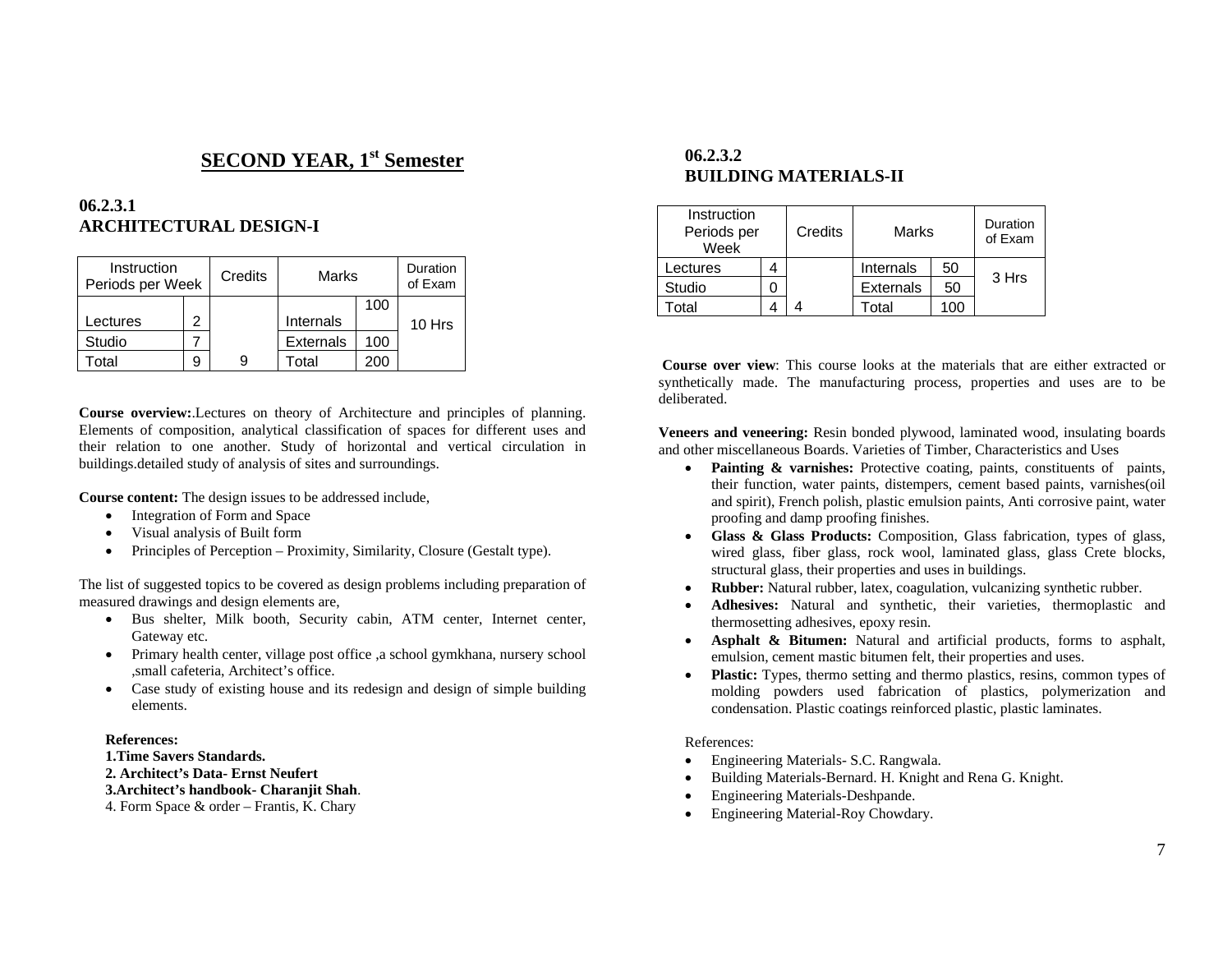## **06.2.3.3: BUILDING CONSTRUCTION-II**

| Instruction<br>Periods per Week |   | Credits | Marks             |     | Duration<br>of Exam |
|---------------------------------|---|---------|-------------------|-----|---------------------|
| .ectures                        |   |         | Internals         | 50  |                     |
| Studio                          | ິ |         | <b>Externals</b>  | 50  | 5 Hrs               |
| otal                            | 5 |         | <sup>-</sup> otal | 10C |                     |

- $\bullet$  **Foundations:** Types of foundations, i.e. spread foundation, raft foundation, grillage foundation, pile foundation, bearing piles, precast  $\&$  cast-in-situ piles; pile driving, foundation for black cotton soil, elementary knowledge about RCC foundation.
- • **Temporary Structures:** Shuttering and centering scaffolding, formwork, timbering for trenches. Shoring, racking shores, flying shores and dead shores, underpinning.

The class and assignment work should be supplemented with appropriate site visits. Appropriate exercises may be done in the construction yard.

#### **References:**

- **1. ISI codes to be followed where ever relevant.**
- **2.Building Construction-Sushil KUmar.**
- **3. Building Construction-Bindra & Arora.**
- **4. The Construction of buildings-Barry Vol.2**
- **5. Building construction-W.B. Mckay vol.4**

## **06.2.3.4: HISTORY OF ARCHITECTURE – I**

| Instruction<br>Periods per<br>Week |   | Credits | Marks            |     | Duration<br>of Exam |
|------------------------------------|---|---------|------------------|-----|---------------------|
|                                    | 4 |         |                  |     |                     |
| Lectures                           |   |         | Internals        | 50  | 3 Hrs               |
| Studio                             | O |         | <b>Externals</b> | 50  |                     |
| otal <sup>-</sup>                  |   |         | otal             | ٠OO |                     |

#### **Course overview:**

History of architecture to be studied as history of development of building forms (3D) ornamentation, structural solutions, construction methods, plans and building façade, organization in relation to aesthetic / religious/social philosophy and environmental factors.

The study should focus on the general trends and not on specific examples/ buildings.

#### **Course content:**

- • Architectural development in the ancient civilizations in Egypt and Mesopotamia, study of pyramids, temples, mastabas, ziggurats, etc.
- Architecture in the classic Greek and roman periods, temples, agoras gateways, circuses, amphitheatres, basilicas, etc.
- Architecture in the early Christian, Romanesque gothic, Byzantine, periods in Europe and rest of the world excluding Asia.

Internal evaluation will be through tests and/ or a seminar to be presented by each student using maps, plans, section/ elevations/ views and other diagrammatic and graphic means.

#### **References:**

- **6. A history of architecture Sir Banister Fletcher**
- **7.Introduction to architecture – Stephen Gardner.**
- **8. A chronology of western architecture Doreen Yarwood**
- **9. The great ages of architecture Bodo Lichy**
- **10. Meaning in western architecture Christian Noberg Schulz**
- **World architecture an illustrated history Trewin Copplistone and others**

## **06.2.3.5: STRENGTH OF MATERIALS**

| Instruction<br>Periods /Week | Credits | Marks            |      | Duration<br>Of Exam |
|------------------------------|---------|------------------|------|---------------------|
| Lectures                     |         | Internals        | 50   |                     |
| Studio                       |         | <b>Externals</b> | 50   | 3 Hrs               |
| otal                         |         | otal.            | - OC |                     |

## • **Analysis of beams and frames**

Fixed and continuous beams, application of clapperayon's theorem of three moments, BM& SF diagrams, moment distribution method for continuous beams and frames including side away. Kani's method of analysis for structural frames.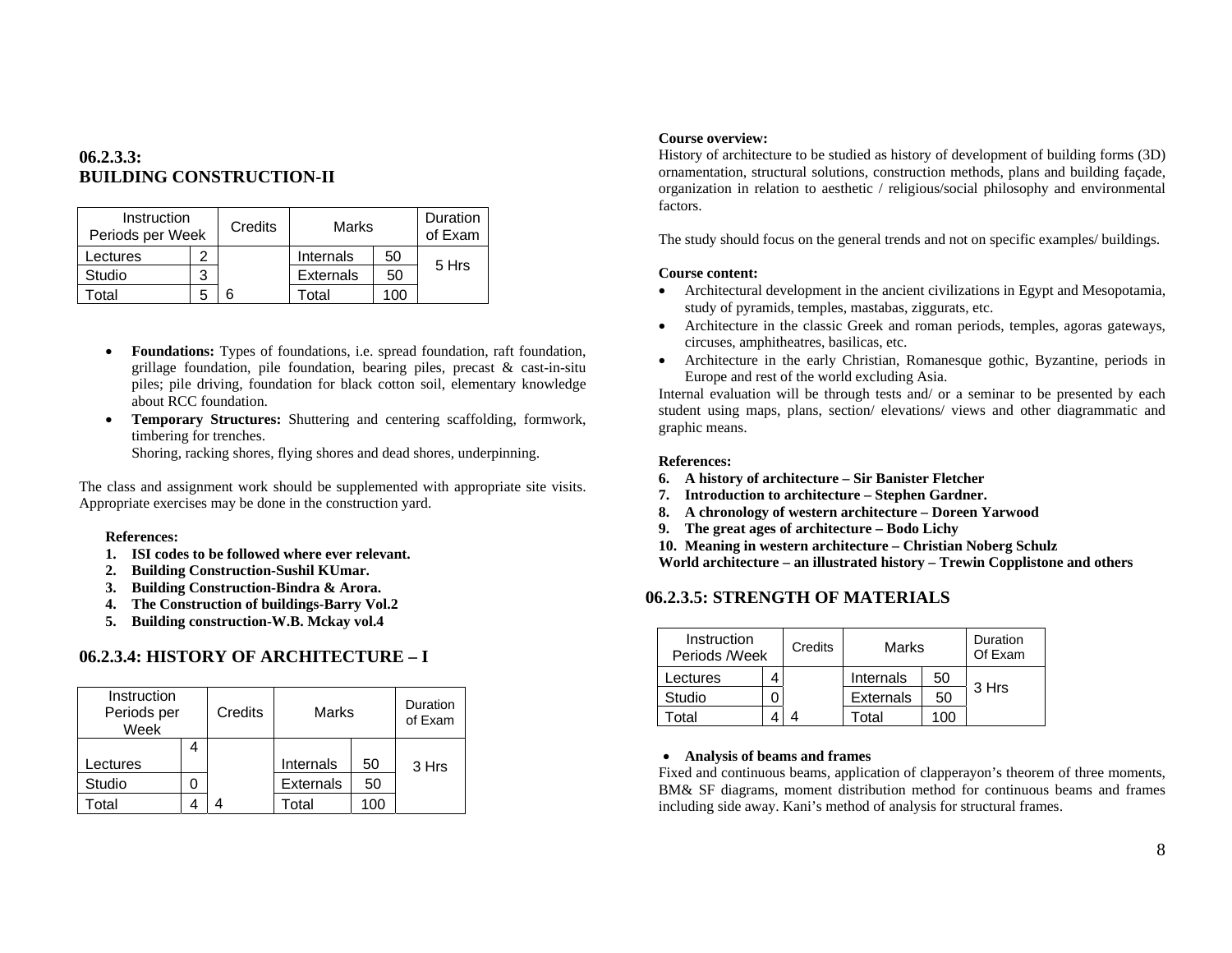#### • Columns and struts

Bulking and crushing failures, types of end conditions, Euler's theory & equivalent length and slenderness ratio. Rankine's equation and IS code formula for critical load on columns.

- Direct and bending stresses, eccentricity about both axes, symmetric and Unsymmetrical sections. Wind press on walls and chimneys, retaining walls subjected to earth press.
- •Torsion of shafts – introduction to the basic equation  $T/i = fs/R = Co/l$
- • Arches- determination f horizontal thrust, radial shear and normal force, axial thrust, bending moment and shear force for three-hinged arch.
- • Structural concepts in post & lintel construction and arch, dome, vault construction.

#### **References:**

- **1. Structural mechanics Junnarkar**
- **2. Structural mechanics punmia**
- **3. Basic structural analysis CS Redd**

## **06.2.3.6: WATER SUPPLY & SANITARY ENGINEERING**

| <b>Instruction Periods</b><br>per Week | Credits | Marks            |     | Duration<br>of Exam |
|----------------------------------------|---------|------------------|-----|---------------------|
| Lectures                               |         | Internals        | 50  |                     |
| Studio                                 |         | <b>Externals</b> | 50  | 3Hrs                |
| otal                                   |         | Total            | 100 |                     |

- Sources of water supply, types of sources, surfaces sources, underground sources, types of well construction, yield of a well, spacing of wells, sanitary protection of walls.
- $\blacksquare$  Quality of water: meaning of pure water, impurities in water, analysis of water, physical, chemical and bacteriological tests, maintenance of purity of water, water borne diseases, suitability of water for trade purposes.
- $\mathbf{u}$  Treatment of water: general theory and principles of sedimentation tank, coagulation of water, filtration of water, disinfect ion of water and water softening, colour, odour, taste and fluoridation.
- Distribution system of water: methods of distribution, service reservoirs, systems of supply of water, method of layout of distribution pipes.
- $\blacksquare$  Pipe appurtenances, air valves, reflux valves, relief valves, scour valves, sluice valves, stopcocks, and use of pumps in water supply systems.

Sanitary engineering:

- o Collection and treatment of refuse: methods of carrying refuse, system of sewerage, ventilation, clearing and maintenance, surface drains.
- o Sewage: meaning of the term, catchbasins, clear out, drop manhole, flushing tanks.

House drainage:

- Principles of house drainage, traps, sanitary fittings, systems of plumbing, drainage plans, testing of drains and pipes, maintenance of house drainage system.
- $\blacksquare$  Miscellaneous topics: septic tanks, use of pumps in sanitation, biogas disposal, soil disposal without water carriage, rural sanitation.
- n Roads and pavements: different types, water bound macadam tar bitumen, asphalt and c.c. Roads, soils stabilization, murram, brick and stone paving, drainage of roads, sub drains, culverts, ditches and gutters.

**Reference:** 

- **1. Water supply and sanitary engineering-rangwala.**
- **2. Sanitary engineering –v.n.ghe**

 **3.Water supply engineering and sanitary engineering- s.k.husain**

## **06.1.1.8: SEMINAR-1**

| Instruction<br>Periods per Week | Credits | Marks            |    | Duration<br>of Exam |
|---------------------------------|---------|------------------|----|---------------------|
| ectures.                        |         | Internals        | 50 | Viva                |
| Studio                          |         | <b>Externals</b> | 50 | Voce                |
| otal                            |         | Гоtal            | 0C |                     |

**Course over view**: Architectural projects and presentations which are part of the first and second year curriculum are taken as the basis of training of the following skills.

- Communication skills understanding the difference between seminars, conference, convention, congress, panel discussion, etc.
- Reading and listening comprehension. Taking notes from lectures, speeches, debates, etc. Interpretation and analysis of reports, text, technical literature.
- Writing skills:

 Presentation ideas accurately and logically, précis writing preparation of letters, application forms and reports. Documentation and Presentation of Case Studies.

• Introduction to Computers:

 Broad overview of hardware and software. Simple operations such as creating, editing, formatting, saving and printing documents.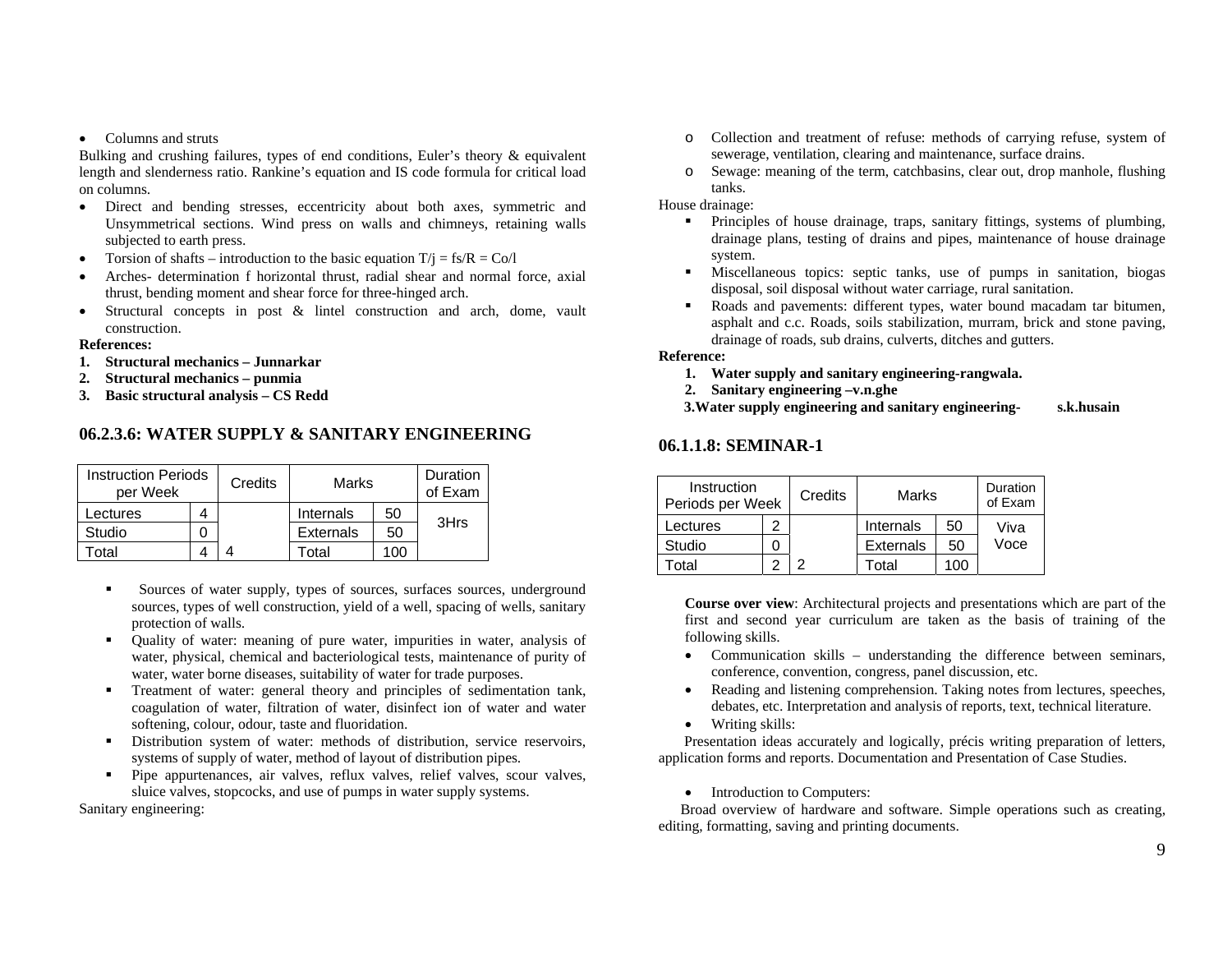Working knowledge of MS Word, Power Point and other word processing and presenting packages.

#### **Assessment**

- Each student is expected to individually present a review of an article from an architectural journal allotted to him/her by the faculty.
- • Each student is also expected to present a written paper and a seminar at the end of the semester on a topic to be finalized in consultation with the concerned faculty.

Group Discussion on selected topics.

**Viva Voce:** Student should field book and they should attend a practical Exam and Viva voce conducted by both an external and an internal examiner

#### **References:**

- **1. How to write and speak better (Reader's Digest.).**
- **2. The ABC's of Window 3.1 Alan R. Neibaner.**
- **3. Effective reports Matra Treece.**

## **SECOND YEAR, 2ND SEMESTER**

## **06.2.4.1: ARCHITECTURAL DESIGN-II**

| <b>Instruction Periods</b><br>per Week |  | Credits | <b>Marks</b> |         | Duration<br>of Exam |
|----------------------------------------|--|---------|--------------|---------|---------------------|
| Lectures                               |  |         | Internals    | 100     | 10 Hrs              |
| Studio                                 |  |         | Externals    | 100     |                     |
| Total                                  |  | a       | Total        | $200 -$ |                     |

**Course Overview:** This Course is designed to develop the skills of creative design synthesis for a single use, small span, single storey building.

**Course content:** The design issues to be addressed include:

- •Functions and their spatial implications.
- Maximum and optimum areas for various functions.
- •Anthropometrics, furniture layout and horizontal circulation.
- •Interior volumes and material qualities.
- $\bullet$ Lighting and ventilation.
- •Integration of form and function.

The list of suggested topics to be covered as design problems including: Balwadi, Kindergarten School, Primary Health Centre, Doctor's Clinic, Small Cafeteria, Highway Restaurant, Village Post Office, Bank(branch office). Police Station, Architect's Office, Department Store, School Gymkhana & Youth Club etc,.

Necessary theore5tical inputs to be given highlighting the norms and design issues. The topics not covered as design problems will have to be covered by the Studio faculty members through lecture/slide show sessions and site visits.

At least two major exercises and two minor design/time problems shourld be given. The final submission shall necessarily include a model for at least one of the two main problems.

#### **References:**

- **1. Time savers standards of Building Types-Joseph de chiara & others.**
- **2. A History of Building Types-Nikolays Pevsner.**
- **3. Architect's Data-Ernst Neufert.**
- **4. Architect's Hand book-Charanjit. Shah**
- 5. **Doctor's offices & Clinics-Paul Hayden KIrk, Engene D. Stermberg**.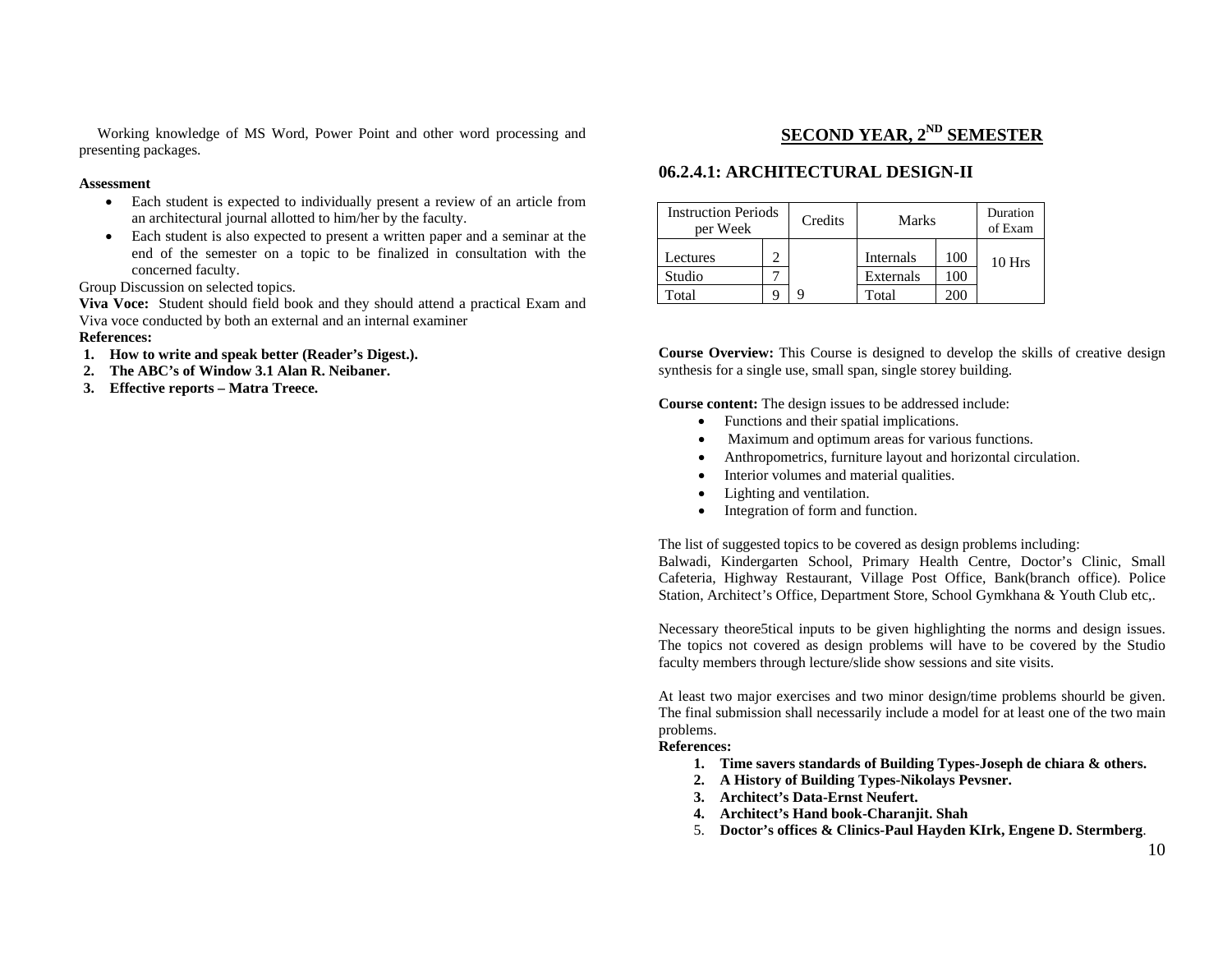- **6. Time savers standards of Building Types-Joseph de chiara & others.**
- **7. A History of Building Types-Nikolays Pevsner. Architect's Data-Ernst Neufert**

## **06.2.4.2: BUILDING MATERIALS – III**

| <b>Instruction Periods</b><br>per Week |  | Credits | <b>Marks</b> |    | Duration<br>of Exam |
|----------------------------------------|--|---------|--------------|----|---------------------|
| ectures                                |  |         | Internals    | 50 | 3 Hrs               |
| Studio                                 |  |         | Externals    | 50 |                     |
| "otal                                  |  |         | Total        |    |                     |

**Course Overview:** This course looks at the materials that are composite in nature and their unique properties.

Reinforced Cement Concrete: light weight concrete, precast concrete, solid and hollow blocks, their sizes, precast lintels, fence posts, sleepers, roof components, and partitions.

RCC slabs with single and two-way reinforcement, beams, singly & doubly reinforced beams, columns, staircase, balconies, railings, RCC pre-cast units.

Innovative materials ex: composite materials generated from waste etc..

Post tensioned structures, Composite material, Tensile structures.

Usage of metals like steel, Aluminium, brass, copper etc as Building Materials. **References:** 

- •Engineering Materials- S.C. Rangwala.
- •Building Materials-Bernard. H. Knight and Rena G. Knight.
- • Engineering Materials-Deshpande. Engineering Material-Roy Chowdary.

## **06.2.4.3: BUILDING CONSTRUCTION-III**

| <b>Instruction Periods</b><br>per Week |  | Credits | <b>Marks</b> |     | Duration of Exam |
|----------------------------------------|--|---------|--------------|-----|------------------|
| Lectures                               |  |         | Internals    | 50  |                  |
| Studio                                 |  |         | Externals    | 50  | 5 Hrs            |
| Total                                  |  | h       | Total        | 100 |                  |

- Flooring: brick on edge, concrete, wood, Indian patent floor, granolithic, terrazzo, pitch mastic, magnesium oxide, chloride, shahbad or flagstone.
- Ground and upper floors: solid floor, brick flooring, flag stone or shah bad stone flooring, floor finishing and floor coverings. Basement floor and retaining walls.
- Wooden ground and upper floors terms defined, bridging, joists, binder beams and girders, solid and herringbone strutting, floor boards, ceiling joists, trimming floors to accommodate fire place. Details of fireplace. Flat roofs. Madras terrace, jack arch roofs.

The class and assignment work should be supplemented with appropriate site visits. Appropriate exercises may be done in the construction yard.

## **References:**

- **1. Building Construction\_Sushil Kumar**
- **2. Building Construction\_S.P Arora, S.P Bindra**
- **3. Building Construction\_Mitchell (Elementary and Advanced)**
- **4. Building Construction\_Mc Kay, Vol-I, II, III and IV.**

## **06.2.4.4: HISTORY OF ARCHITECTURE-II**

| Instruction<br>Periods per Week | Credits | Marks             |     | Duration of Exam |
|---------------------------------|---------|-------------------|-----|------------------|
| Lectures                        |         | Internals         | 50  | 3 Hrs            |
| Studio                          |         | <b>Externals</b>  | 50  |                  |
| cotal                           |         | <sup>-</sup> otal | 100 |                  |

## **Course Overview:**

 $\triangleright$  History to be studied as history of development of built forms (3D) And ornamentation, Structural solutions, construction methods, plan and building façade organization in relation to

Aesthetic/religious/social philosophy and environmental factors.

 $\triangleright$  The study should focus on the general trends and not on

Specific examples of building.

## **COURSE CONTENT:**

¾ HINDU ARCHITECTURE: Development of architecture in India and rest of Asia, from the earliest times up to the end of the fourth century: Indus valley, Buddhist Architecture, Rock cut Examples, Deccan School < ancient text on Hindu Architecture and art, Hindu and Jain examples from Orissa, Khajuraho,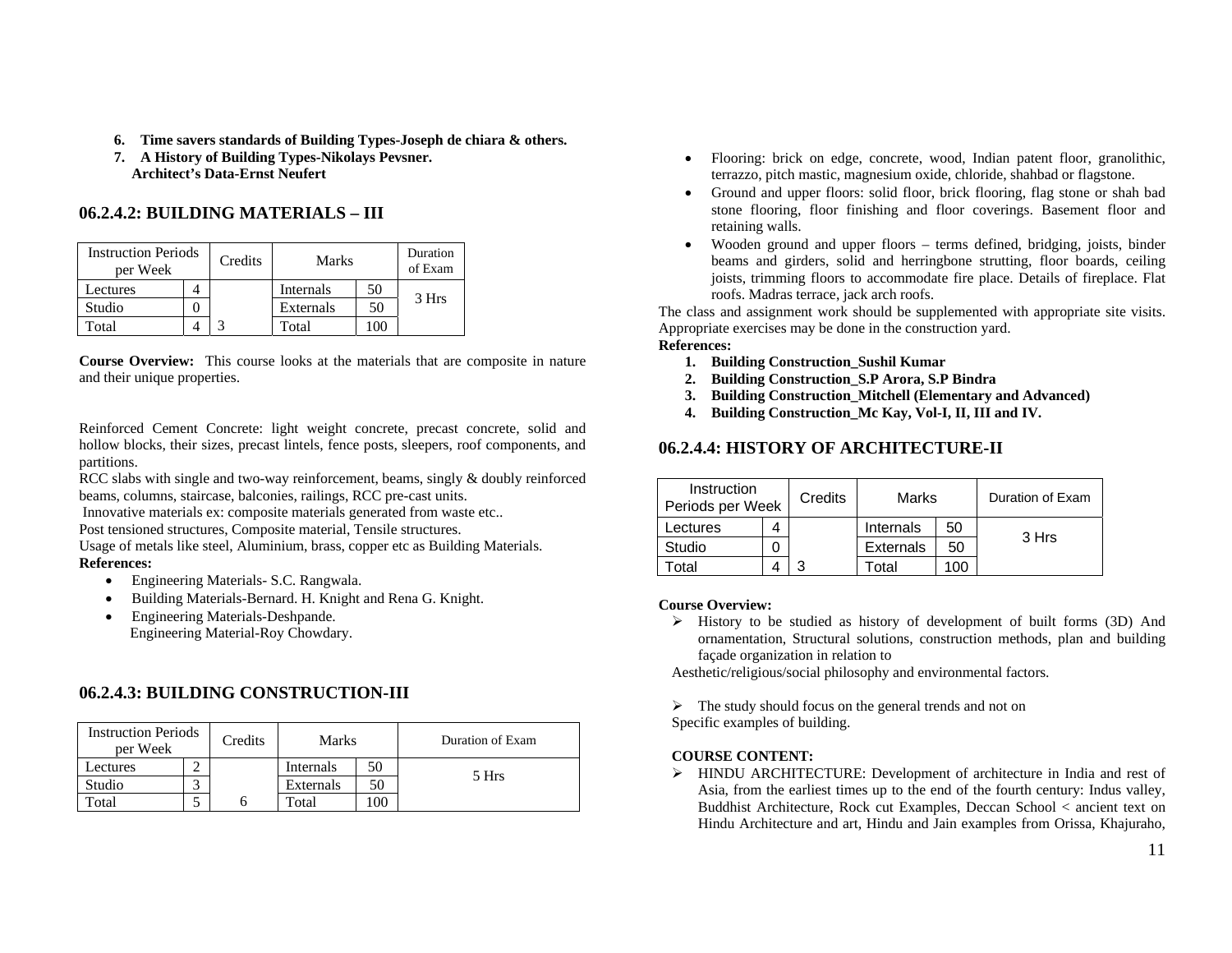Gujarat etc., Chalukyan Architecture, south Indian Temple Development from the period of later Pallavas to later Cholas and Pandyas.

- ¾ ISLAMIC ARCHITECTURE: Early Saracenic School in India:
- $\triangleright$  Imperial school at Delhi provincial schools at Gujarat and Deccan.
- $\triangleright$  Moghal Architecture in India.

#### **References:**

- **1. Art Architecture of India-Benjamin Rowl.**
- **2. Indian Architecture-Percy Brown.**
- **3. The Architecture of India-Satish Grover.**
- **4. The history of Architecture in India-Christopher Tadgell.**
- **5. Vistara-The Architectureof India**

## **06.2.4.5: CLIMATOLOGY**

| <b>Instruction Periods</b><br>per Week |   | Credits | Marks            |    | Duration<br>of Exam |
|----------------------------------------|---|---------|------------------|----|---------------------|
| Lectures                               | 3 |         | Internals        | 50 | 3 Hrs               |
| Studio                                 |   |         | <b>Externals</b> | 50 |                     |
| otal.                                  | b |         | Гоtal            | 00 |                     |

#### **Introduction to Building Climatology**

Climate and built form interaction. Global climatic factors, elements of climate, graphic representation of climatic data, Mahoney's Tables, macro & microclimate.

## **Tropical Climates**

Definition, classification of tropical climates, characteristics of different climatic zones, Design considerations for warm-humid, hot-dry, composite and upland climates

#### **Thermal Comfort**

Thermal comfort factors physiological aspects body heat balance, comfort range, Comfort charts.

#### **Heat Flow Through Buildings**

Basic principles of heat transfer through buildings, performance of different materials, Periodic heat flow.

#### **Sun And Design Process**

Solar geometry, solar charts, sun angles and shadow angles, orientation for sun, sun control, design of shading devices building form and heat gain, basic principles of day lighting, sun light and glare.

## **Natural Ventilation**

Air movement around and through buildings, orientation for wind stack effect, including ventilation.

#### **Passive Cooling**

Passive methods of cooling, roof pond, dessicant cooling, vaporative cooling, earth sheltered buildings.

#### **REFFERENCES:**

- **1. Manual of tropical housing and building-koenigsberger, ingersoll, mayhew and szokolay.**
- **2. Buildings climate and energy –T.A.Markus andE.N.Morris.**
- **3. Tropical Architecture C.P.Kukreja.**
- **4. Design for hot climates-Allan Konya.**

**Solar Control and Shading Devices – Olgyay and Olgyay**

## **06.2.4.6: DESIGN OF RCC STRUCTURES**

| Instruction<br>Periods per Week | Credits | Marks            |      | Duration<br>of Exam |
|---------------------------------|---------|------------------|------|---------------------|
| Lectures                        |         | Internals        | 50   |                     |
| Studio                          |         | <b>Externals</b> | 50   | 3 Hrs               |
| otal                            |         | Гоtal            | 100. |                     |

- Introduction to RCC design
	- Neutral axis; balanced, under  $\&$  over reinforced sections.
- $\triangleright$  Design of Flexure Members
	- -Design of beams for flexure, shear & bond.
	- -Design of doubly reinforced beams.
	- -Design of one way & two way reinforced slabs.
	- Design of lintels, cantilever beams and slabs.
	- Design of T beams.
- $\triangleright$  Design of columns & footings
	- - Design of R.C.C. columns, axially & eccentrically loaded Columns, columns subjected to BM about one & two axis.
	- -Design of staircase.
	- Design of R.C.C. footings for columns.

#### **Reference:**

- **1. Analysis of structures vol.II by Vazrani Ratwani.**
- **2. Design of R.C.C. structures-S.Ramamrutham.**

**Analysis Design and Details of structures vol. IV**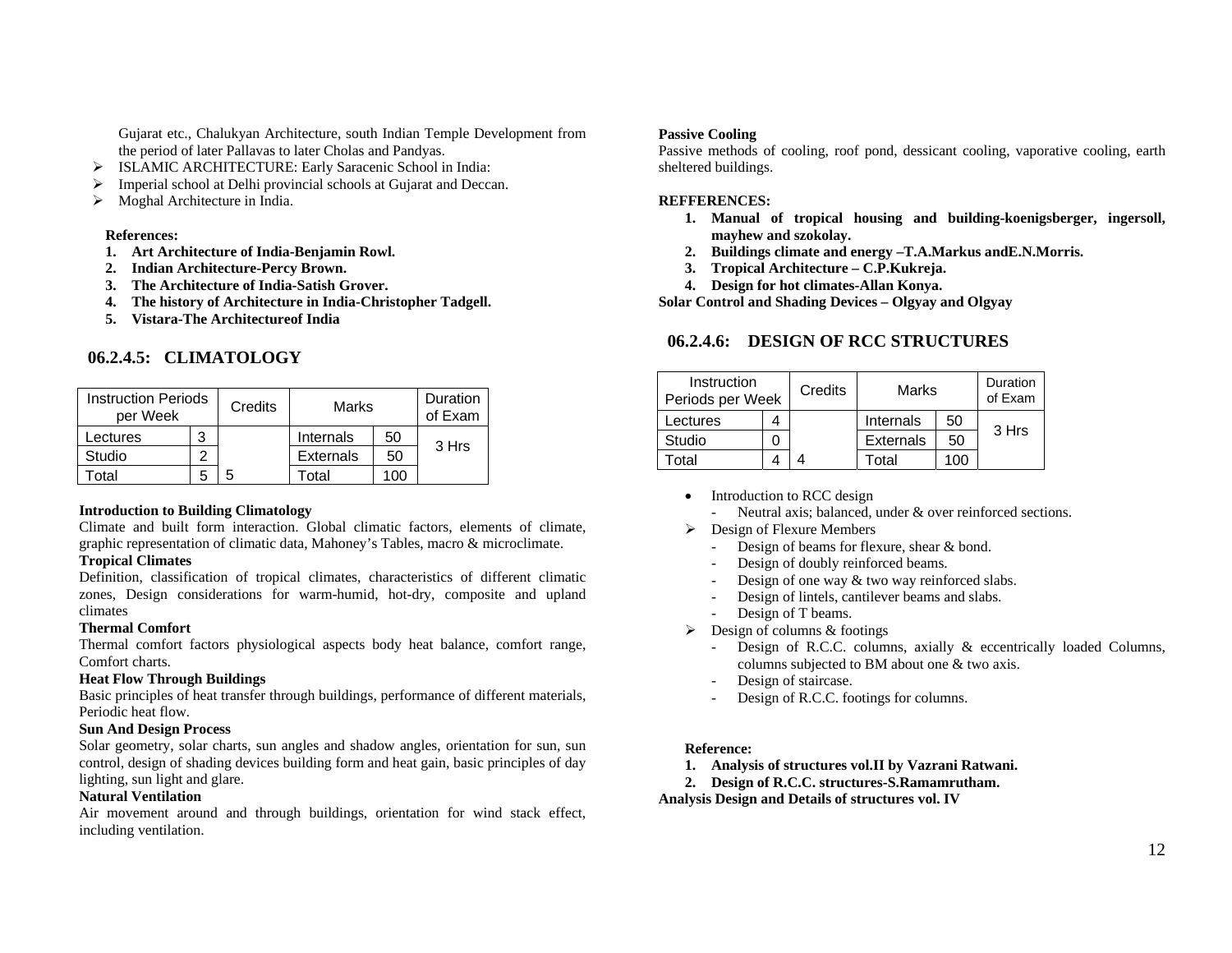## **06.2.4.7: ENVIRONMENTAL SCIENCES (\*\*MEC 223)**

| Instruction<br>Periods per Week | Credits | Marks             |    | Duration<br>of Exam |
|---------------------------------|---------|-------------------|----|---------------------|
| ectures.                        |         | Internals         | 30 |                     |
| Studio                          |         | <b>Externals</b>  | 70 | 3 Hrs               |
| otal                            |         | <sup>-</sup> otal |    |                     |

\*\*Common with Mechanical Engg. and Naval Architecture)

#### **Module 1: Introduction** Definition, scope and importance

 Measuring and defining environmental development : indicators (1 Lecture) **Module 2 : Ecosystems** Introduction, types, characteristics features, structure and functions of Ecosystems - Forest, Grassland, Desert, Aquatic (lakes, rivers, and estuaries) (2 Lectures)

#### **Module 3 : Environment and Natural Resources Management** Land resources: Land as a resource

 Common property resources , Land degradation, Soil erosion and desertification, Effects of modern agriculture, fertilizer-pesticide problems Forest resources: Use and over-exploitation, Mining and dams-their effects on forest and tribal people

Water resources: Use and over-utilization of surface and ground water, Floods, draughts, Water logging and salinity, Dams-benefits and costs, Conflicts over water

Energy resources: Energy needs, Renewable and non-renewable energy sources, Use of alternate energy sources, Impact of energy use on environment .(8 Lectures)

**Module 4: Bio-diversity and its conservation** Value of bio-diversity - consumptive and productive use, social, ethical, aesthetic and option values. Bio-geographical classification of India – India as a mega diversity habitat . Threats to biodiversity-Hotspots, habitat loss, poaching of wildlife, loss of species, seeds etc. Conservation of bio-diversity-In-situ and Ex-situ conservation (3 Lectures)

**Module 5: Environmental Pollution – Local and Global Issues** Causes, effects and control measures of

Air pollution,Indoor air pollution, Water pollution, Soil pollution, Marine pollution, Noise pollution, Solid waste management, composting, vermiculture, Urban and industrial wastes, recycling and re-use

Nature of thermal pollution and nuclear hazards, Global Warming, Acid Rain, Ozone depletion (8 Lectures)

**Module 6: Environmental problems is India** Drinking water, Sanitation and public health, Effects of activities on the quality of environment, Urbanization, Transportation , Industrialization, Green revolution

Water scarcity and Ground Water depletion, Controversies on major darns – resettlement and rehabilitation of people problems and concerns, Rain water harvesting, cloud seeding and water shed management(5 Lectures)

**Module 7: Economy and Environment** The economy and environment interaction , Economics of development, preservation and conservation, Sustainability : theory and practice, Limits to Growth ,Equitable use of resources for sustainable lifestyles ,

Environmental Impact Assessment (4 Lectures)

**Module 8: Social Issues and the Environment** Population growth and environment, Environmental education, Environmental movements, Environmental Development (2 Lectures)

**Module 9 : Institutions and Governance** Regulation by Government, Monitoring and Enforcement of environmental regulation, Environmental Acts, Water (Prevention and Control of pollution) act, Air Prevention and Control of pollution) act, Envt. Protection act, Wild life protection act, Forest Conservation act, Coastal Zone Regulations, Institutions and policies relating to India,Environmental Governance(5 Lectures)

**Module 10 : International Conventions** Stockholm Conference 1972, Earth Summit 1992, World commission for environmental Development (WCED) (2 Lectures)

**Module 11: Case Studies** Chipko movement, Narmada Bachao Andolan, Silent Valley project, Madhura Refinery and Taj Mahal, Industrialization of Pattancheru, Nuclear reactor at Nagarjuna Sagar, Tehri dam,Ralegaon Siddhi (Anna Hazare), Kolleru lake – aquaculature, Florosis in Andhra Pradesh(3 Lectures) **Module 12: Field work** Visit a local area to document and mapping environmental assets – river / forest / grass land / hill / mountain Study of local environment – common plants, insects, birds, Study of simple ecosystems – pond, river, hill slopes etc., Visits to Industries, Water treatment plants, affluent treatment plants.(5 Lectures)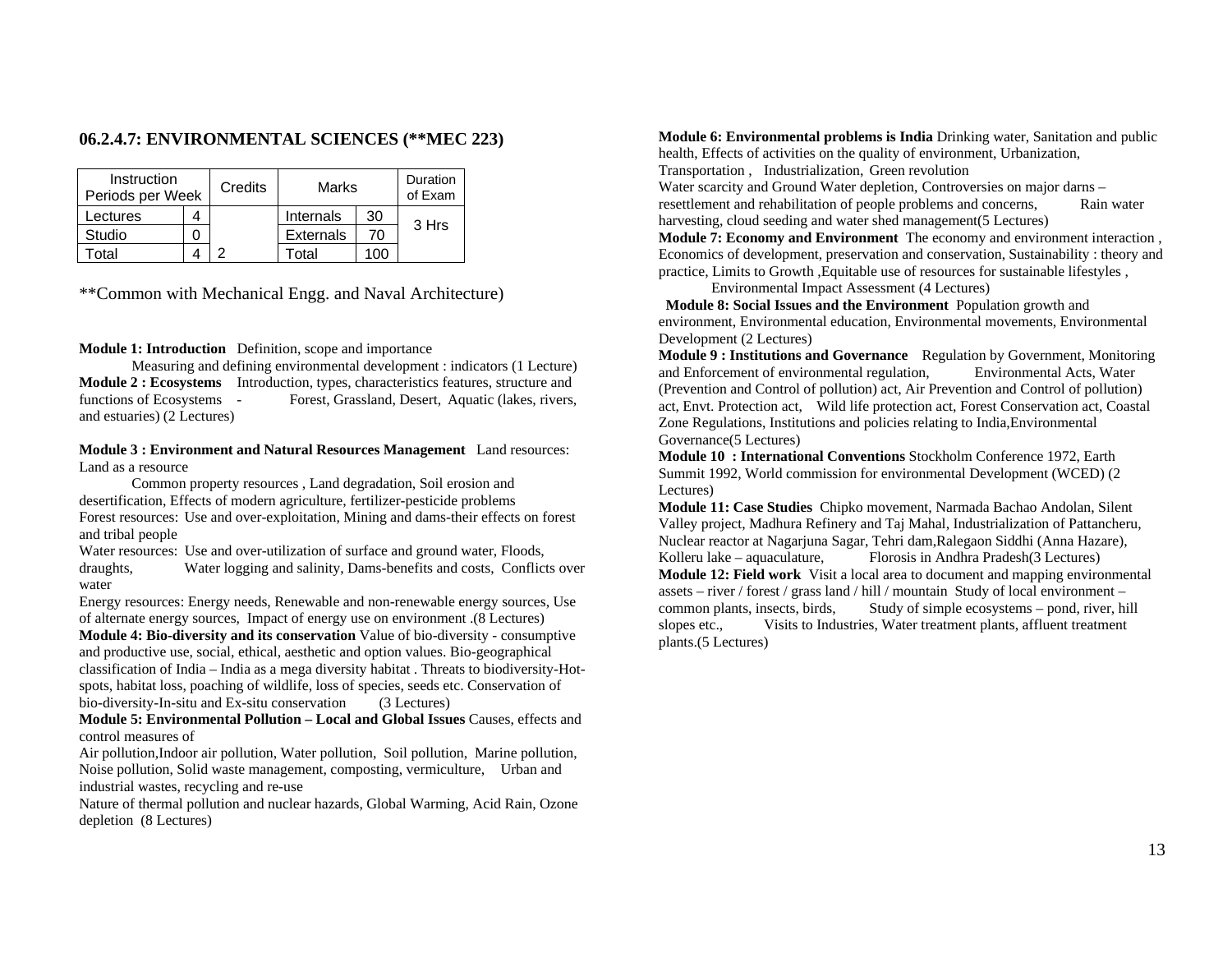# **THIRD YEAR, 1<sup>st</sup> Semester**

## **06.3.5.1: ARCHITECTURAL DESIGN – III**

| Instruction<br>Periods per Week |   | Credits | Marks            |     | Duration<br>of Exam |
|---------------------------------|---|---------|------------------|-----|---------------------|
|                                 | 2 |         |                  |     |                     |
| Lectures                        |   |         | Internals        | 100 | 15 Hrs              |
| Studio                          |   |         | <b>Externals</b> | 100 |                     |
| otal                            | g |         | Total            | 200 |                     |

Course overview: This course focuses on buildings of residential use. It aims to enhance the students understanding of the complexities of architectural design for residential needs and develop creative design solutions for good living environments.

Course Content:

- Organisation of functional activities in relation to user requirements and the site.
- • Relating the system of horizontal & vertical circulation, open spaces, parking etc.
- $\bullet$  Responding to socio-economic factors such as income levels, privacy, territoriality, socializing etc.
- Considering materials, structure and services in relation to the design proposal.
- •Integration of plan forms & three dimensional compositions.
- •Detailing for the physically handicapped and the elderly.

The list of suggested topics to be covered as design problems include:

Large guest house, students hostels, small hotel, holiday resort, motel, row housing, block of flats and residential complexes at an intermediate scale such as staff housing, housing for specific communities in urban and rural areas such as home for the aged, fishermen's housing etc.

Necessary theoretical inputs to be given highlighting the norms and design issues. The topics not covered, as design problems will have to be covered by the studio faculty members through lectures/slide shows and case studies.

Atleast two major exercises and two minor design/time problems should be given. The final submission shall necessarily include a model for at least one of the two main problems.

#### **References:**

- **1. Time Saver Standards of Building Type\_Joseph de chiara & others.**
- **2. A History of Building types\_Nikolaus Persner.**
- **3. Architect's Data\_Ernst Neufert**
- **4. Hand book of Planning and Design Data**
- **5. Barrier free Residential Design\_Albert Peloquin**
- **6. Site Planning for Cluster housing\_Richard untermann and Robert Snall**

## **06.3.5.2: BUILDING CONSTRUCTION – IV**

| <b>Instruction Periods</b><br>per Week |   | Credits | Marks            |     | Duration of<br>Exam |
|----------------------------------------|---|---------|------------------|-----|---------------------|
| ectures.                               |   |         | Internals        | 50  |                     |
| Studio                                 | 3 |         | <b>Externals</b> | 50  | 5 Hrs               |
| otal                                   | 5 | 6       | otal             | 100 |                     |

- • Staircases: Terms defined, Tread, riser, stringer, nosing, flight, landing, head room, handrail, types of stairs i.e., straight, doglegged, open well geometrical, circular, spiral, bifurcated, balusters, newel post etc., wooden stairs, stone stairs metal stairs and elementary knowledge of R.C.C. stairs.
- • Roofing, flooring and ceiling materials: roofing tiles asbestos cement products, sheets, fiber board and wood fiber boards, gypsum boards etc.,
- •**Wall Finishes:** Acoustic treatment, insulation etc..
- •**Modular components:** offices, kitchens, toilets etc..

The class and assignment work should be supplemented with appropriate site visits. Appropriate exercises may be done in the construction yard.

#### **References:**

**1.Building Construction\_Sushil Kumar** 

- **2.Building Construction\_S.P Arora, S.P Bindra**
- **3.Building Construction\_Mitchell (Elementary and Advanced)**

**4.Building Construction\_Mc Kay, Vol-I, II, III and IV**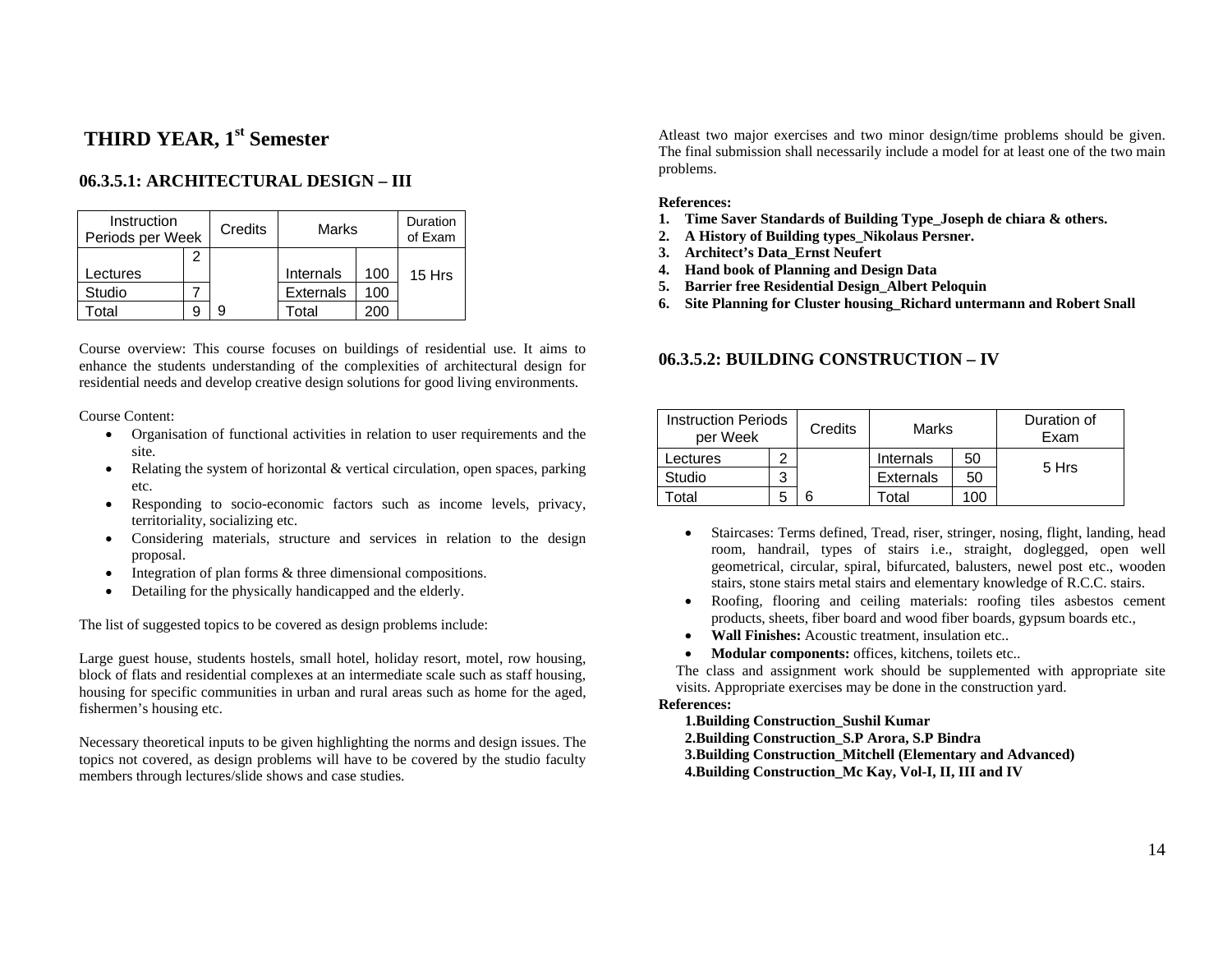## **06.3.5.3: HISTORY OF ARCHITECTURE-III**

| Instruction<br>Periods per Week |   | credits | marks            |     | Duration of Exam |
|---------------------------------|---|---------|------------------|-----|------------------|
|                                 | 3 |         |                  |     |                  |
| Lectures                        |   |         | Internals        | 50  | 3 Hrs            |
| Studio                          |   |         | <b>Externals</b> | 50  |                  |
| otal                            |   | ຊ       | Total            | 100 |                  |

- •Course Overview:
- • History to be studied as development of built forms (3D) and ornamentation, structural solutions, construction methods, plan and building façade organization in relation to aesthetics/religious/social philosophy and environmental factors.
- • The study should focus on the general trends and not on specific examples of buildings.
- Course Content:
- • Renaissance, Baroque and other architectural styles preceding the advent of Industrial Revolution in Europe.
- Influence of architectural Revolution on building materials, Construction Technology, evolution of new building types and increasing user requirements.
- Characteristic styles of modern architecture up to First World War.
- • Steel structures, Arts and crafts movement, Art Nouvean Vienna school, Chicago school, Monumentalism. Expressionalism and beginning of R.C.C.
- Contributions made by pioneers- Le Corbusier, Frank Lloyd Wright, Walter Gropius, Mies Van der Rohe in the periods between the world wars. Characteristics of modern architecture after the Second World War.Study of Aalto. Ero Saarinen, Richard Neutra, Louis I Khan, Philip Johnson, Kenzo Tange and also engineer architects like Pier Luigi Nervi, Felix Candela, Buckminister Fuller, and frei Otto.
- • Pre-Independence architecture in India: Development of secular architecture from the end of the  $18<sup>th</sup>$  century to the middle of the  $19<sup>th</sup>$  century.

#### **REFERENCES:**

- •**History of Modern architecture –Leonardo Benevolo.**
- • **Space, Time and architecture –The growth of a New Tradition –Sigfied Guiedion.**

## 06.3.6.4: **SPECIFICATIONS, ESTIMATING AND COSTING**

| Instruction<br>Periods per Week | Credits | Marks             |     | Duration of Exam |
|---------------------------------|---------|-------------------|-----|------------------|
| Lectures                        |         | Internals         | 50  |                  |
| Studio                          |         | <b>Externals</b>  | 50  | 3 Hrs            |
| otal                            |         | otal <sup>-</sup> | 100 |                  |

Course over view: This course is intended to impart training in the preparation of Specifications and Estimation for a building.

 Course content: Definitions and terms used principles of measurements in estimating. Methods of preparing approximate estimates on plinth area and cubic contents ( volume ) basic differences and advantages.

Method of obtaining detailed quantities for earth works , building items and other allied structures ( P.W.D. system to schedule of rates, standard mode of measurements. Example and exercise in obtaining all items from excavation to painting including RCC and steel works.

Specifications : brief speciation of different items in a building.

Defining specifications; Purpose of specifications

- as a contract document

-As a guide to builder and supervisors.

-Importance of specifications in the execution of building projects with respect to drawings.

-Types of specifications

-Manufacture's specifications.

-Detailed clause writing of specifications of any three items of work for a normal standard building with at least three other items as part of the internal assessment from the following:

 a) Earth work excavation in all types of soils including blasting operations.

b) Foundation in CRS and UCRS in RCC

c) Superstructures in brick masonry.

d) RCC work in slabs, sunshades, lintels, etc.

e) Doors and windows in wood and steel.

f) Finishing work (I) painting, (II) flooring,

(III) cladding.

g) Built in furniture.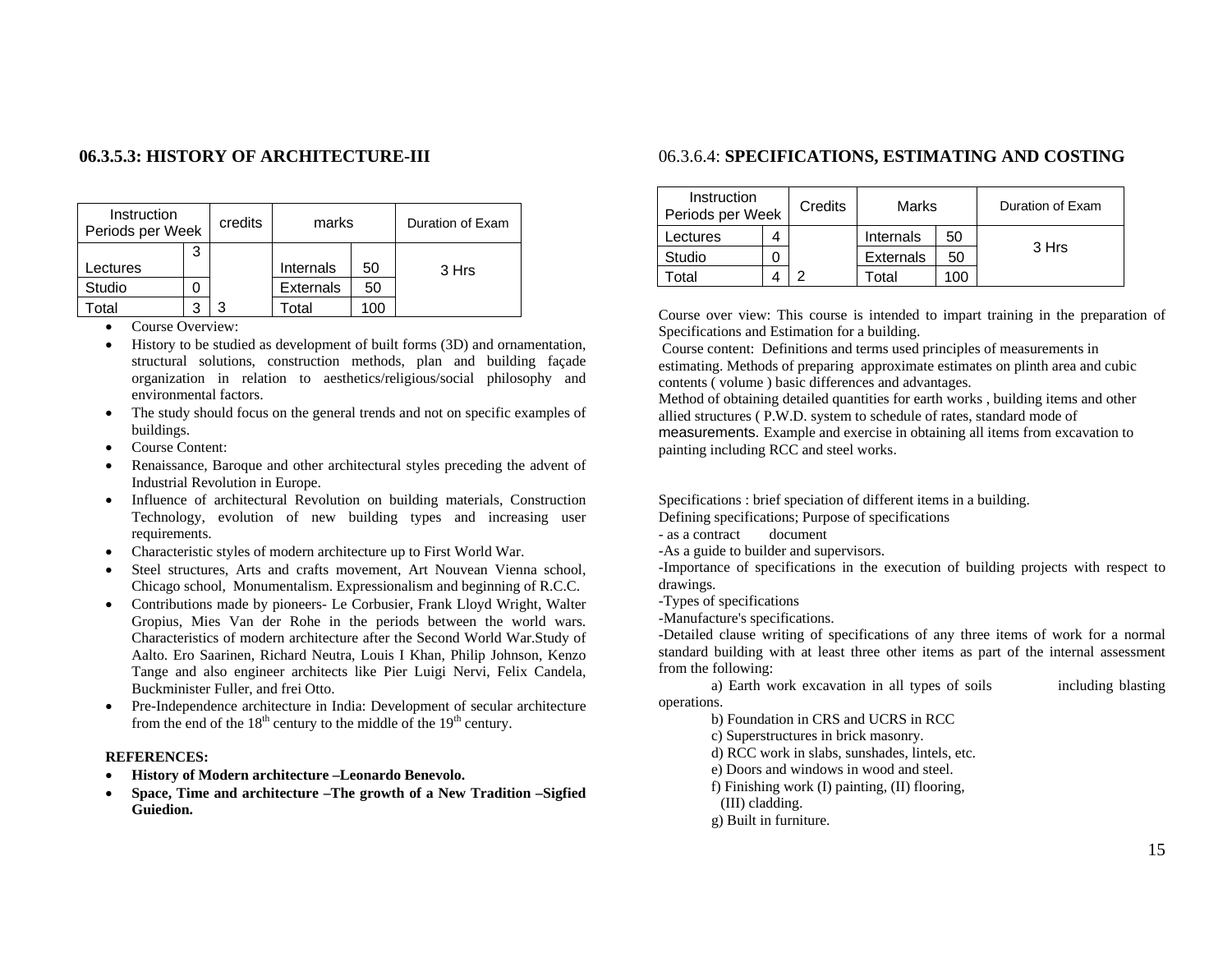h) Partitions. i) Modes of measurements.

Knowledge of manufacturers specifications as a database for writing specifications for the following materials, components of the building based on surveys:

- $\triangleright$  Glass
- $\triangleright$  Plywood and laminates
- $\blacktriangleright$  Hardware
- $\triangleright$  Electrical wires and accessories
- $\triangleright$  Water supply and plumbing: fittings and fixtures
- $\triangleright$  Flooring and cladding

NOTE: This has to be taken by the students in the form of surveys monitored by the teacher. The end out put should be in the form of a report submitted by the students consisting of the specifications writing as given above.

#### **REFERENCES:**

**1.) Estimating and costing in Civil Engineering by B.N. Dutta 2.) Standard Schedule of Rates – C.P.W.D** 

## **06.3.5.5: LANDSCAPE DESIGN AND SITE PLANNING**

| Instruction<br>Periods per Week |   | Credits | Marks            |    | Duratio<br>n of<br>Exam |
|---------------------------------|---|---------|------------------|----|-------------------------|
|                                 | 3 |         |                  |    |                         |
| Lectures                        |   |         | Internals        | 50 | 3 Hrs                   |
| Studio                          |   |         | <b>Externals</b> | 50 |                         |
| otal <sup>-</sup>               |   |         | otal             |    |                         |

- • Man and the landscape: landscape development in historical perspective – brief review of development of garden styles. Importance and role of landscape in architecture. Contemporary approach to landscape design – brief review of evolution of concepts in landscape design after industrial revolution and increasing awareness of ecological variables in landscape design.
- •Site studies and site planning:

--- Understanding different site characteristics and evaluation of their potential for development.

--- Philosophical and design issues related to site development –i.e. siting of buildings, spatial and contextual relationships of built and out door spaces, site and its relationship to its surroundings. Importance of climatic, social factors in development of site.

--- Process of design development. Identifying functional requirements of site, development of site by mutual exploitation of forms and use of grading principles. (study should include atleast two exercises in site planning)

•Elements in Landscape design:

Use of landform, water, vegetation as elements of Landscape design Design and types of garden furniture, lighting and water feature Pavement types, patterns, and hard landscapes

 Sculptures and architectural features and elements Design concept related to use of landscape elements in outdoor design - Grouping of elements, visual effects etc.

• Plants and design:

Botanical nomenclature, anatomy and physiology

Plant growth and development, plant communities and their environments in Indian Context

Plants and landscape - Basic principles, appearance of plants, functional and visual effects with plants in landscape

Landscape layout and planting techniques

Planting design and practice

## • Landscape Construction:

Elementary knowledge of grading cut and file, shaping the site

Use of materials use in landscape and their details

Laying paths with different materials like pebble paving slabs, stone etc Construction of garden steps

Construction of screen, trellis, wall fences, gates, decks

Construction and detailing of drain inlets, curbs and gutter details

Fountain and pool construction

Elementary knowledge of irrigation systems, and water supply, lighting systems

## **Reference:**

- **1. Site planning Kelvin Lynch**
- **2. An introduction to Landscape Architecture Michael Laurie**
- **3. Landscape Construction and detailing Alan Blanc**
- **4. T.S.S. for Landscape Architecture**
- **5. Planting Design Bian Hacheat**
- **6. Land and Landscape Brenda Colise**
- **7. Common trees Snatapaer**
- **8. Beautiful Shrubs Prathiba Devi**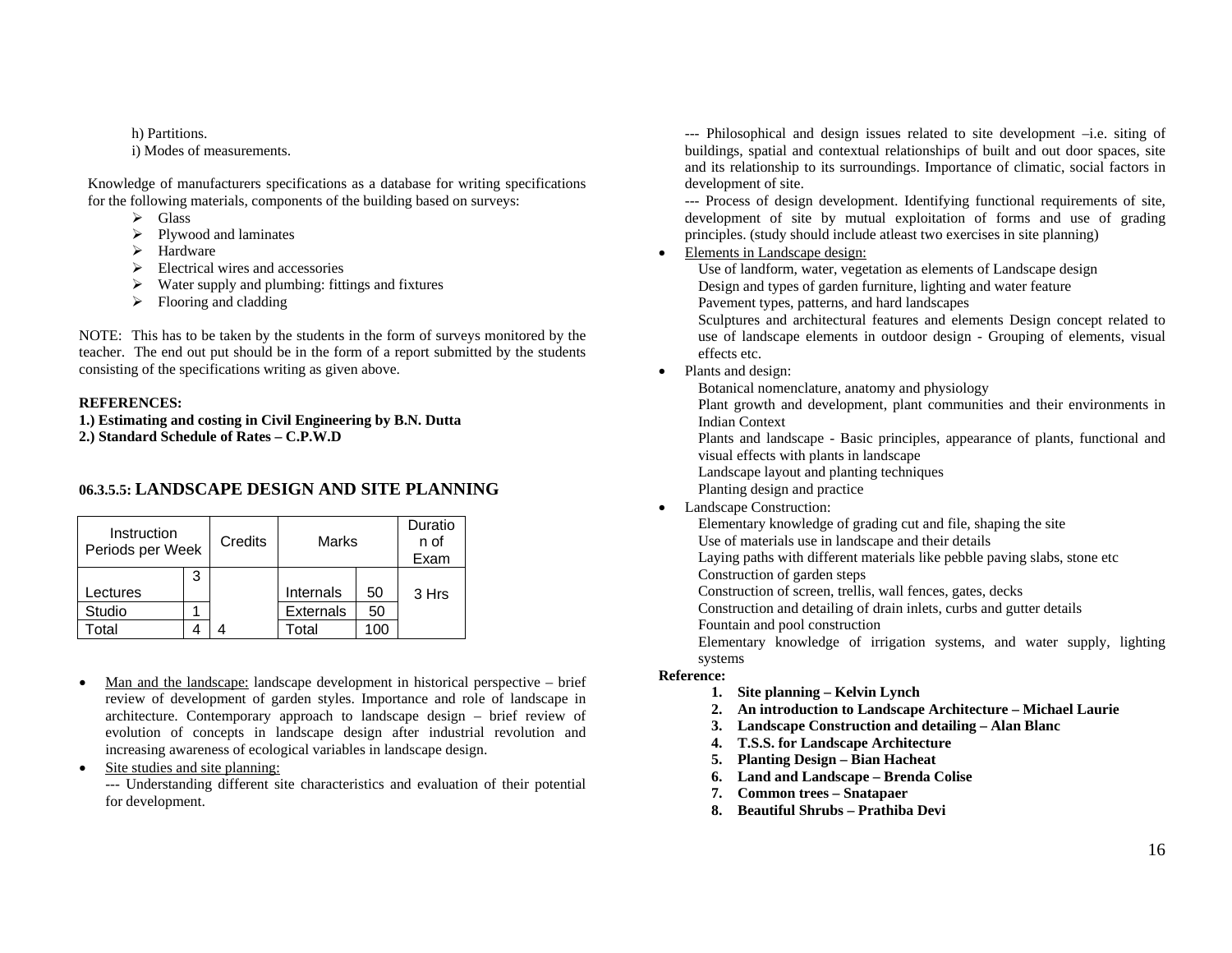## **06.3.5.6: DESIGN OF STEEL STRUCTURES**

| Instruction<br>Periods per Week |   | Credits | Marks           |     | Duration of Exam |
|---------------------------------|---|---------|-----------------|-----|------------------|
| Lectures                        | ⊿ |         | Internals       | 50  |                  |
| Studio                          |   |         | 50<br>Externals |     | 3 Hrs            |
| otal                            |   |         | Гоtal           | 100 |                  |

- • Introduction to Steel structures: Steel structural shapes, Introduction to IS 800; Rivets, Design of steel structural members – tension, compression and bending members
- $\bullet$  Design of Beams, Columns & Footings: Design of beams; checks for shear and deflection, define plate girders Design of built-up beams (with flange plates only)
- • Design of connections: Design of riveted and welded connections including the beam end connections
- • Design of columns: Design of axially loaded steel columns Design of built-up columns (Lacing)
- • Design of foundations: Design of base plate, gusset plate and concrete footings for steel columns Design of grillage foundations

The class and assignment work should be supplemented with appropriate site visits

#### **Reference:**

 **Design of Steel structures – Ramamrutham Analysis, design and details of structures Vol. III: Steel structures – Vazirani**

## **06.3.5.7: COMPUTER AIDED DESIGN**

| Instruction<br>Periods per Week |   | Credits | Marks            |     | Duration<br>of Exam |
|---------------------------------|---|---------|------------------|-----|---------------------|
| ectures.                        |   |         | Internals        | 50  | VIVA                |
| Studio                          | 5 |         | <b>Externals</b> | 50  | <b>VOCE</b>         |
| otal                            | 5 | 2       | Total            | 100 |                     |

Course Overview: To acquire drawing skills using a computer

Course Content: Introduction to drafting on computer with a drawing application:

 $\blacksquare$ Application

- n Menu
- n Key board Commands
- n Scale and formatting
- $\blacksquare$ Drawing handling and saving
- $\blacksquare$ Output plotting
- $\blacksquare$ Layers
- $\blacksquare$ Object colour
- $\blacksquare$  Display
	- Drawing of plan of residence with layers showing all the building components, titles, and dimensions, hatching. Two exercises to be done in the lab.
	- • Introduction to 3D
		- View points
		- г Objects
		- г Surfaces
		- г Shading
		- Г Wire frame
		- Г Editing of simple objects

## **REFERENCES:**

Г

- $\blacksquare$ **Auto CAD Release 2000 –by Georgeomura**
- **Engineering drawing with Auto CAD 2000 –T.Teyapoovan**
- n **Inside Auto CAD –Daniel Rather and Habert Rice**

## **06.3.5.8: SOFT SKILLS**

| Instruction<br>Periods per Week |   | Credits | Marks            |     | Duration<br>of Exam |
|---------------------------------|---|---------|------------------|-----|---------------------|
| Lectures                        | 3 |         | Internals        | 100 |                     |
| Studio                          |   |         | <b>Externals</b> |     | 3 Hrs               |
| otal                            |   |         | Total            | 100 |                     |

**Communication:** 

Importance of communication Non verbal communication Personal appearance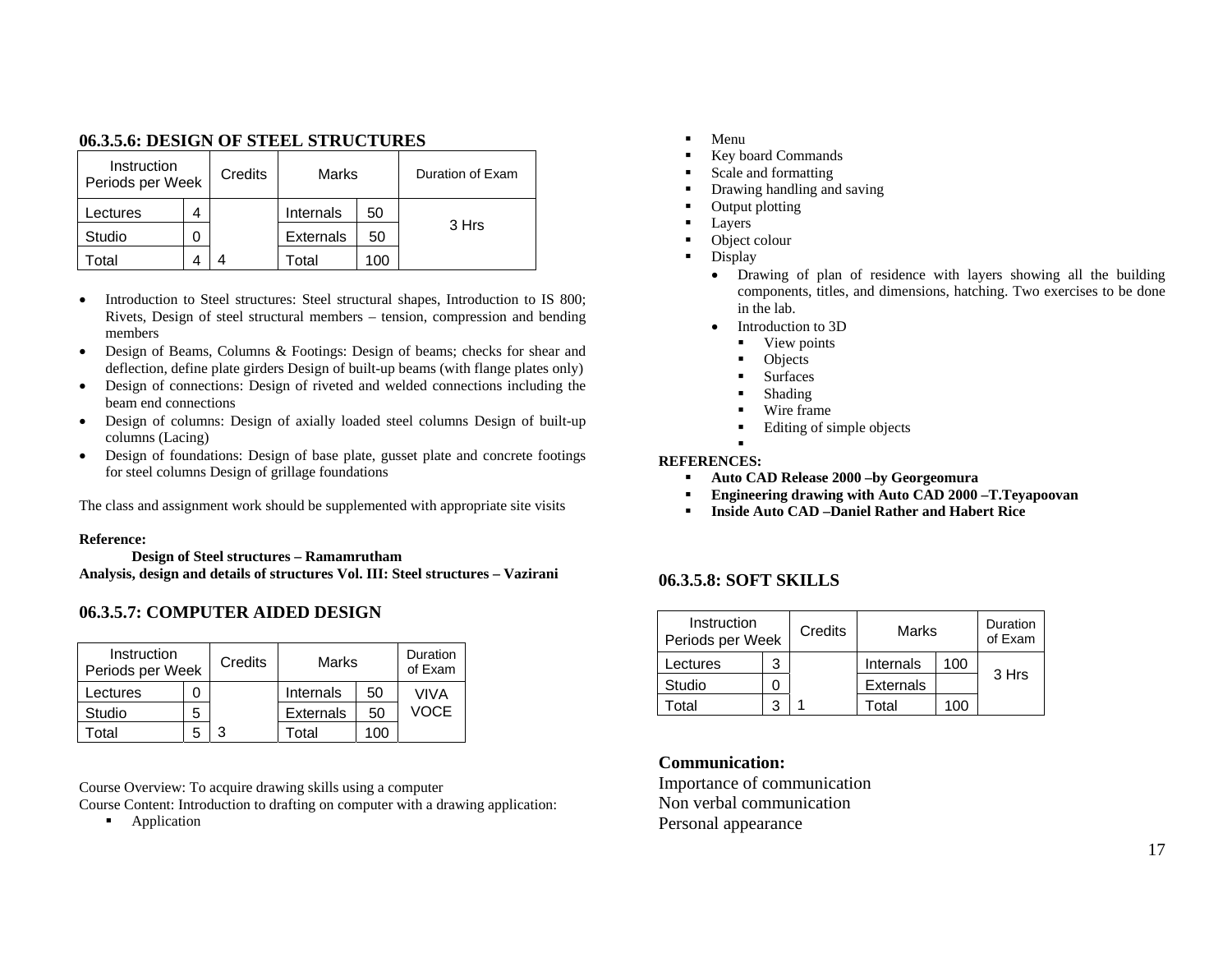Posture **Gestures** Facial expressions Eye contact Space distancing

## **Goal setting:**

Immediate, short term, long term, Smart goals, strategies to achieve goals

## **Time management:**

Types of time Identifying time wasters Time management skills

## **Leadership and team management:**

Qualities of a good leader Leadership styles Decision making Problem solving Negotiation skills

## **Group discussions:**

Purpose (Intellectual ability, creativity, approach to a problem, solving, tolerance, qualities of a leader) Group behaviour, Analysing performance

## **Job interviews:**

Identifying job openings Preparing resumes & CV Covering letter Interview (Opening, body-answer Q, close-ask Q), Types of questions

## **Reference books:**

1. 'Effective Technical Communications' by Rizvi M. Ashraf, McGraw–Hill Publication

2. 'Developing Communication Skills' by Mohan Krishna & Meera Banerji, Macmillan

3. 'Creative English for Communication' by N.Krishnaswami & T.Sriraman, Macmillan

4. 'Professional Communication Skills' by Jain Alok, Pravin S.R. Bhatia & A.M. Sheikh,

S.Chand & Co.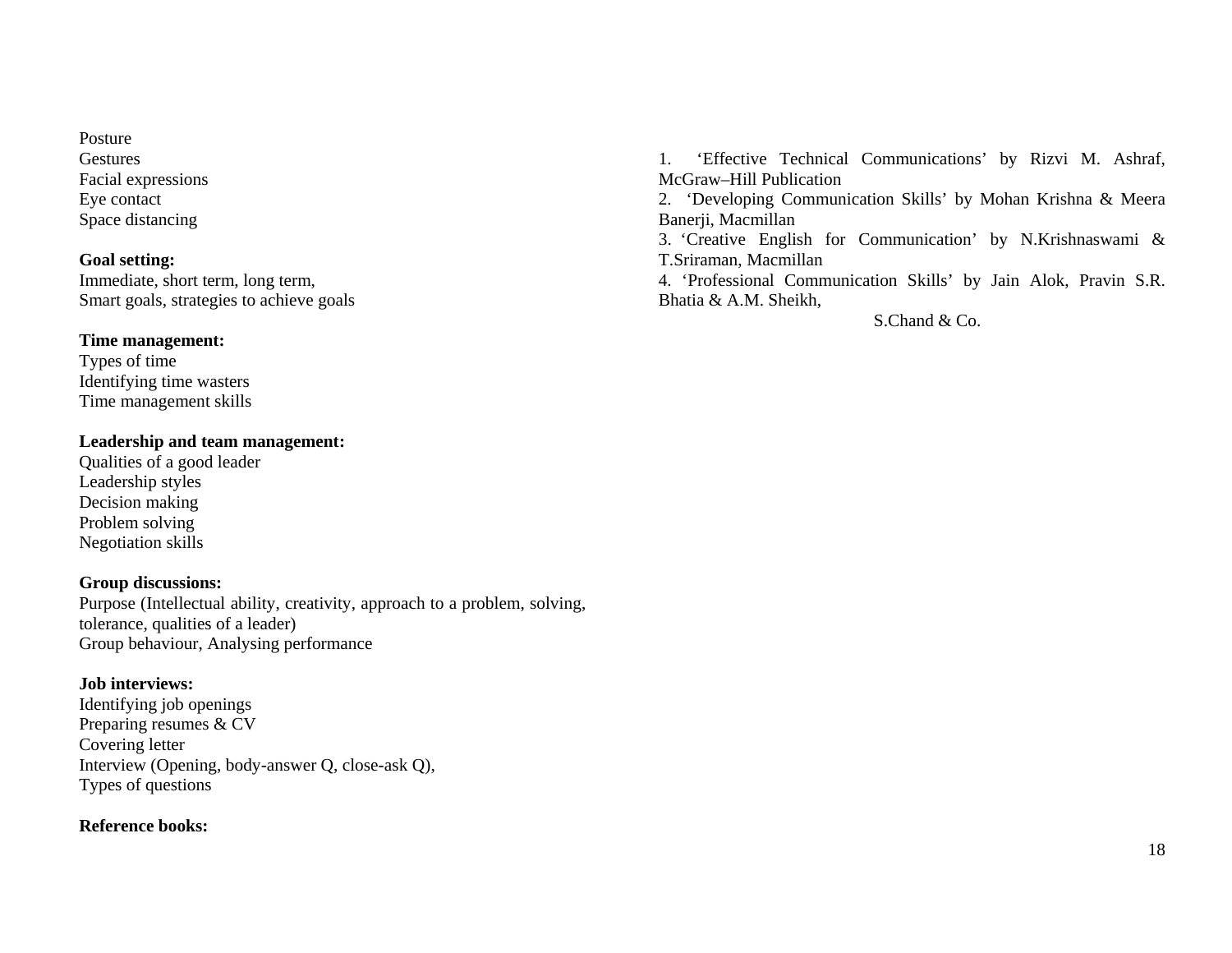## **THIRD YEAR, 2nd Semester**

## **06.3.6.1: ARCHITECTURAL DESIGN – IV**

| Instruction<br>Periods per Week |  | Credits | Marks            |      | Duration<br>of Exam |
|---------------------------------|--|---------|------------------|------|---------------------|
|                                 |  |         |                  | 100  |                     |
| ectures                         |  |         | Internals        |      | 15 Hrs              |
| Studio                          |  |         | <b>Externals</b> | 100  |                     |
| otal                            |  |         | Total            | י∩∩י |                     |

**Course overview:** This course focuses on the discipline of institutional design and detailing skills required for the design of institutions in urban contexts.

Course content: the following issues relating to institutional design will be addressed to:

- •Nature of contemporary institution, correlation to urban structure.
- •Development control and urban infrastructure affecting design.
- •Various attitudes to building in urban context.
- • Integration to function and movement, climate, and sound, structure and services into group of buildings
- •Landscaping and site planning.
- •Institutional character – from abstract to detail.
- •User behavior and requirements pertaining to the physically handicapped.

 Necessary theoretical inputs to be given highlighting the norms and design issues. The topics not covered as studio faculty members through lecture/slide shows and site visits may cover design problems.

The topics to be covered as design problems may include:

- Institution of learning colleges with it's various departments such as medical, engineering, law, business, music, and dance colleges, vocational training institutes etc.
- • Institutions of life such as hospitals, reformatories and rehablitation institutes for the disabled.
- •Institutions of research in various disciplines.
- • Local/legal institutions such as the high courts, secretariat, development authorities, directorates etc.

 At least two major exercise and two minor design / time problems should be given .the final submission shall necessarily include a model for atleast one of the two main problems.

#### **REFERENCES:**

- ¾**Libraries - allan konya.**
- $\triangleright$ **Institutional buildings architecture of controlled environment –louis g.stone.**
- $\triangleright$ **Hospital architecture and beyond – isodore rosenfield.**
- ¾**Time savers standards of building types – joseph de chiara &others**
- ¾**A history of building types – nikolaus pevsner**
- $\triangleright$ **Architects` data - ernst neufert**
- $\triangleright$ **Handbook of planning and designing data .**
- ¾**Doctor`s office & clinics – paul hayden kirk ,engene d.stermberg.**
- ¾**Libraries for schools and universities – triedmann wild.**
- $\blacktriangleright$ **Practical laboratory planning. – w.r. tergsone.**

#### **06.3.6.2: BUILDING CONSTRUCTION-V**

| Instruction<br>Periods per Week |   | Credits | Marks             |                 | Duration<br>of Exam |
|---------------------------------|---|---------|-------------------|-----------------|---------------------|
| Lectures                        |   |         | Internals         | 50              | 5 Hrs               |
| Studio                          | 3 |         | <b>Externals</b>  | 50              |                     |
| otal                            |   | 5       | <sup>-</sup> otal | 10 <sup>c</sup> |                     |

- Structural steel work: general principles and terms defined, standard sections i.e. beams, joists, angles, channels, tees, bolts, rivets and welding.
- Plate girder, lattice or warren girder, details of jointing, steel trusses for various spans. Steel frame structure: stanchions, main and secondary beams, details of connections by riveting, welding, bolts and nuts.
- Tubular steel roof truss, monitor roof, north light truss, lantern light (wooden and steel), dome light, dormer windows, structural practice and drawings as per IS code. The class and assignment work should be supplemented with appropriate site visits. Appropriate exercises may be done in the construction yard.

#### **References:**

- **1. Building Construction-W.B.Mckay vol.IV.**
- **2. Advanced Structures-Mitchell.**
- **3. Building Construction-S.P.Arora and S.P.Bindra**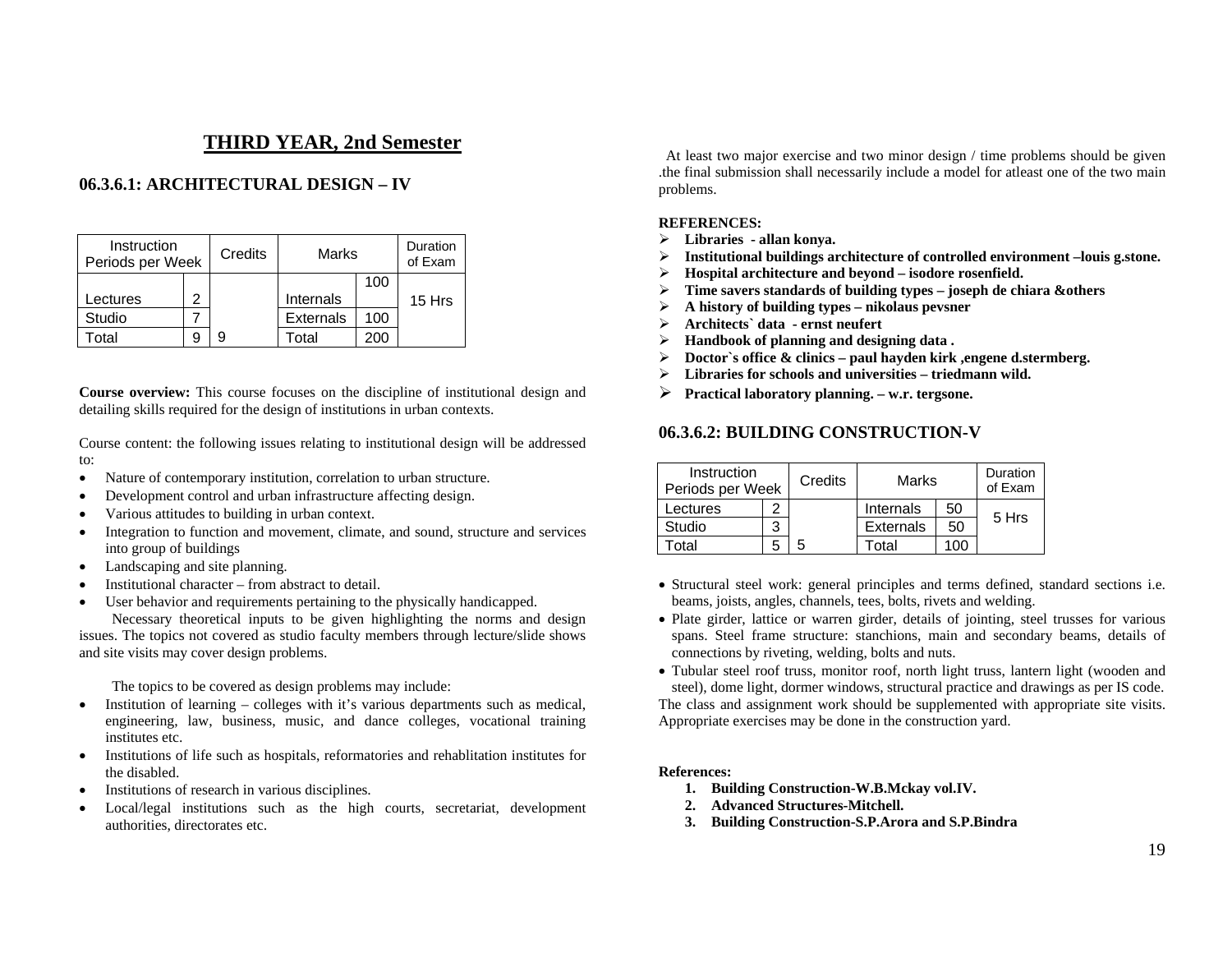|  | 06.3.6.3: DEVELOPMENT OF CONTEMPORARY ARCHITECTURE |
|--|----------------------------------------------------|
|--|----------------------------------------------------|

| Instruction<br>Periods per Week |   | Credits | Marks            |      | Duration<br>of Exam |
|---------------------------------|---|---------|------------------|------|---------------------|
|                                 | 3 |         |                  |      |                     |
| ectures.                        |   |         | Internals        | 50   | 3 Hrs               |
| Studio                          |   |         | <b>Externals</b> | 50   |                     |
| otal                            |   | ว       | Total            | l OC |                     |

#### **Course Overview:**

• Contemporary Architecture to be studied as development of built forms (3D) and ornamentation, structural solutions, construction methods, plan and building façade organization in relation to aesthetic/religious/social philosophy and environmental factors.

• The study should focus on the general trends and not on specific examples of building.

#### **Course Content:**

1. Understanding of Contemporary trends in architecture in India Trends in architecture of India after Independence. Influence of Le Corbusier and Louis. I . Khan. Studies of the ideas and works of B.V. Doshi, Charles Correa, Raj Rewal, J.A.Stein, Achyut Kanvinde, Anant Raje, Uttam Jain, Hasmukh Patel, Laurie Baker, Chandravarkar & Thacker, Hafeez Contractor, Nari Gandhi, Shirish Beri, Romi Khosla, Ranjit Sabiki, Anil Laul, Shashi Bhooshan, Jaisim, Bimal Patel etc,. Familiarisation with the works of architecture at Auroville.

2. Understanding of contemporary directions in architecture in the rest of the world through studies of the ideas and works of Robert Stern, Charles Moore, Goeffery Bawa, Michael Graves, Richard Meyer, Aldo Rossi, Frank Gehry, Rob Krier, Hassan Fathy, Renzo Piano, Richard Rogers, Norman Foster, Tado Ando etc.

#### **References:**

- **1. Contemporary architecture: Ann Lee Morgen and Colin Mayer.**
- **2. After the masters:Vikram Bhatt.**
- **3. Architecture of Independence: John Lang, Mickey Desai, Madhavi Desai.**
- **4. Post Independent Architecture: S.S.Bahga.**
- **5. The language of Post Modern Architecture: Charles Jencks.**
- **6. The Architecture of the city- Aldo Rossi.**

## **06.3.6.4: WORKING DRAWINGS**

| Instruction<br>Periods per Week |   | Credits | Marks            |     | Duration<br>of Exam |
|---------------------------------|---|---------|------------------|-----|---------------------|
| Lectures                        | 2 |         | Internals        | 100 | VIVA                |
| Studio                          |   |         | <b>Externals</b> |     | VOCE                |
| Гotal                           |   | հ       | Total            | 100 |                     |

COURSE OVERVIEW:

• This course is intended to impart training in the preparation of working drawings for buildings with specific reference to the code of practice for architectural and structural drawings as per IS CODE. NO.962 of 1969 and actual writing of detailed clause-by-clause specifications as complimentary to the working drawings.

#### COURSE CONTENT:

- •Preparation of working drawings to suitable scales indicating clearly:
- $\mathbf{r}$  The method of giving dimensions: architectural and structural, on plans at various levels, elevations and sections.
- П The brief specification of materials of finishes on the drawings.
- Architectural details to a large scale showing application of materials of finishes and other constructional details.
- Location of built up areas in the site plan showing approach roads, paths and layouts of all services such as water supply, sewage disposal and electrical connections.
	- NOTE: Atleast two working drawing sets preferably one for a small residential building and one for multistoried building, based on the design done by students shall be prepared.

Following detailed drawings should be prepared in each set:

- •Centre line plan
- •Foundation plan
- •Structural grid plan (in case of framed structures)
- •Basement floor plan
- •Ground floor plan
- •Typical floor plan
- •All elevations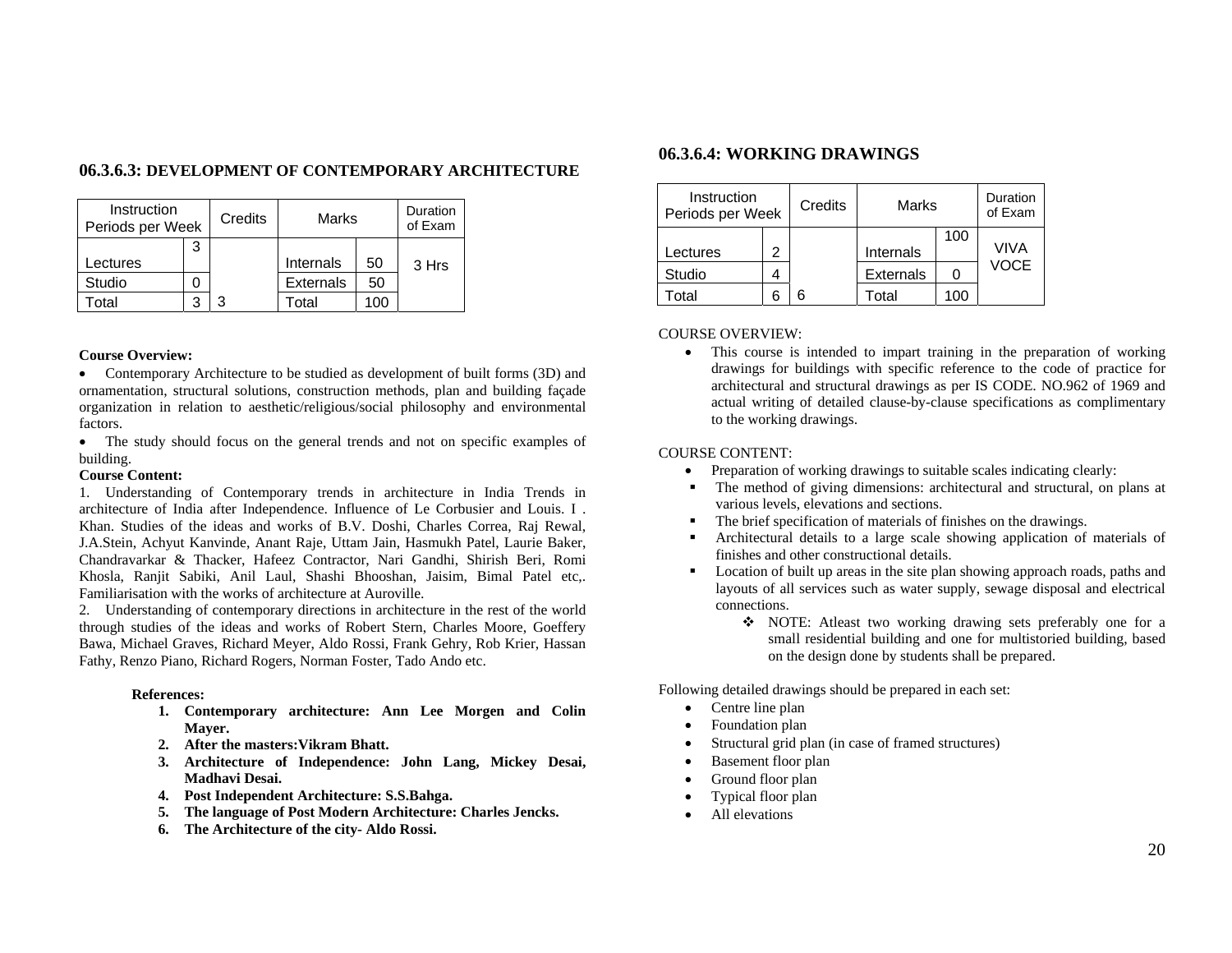- •All sections: one atleast through staircase and one through toilet
- •Terrace floor plan giving details of surface drawing etc
- •Sanitation drawings showing fixtures etc
- •Electrical layout plan
- •Typical wall profiles sections
- •Detailed drawings of special rooms like kitchens, toilets, staircase etc
- •Structural drawings giving all details
- • In addition to the above, students are expected to prepare a detailed clause by chance specifications for atleast one of the 3 projects Specifications writing include the following aspects:
- •Materials
- •Pre and post installation work
- •Test, if any
- •Mode of measurements
- • Knowledge of manufacturers specifications as a database for writing specifications for the following materials, based on surveys:
	- $\triangleright$  Glass
	- $\triangleright$  Plywood and laminates
	- $\blacktriangleright$  Hardware
	- $\triangleright$  Electrical wires and accessories
	- $\triangleright$  Water supply and plumbing: fittings and fixtures
	- $\triangleright$  Flooring and cladding

**Viva Voce:** Student should submit drawings and they should attend a practical Exam and Viva voce conducted by both an external and an internal examiner **REFERENCES:** 

- •**Building construction specification –Jack Lerrs**
- •**Standard specification of state governments**
- •**Specification in detail –Frank W.Makay**
- •**Building Drawing – M.G.Shah, CM,Kale, S.Y.Paoui**
- • **Architectural Working Drawings –Ralph W.Liebing, Mimi Ford Raul**

## **06.3.6.5: ELECTRICAL & MECHANICAL UTILITY SERVICES**

| Instruction<br>Periods per Week | Credits | Marks            |     | Duration<br>of Exam |
|---------------------------------|---------|------------------|-----|---------------------|
| Lectures                        |         | Internals        | 50  |                     |
| Studio                          |         | <b>Externals</b> | 50  | 3 Hrs               |
| ⊺otal                           | 3       | Total            | 100 |                     |

- **Electrical services:** Fundamentals of electricity, voltage, generation and distribution of power, HT and LT. Three- (3) phase current sub station, generator, UPS.
	- • **Building using system:** electricity, circuit, service wires, household, meter and circuit breakers, ISI standard materials switch boards, light circuits and power circuits using for general buildings.
	- • **Domestic Application:** Construction and working of atleast six domestic appliances.
	- Voltage
	- Electric motor types
	- Safety
	- Location in a building.
	- •**Lighting:**
	- Comparison, advantage and disadvantages
	- Types of Artificial light source,
	- Methods of lighting Direct, Indirect.
	- Lighting system adapted in building, eg: suspended lighting, concealed lighting, spot lighting, under water lighting &task lighting.
	- - Illumination level (NBC) nominal calculations of lighting for small application.
	- -Decorative lighting, flood lighting of buildings.

## **Air Conditioning:**

- Different types of air conditions single zone, Multi zone, Equipment and Systems.
- •Condenser, Compressor, evaporator, heat exchanger
- •Window air conditioning, Split air conditioner, Duct able air conditioner.
- •Central air conditioning
- All air system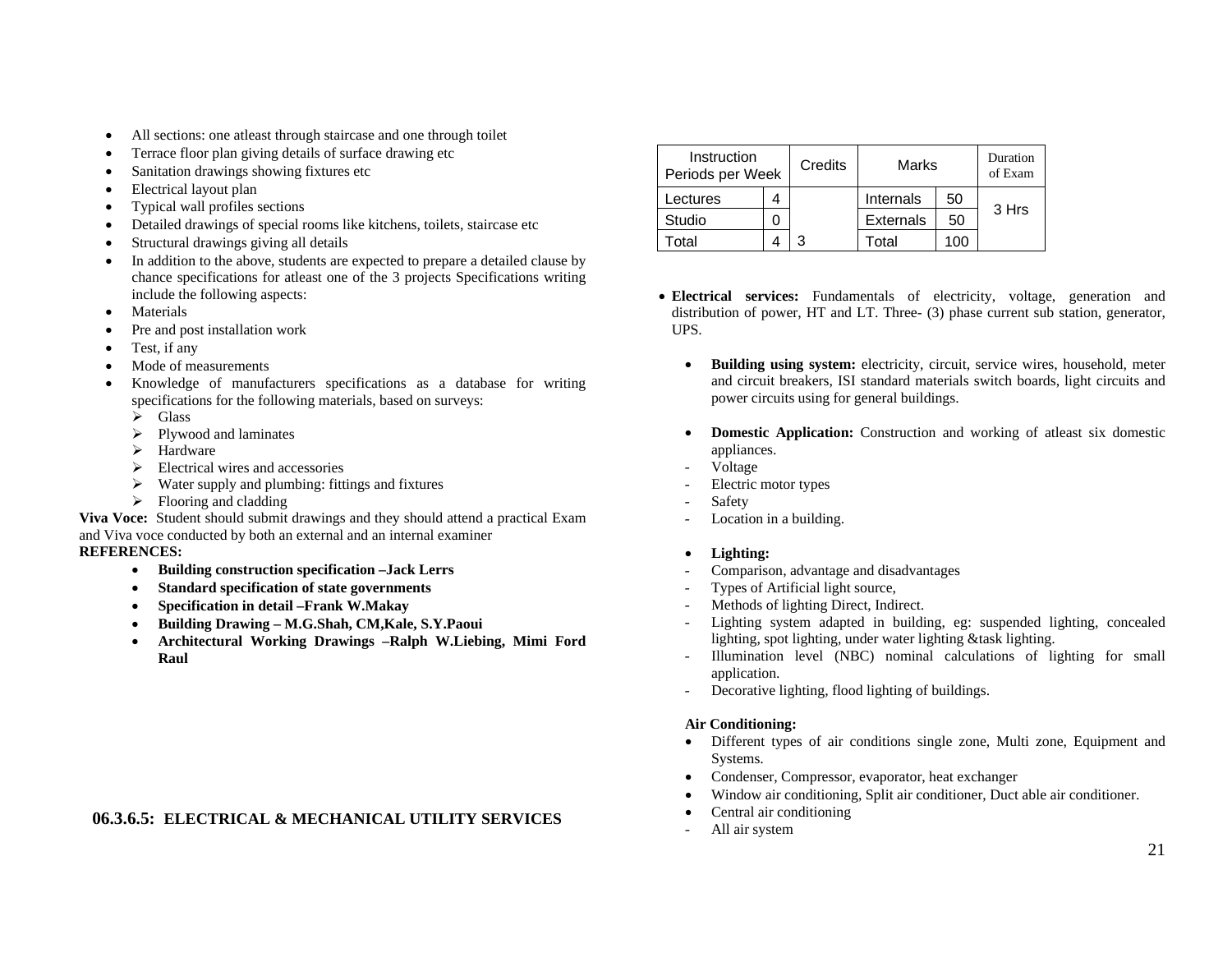- Chilled water system.
- FC unit.Ducting.

#### **References:**

- **1. Electrical Wiring & Contracting (Vol.1 to Vol.4)**
- **2. Electrical Engineering Hand Book by Dr.Frith Abnwos &Others.**
- **3. Mechanical & Electrical Equipment for Buildings by Willim J.Mc Guinness.** 
	- 4. **Handbook of Mechanical & Electrical systems for Buildings by H.E.Bovay**.

## **06.3.6.6: HUMAN SETTLEMENTS**

| Instruction<br>Periods per Week |   | Credits | Marks            |      | Duration<br>of Exam |
|---------------------------------|---|---------|------------------|------|---------------------|
|                                 | 3 |         |                  |      |                     |
| Lectures                        |   |         | Internals        | 50   | 3 Hrs               |
| Studio                          |   |         | <b>Externals</b> | 50   |                     |
| otal                            | З |         | Гоtal            | ۱OC. |                     |

CONTENT: Brief review of the origin of early human settlements, factors responsible, Brief introductory study of the development of various settlement forms up to and after the industrial revolution in Europe, U.S and India in particular.

Type and classification of settlements of Urban and Rural, according to formal, administration norms (census etc.) and according to planning theories.

Physical differences and relationships between Urban and Rural settlements. Out of economic and other functional factors implication in settlement planning a very brief introduction to the theory of 'EKISTICS'.

Urbanization – Fact, elementary theories and problems related to urbanization with social reference to India.

Ecological, social and economic aspects of town planning in India. Brief introduction to the town planning organization in India (National & Local) and contemporary policies/programs related to urbanization and urban development at the national level in India. Brief introduction to the implication to town forms in urban planning and development processes.

Introduction to the various levels of planning National, Regional, Urban, Rural, Local etc. emphasizing the differences and relationship among them.

Basic terms & definitions used by town planners in describing urban areas and their development – such as gross density, net density, floor space index, central business district, land use etc.,

Transportation and communication, potentials and limitations of road-ways, railways, airways and water ways in the development of settlements. ". Introduction to the concepts of green belts, satellite towns, neighborhood, roads in solving some of the problems in urban development. Indian context: Growth pattern of urban and rural settlements; problems and potentials.

NOTE: The main aim of the subject is to make the student aware of the factors that constraint and assist in architectural design of the settlements.

#### **References:**

- **1. Ekistics-An introduction to the science of Human Settlement-C.L.Doxiadis.**
- **2. House, Form and Culture- Amos Rappoport.**
- 3. **Urban Pattern Arthur.B.Galeon.**
- 4.

## **06.3.6.7: STRUCTURAL ENGINEERING**

| Instruction<br>Periods per Week | Credits<br>Marks |                  |     | Duration<br>of Exam |
|---------------------------------|------------------|------------------|-----|---------------------|
|                                 |                  |                  |     |                     |
| Lectures                        |                  | Internals        | 50  | 3 Hrs               |
| Studio                          |                  | <b>Externals</b> | 50  |                     |
| otal                            |                  | Гоtal            | 100 |                     |

**1. Retaining Walls:** Cantilever and Counter fort types, Design of Cantilever types of Retaining wall.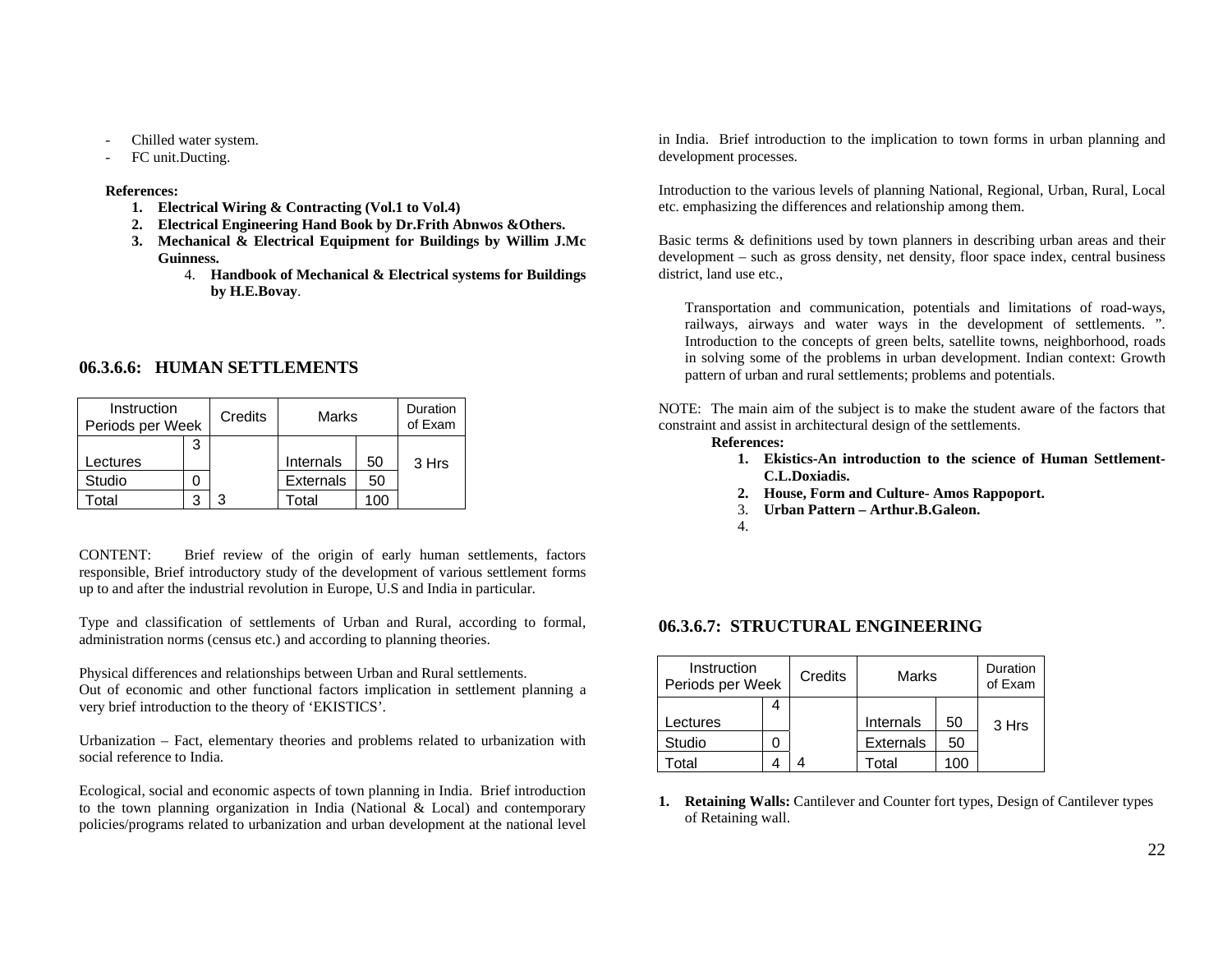- **2. Prestressed Concrete Structures:** Principles, Materials, Classification, General information about devices, Equipment, Analysis for stress, Simple calculations involved in Design of Cross-section details (P, e, Safe stresses).
- **3. Plastic Analysis:** Introduction to Plastic analysis and Design of beams.
- **4. Introduction to Standard Software packages for estimating Structural Analysis and Design.**

# **FOURTH YEAR, 1st Semester**

## **06.4.7.1: ARCHITECTURAL DESIGN-V**

| <b>Instruction Periods</b><br>per Week |  | Credit | marks     |     | Duration<br>of Exam |
|----------------------------------------|--|--------|-----------|-----|---------------------|
| Lectures                               |  |        | Internals | 100 | VIVA                |
| Studio                                 |  |        | Externals | 100 | VOCE                |
| Total                                  |  |        | Total     | 200 |                     |

**course over view**: This course focuses on the design of multi-use and multi-span buildings and aims to develop skills required for evolving suitable designs for large public use complexes.

**Course content:** The design issues to be addressed include:

- •Site and climate conditions.
- •Socio-economic conditions.
- •User behaviour and requirements.
- •Space conservation in urban areas.
- •Form and function.
- •The system of horizontal and vertical circulation.
- •Landscaping and site planning.
- •Structure and services.
- •Communication.
- •Design details pertaining to the disabled.

The topics to be covered as design problems may include:

- •Inter state or inter city bus terminal.
- •Cinema theatre.
- •Multipurpose hall.
- •Sports complex.
- •Auditorium.
- •Community center.
- •Kalyana mandapam.
- •Information center
- •Entertainment center.
- •Museums and art galleries.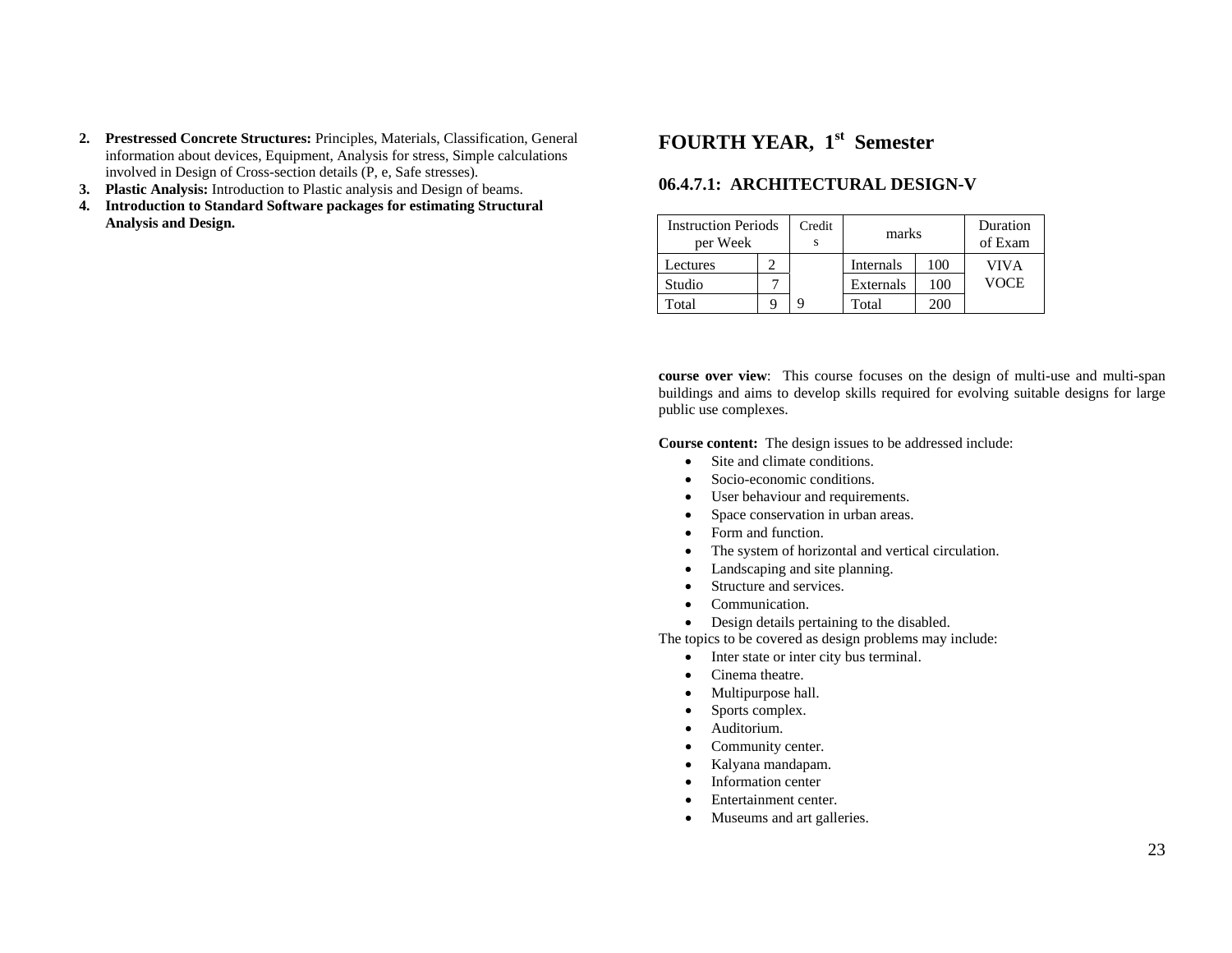At least two major exercises and two minor design/time problems should be given. A model must be submitted along with at least one of the two main problems.

Necessary theoretical inputs to be given highlighting the norms and design issues. The topics not covered as the studio faculty members through lecture/slide shows and site visits may cover design problems.

**Viva Voce:** Student should submit drawings of the design problem and they should attend a practical Exam and Viva voce conducted by both an external and an internal examiner

#### **REFERENCES:**

- **1. Central city malls-harvey m.ruknitein.**
- **2. Play ground and recreational spaces-hedderman,Alfred.**
- **3. Design and planning for swimming spaces-john daues.**
- **4. Time savers standard of building types-joseph de chiara & others.**
- **5. a history of building types- nikolaus pevsner.**
- **6. Architect's data-ernst neufert.**
- **7. Architect's hand book-charanjit .shah.**

## **06.4.7.2: BUILDING CONSTRUCTION – VI**

| Instruction<br>Periods per Week |   | Credits | Marks            |     | Duration<br>of Exam |
|---------------------------------|---|---------|------------------|-----|---------------------|
| .ectures                        | 2 |         | Internals        | 50  |                     |
| Studio                          | 3 |         | <b>Externals</b> | 50  | 5 Hrs               |
| otal                            | h |         | Total            | 100 |                     |

Constructional details of various structures in steel, pre stressed concrete. Portal frame, folded plates, stadium stands etc.

Geodesic principles and cellular structures, cable net construction and tensile structures.

Building failures, maintenance and renovation; causes of decay and damage in old buildings:

**Preliminary inspection:** general observations, general decayed elements, difference between decay and damage.

**Timber:** use of timber, moisture content, control, prior to installation, strength reducing factors; approach to the repairs to the roofing system.

**Bricks:** strength of brick work; effect of ageing; weathering, temperature variations on brick work, joints and cracks, construction errors, repairs and maintenance.

**RCC Concrete:** mixing at site, structural design in repair job, causes of failure in concrete structures, guniting, pressure grouting. Propping; strutting, underpinning and wedges.

Methodical approach to problems of repairs: decayed ends of floor joists; cracks over openings; sinking and sagging of balconies; repair to floors; jack arch, Madras terrace; foundation sinking; repairs to wall stair cases, WC blocks etc.

Some unusual problems: In situ brackets for supporting floor joists, repair to big span rooms; water proofing to terrace; case studies and site visits.

Renovations: provision of chajja; renovation of balconies, external lintels; removing old flooring and providing alternate flooring. Multistoried structures and extensions, above one or two storeyed buildings without actually loading it. False ceiling, Shelves and Built in mesh.

The class and assignment work should be supplemented with appropriate site visits.. Appropriate exercises may be done in the construction yard. **References:**

- **1. Shell structures by Felix Candella**
- **2. Learning from failures (vol 1 and vol 2) Raikar.**
- **3. Failure and repair of concrete structures S.Champio.**
- **4. Advanced reinforced concrete design N.Krishna Raju.**

## **06.4.7.3: BUILDING ACOUSTICS**

| Instruction<br>Periods per Week | Credits | Marks            |     | Duration<br>of Exam |
|---------------------------------|---------|------------------|-----|---------------------|
| Lectures                        |         | Internals        | 50  |                     |
|                                 |         |                  |     | 3 Hrs               |
| Studio                          |         | <b>Externals</b> | 50  |                     |
| otal                            | 3       | Total            | 100 |                     |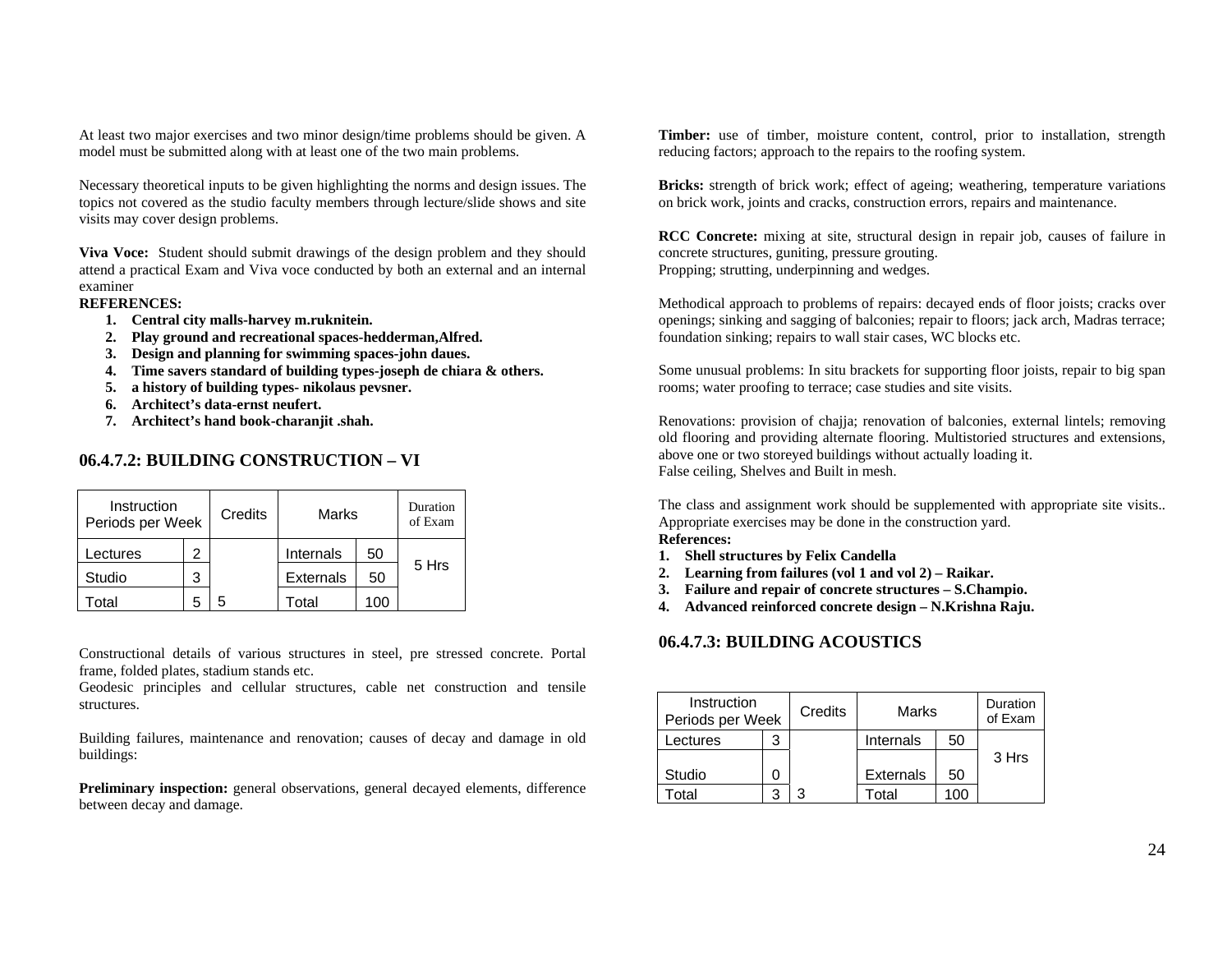- Need to study acoustics; pioneers and their works.
- History of acoustics examples from the part, buildings and methods used for good acoustics.
- Generation, propagation, transmission; reception of sound; sound waves, sound pressure and other factors, decibel scale.
- Characteristics of sound in speech and music-loudness, frequencies etc.
- Sensibility of human ear, subjective effects.
- Behavior of sound in enclosed spaces.
- Resonance, reverberation time, simple exercises using Sabine`s formula, acoustical requirements of different types of building.
- Effects of geometry and shape; acoustical properties of building materials, absorption coefficient; choice of materials.
- Echoes, reflectors; sound amplification and distribution.
- Principles of acoustical design process.
- Source and type of noise in and around buildings, methods of noise control.
- Sound isolation, speech, privacy, and electronic sound systems, Case studies of auditorium.

#### **References:**

**l. Environmental Acoustics-Leslie L.Poella. 2.Design of good acoustics-J.E.Moore. 3.Acoustics for the Architect-Harold Burris, Reinhold. 4.The Architecture of sound by Peter Lord, Duncan Templeton. 5.Architectural Acoustics-David Eager.** 

## **06.4.7.4: TOWN PLANNING**

| <b>Instruction Periods</b><br>per Week |  | Credits | Marks            |     | Duration<br>of Exam |
|----------------------------------------|--|---------|------------------|-----|---------------------|
| Lectures                               |  |         | Internals        | 50  |                     |
| Studio                                 |  |         | <b>Externals</b> | 50  | 3 Hrs               |
| Γ∩tal                                  |  | າ       | Total            | 100 |                     |

• A brief introduction to the implication of town forms in urban planning and development processes, Introduction to the various levels of planning: national, regional, urban, rural, local etc; emphasizing the differences and relationships among them.

- • A general and introductory study of inputs, objectives, preparation and outputs of Master plan for a city; land-use classification, features and relationships with transportation. Meaning and use or implication of O-D surveys, desire line diagrams trip generation, attraction, distribution and model split.
- • Introduction to housing and community facilities; role of F.S.I, densities in housing.
- •Basic methodology for planning of industrial areas and recreation areas.
- • Brief introduction to redevelopment schemes and urban renewal, problem of slum and shanty areas and a review of the concepts regarding solutions: clearance, rehabilitation and improvement.
- •Standards and norms evolved by TCPO.
- •Ecological, social and economic aspects of town planning in India.
- • Brief introduction to the town planning organization in India (national and local) and contemporary policies/programmes related to urbanization and urban development at the national level in India.

At least one exercise related to the preparation of a layout for a residential neighbourhood of about 5000 populations.

• General aim and principles of development control in urban areas, legislation as a tool in town planning; aim and general principles of building byelaws. Rules, regulations, and other laws related to urban development and planning, like: land acquisition, land ceiling, model town and regional planning acts, etc; with special reference to Andhra Pradesh.

## **References:**

- **l. Town Planning- Rangwala.**
- **2. Planning the Indian city-Mahesh.N.Buch.**

**3. Strategies in Development Planning Edited-Alok Kumar Singh, Vinay Kumar Rao, Anand Promod Mishra.** 

**4. Land-use Planning Techniques of Implementation-T.William Patterson.** 

- **5. Land Acquisition Manual in Andhra Pradesh-E.L.Bhagiratha Rao.**
- **6. Urban and Rural Development in India. By R.K.Khosla.**

**7. Commentanes on hand Reforms laws in Andhra Pradesh-Padala Rama** 

**Reddy, Padala Srinivasa Reddy.** 

- **8. Hyderabad Urban Development Authority.**
- **9. Urban and Regional Planning-K.S.Rame Gowda.**

**10.Regional Planning in India by Mahesh Chand., Vinay Kumar Puri.**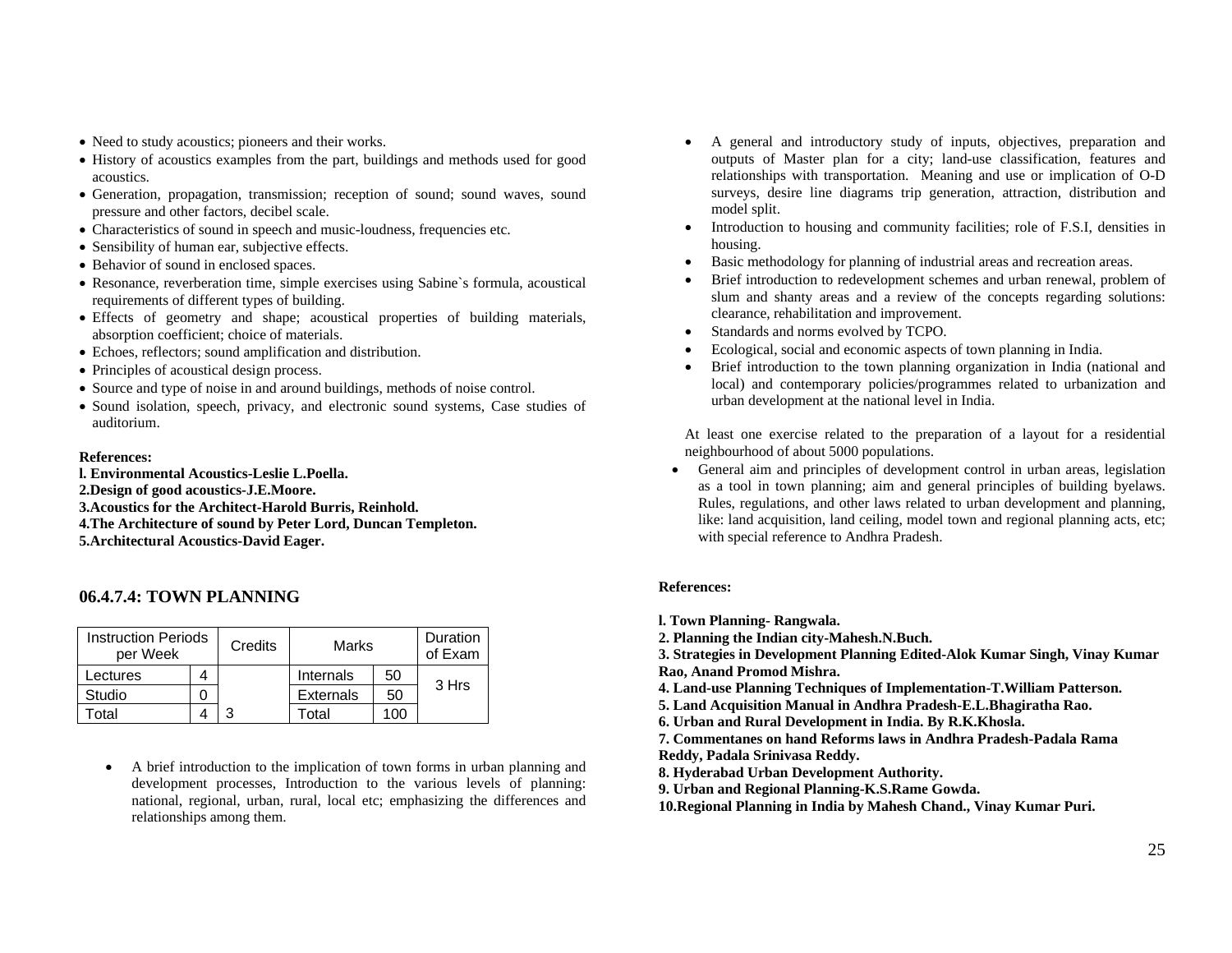## **06.4.7.5: BUILDING ECONOMICS AND SOCIOLOGY**

| Instruction<br>Periods per Week |   | Credits | Marks            |     | Duration<br>of Exam |
|---------------------------------|---|---------|------------------|-----|---------------------|
| .ectures                        | 3 |         | Internals        | 50  |                     |
| Studio                          |   |         | <b>Externals</b> | 50  | 3 Hrs               |
| otal                            | З | 3       | Total            | 100 |                     |

General and brief introduction to the economics of each of the Following inputs into building, land, labour, capital and materials.

Lands: Basics of urban land economics , land uses, and land values, values vs. priceinfluence of government policies and action ( ethnic, Socio-economic) in the building industry – efficiency. Skills – case for labour intensive vs. capital

1. Capital: Capital accumulation, sources of finance, (public and Private) interests, rents, taxes insurance recurring costs, disposable income, and expenditure Patterns.

 Materials: Traditional Vs industrial- high technology, demand and supply performance vs. cost factors

2. General Economics concepts: Cost and cost indices, cost control preliminary cost

analysis – financing for projects – economic feasibility reports, returns, etc., cost appraisal, cost projection, elements of valuation reports.

1.Elementary idea of economics planning – broad features of the on going five year plan with special reference to social and economics factors effecting location, construction and financing of the building industry and housing in particular.

2.Agencies /institutions/organizations – directly or indirectly influencing economic aspects of an architectural project.

## **Part –B SOCIOLOGY**

Family as the basic units of 'society' – Differences in life styles due to regional background, religion, caste, income etc., and their implication in architectural design of the housing unit.

1. Sociological aspects in the history of the evolution of housing /shelter forms .Sociological problems of interaction , isolation /privacy, accessibility,

conflict, alienation- related to the planning and design of different building s with reference to the people of the different Age groups Socio-Spatial problems-Migrants – slums high density ,high rise living, power structure in society.

## **06.4.7.6: STRUCTURES SEMINAR**

| Instruction<br>Periods per Week | Credits | Marks            |     | Duration<br>of Exam |
|---------------------------------|---------|------------------|-----|---------------------|
| Lectures                        |         | Internals        | 50  | VIVA                |
| Studio                          |         | <b>Externals</b> | 50  | VOCE                |
| <b>Total</b>                    |         | Total            | 100 |                     |

The following topics will be introduced to students in the classroom, later on they have to choose one topic each work on it and present a Seminar..

#### **Introduction to Standard Software packages for estimating Structural Analysis and Design.**

- l. Introduction to Limit state method and practicing design of structural elements slabs, beams, columns and foundations.
- 2. Industrial Structures in Steel.
- 3. Multi Storeyed / Tall Structures / Tower.
- 4. Large Span Construction-flat slabs-shell structures, folded plates, portal frames space frame & trusses; tensile structures.
- 5. Pre fab construction & Pre-engineered building.
- 6. Earth Quake resistant design.
- 7. New Material Construction.
- 8. Cold form sections, FRR.

Guest lectures are arranged for the latest topics.

A report must be submitted , containing all the topics

Before the practical Viva-voce Examination.

**Viva Voce:** Student should field book and they should attend a practical Exam and Viva voce conducted by both an external and an internal examiner **Reference:** 

- **l. Shell Structures-Rama Swamy.**
- **2. Prestressed Concrete-Krishnam Raju.**
- **3. Great Engineers-Derek Walker**
- **4. Multi-Storey Buildings in steel-F.Hart, W.Henn, H.Sontag**
- **5. Precast Concrete-Design and Applications-A.M.HASS.**
- **6. Development in Structural form-Rowland Mainstone**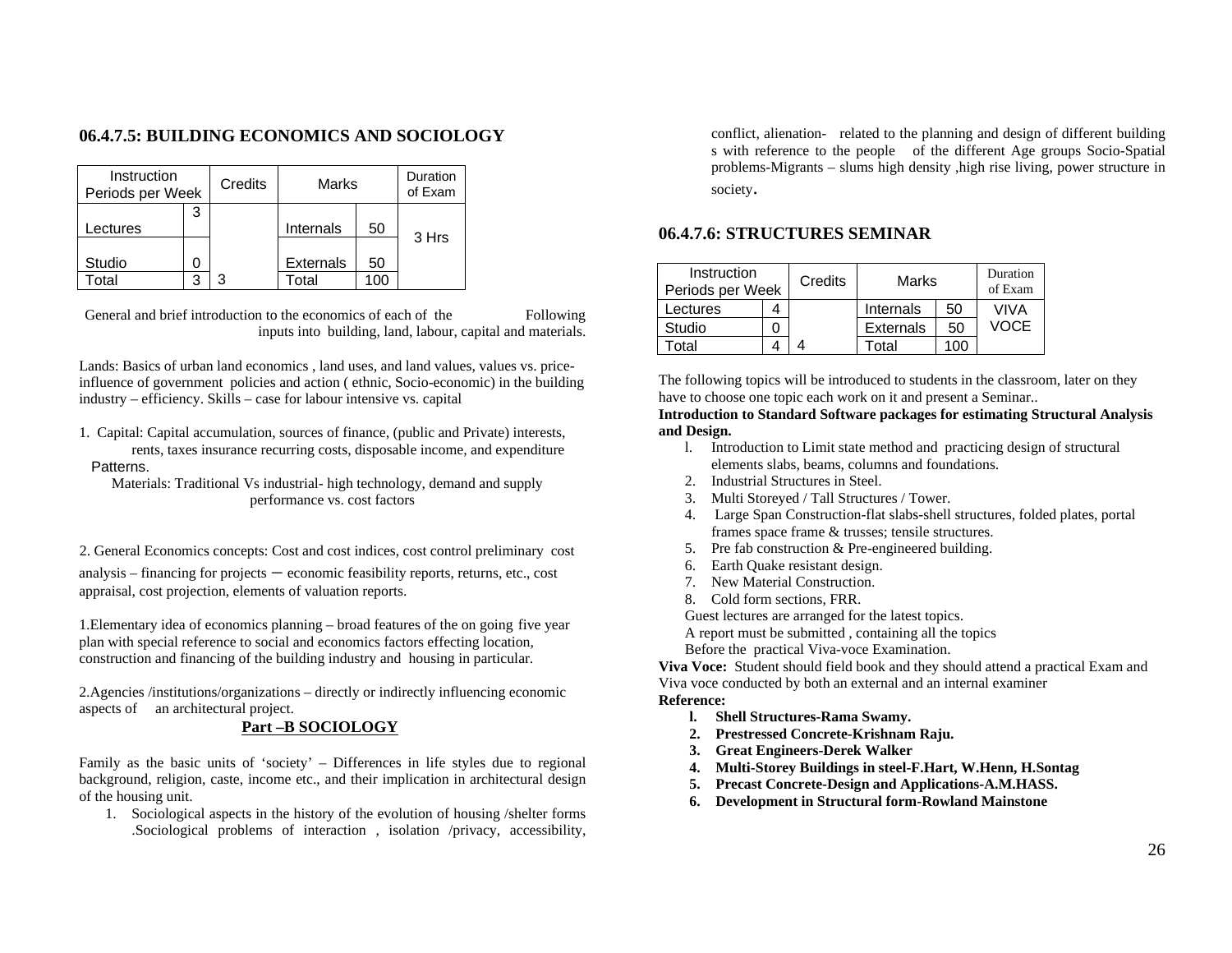- **7. Structural Concepts & Systems for Architects-TY Lin, Sidney, D.Stotesbury**
- **8. Principles of Space Structures-N.Subramaniam.**
- **9. Reinforced concrete- in Architecture-Aly Ahmad Raafat.**
- **10. How Buildings Work-Edward**

## **06.4.7.7: ELECTIVE-I**

| Instruction<br>Periods per Week |  | Credits | Marks            |      | Duration<br>of Exam |
|---------------------------------|--|---------|------------------|------|---------------------|
| Lectures                        |  |         | Internals        | 50   |                     |
| Studio                          |  |         | <b>Externals</b> | 50   | 3Hrs                |
| otal                            |  |         | ⊺otal            | . በቦ |                     |

## **1. THEORY OF INTERIOR AND FURNITURE DESIGN Introduction to Basic Concepts**:

Principles and elements of Interior Design. Interior design process. Rules of themes for space planning and furniture arrangement. Colour Theory and Application in Interior Design colour schemes. The effects of lighting. Concept of art in interior design. Perception and visual phenomena that affect the make up of interiors. Introduction to environmental and behavioral aspects-Anthropometry, ergonomics, proxemics, privacy etc.

Interiors through the Ages:

Interiors as a resultant of Forces of Society, Culture, Climate and technology. Major styles in interiors and relation to various art movements: Greco-Roman, early Christian and Romanesque, Baroque & Rococco. Selected examples of American, British, Chinese and Japanese Interiors. The Industrial Revolution and its influence or Interior Design. Contemporary dictions in interiors with particular reference to India.

Furniture in interiors:

Furniture Categories: Seating, tables & desks, showcases, storage, shopping windows, modular furniture systems, moulded furniture upholstery. Built-in Furniture-Seating, shelves, closets, planters, dividers etc. Brief account of the evolution of furniture.

**References:** 

**l. Interior Design and Beyond (Art. Science Industry)-Mary V. Knarkstedt.** 

**2. Illustrated History of Interior Decoration-Mario Praz.** 

**3. Interior Design-An introduction to architectural Interiors-Friedman, Ple, Wilson** 

**4. Interior Architecture-John Kurtich and Garret Eatkin.** 

- **5. The Challenge of Interior Design-Kleeman**
- **6. Interior Design of the 20th Century-Anne massery**.

## **2. BUILDING CONSTRUCTIONN MANAGEMENT:1**

Introduction to Numerical Techniques:

 Linear programming, sensitivity analysis Transportation problems, Inventory control cost benefit analysis, Input-Output analysis, Queuing theory, Simulation, sequencing problem.

Management Techniques:

Role of construction manager, Organization, responsibility & authority, functions in the management process.

Project Management Techniques, Planning, Project planning & control, levels of details & time scale Resource scheduling, smoothing & leveling, project execution, monitoring & progress reporting.

Graphical Representation Histograms, Bar charts

Introduction to PERT/CPM/PNET Time scheduling – construction of networks computation of scale time & float.

Introduction to construction equipment, performance, characteristics of equipment used in the earth moving plants, pile driving, high rise structures, prefabricated & large construction, concrete placing, material handling, mechanical and electrical equipment.

Building Services & Construction Technology:

Advanced and automated Technology in building services, advanced construction technologies.

Introduction to IT in construction industry-software packages.

#### **References:**

- **1.Project management through network technologies**
- **M. Thyagarajah**
- **2. Construction Project Management Planning, Scheduling & Controlling**
- **K. Chitkara Tata McGrawhill**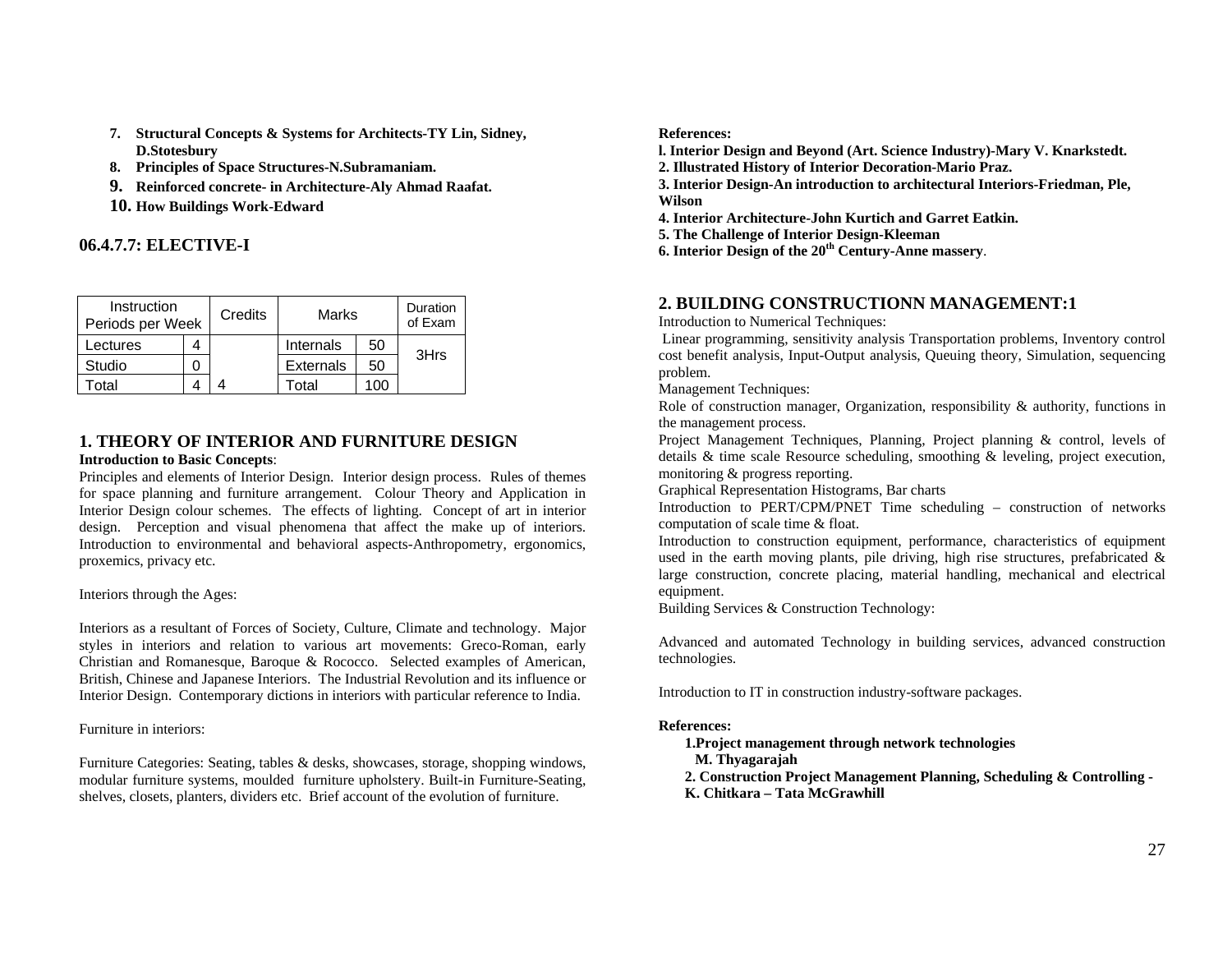## **3.ARCHITECTURAL CONSERVATION-I**

History and theory of conservation

Conservation, concepts, history, principles and methods, development of conservation in Europe. Adaptation and introduction of change in old areas, adaptive reuse of buildings.

Conservation scene in India, Recent works done by the agencies in India: International, National & local, International charters ITC, UNESCO etc., pertaining to area conservation and historic cities.

Emergence of conservation as a subject, brief overview of the Second World War in Europe. Development of the subject. The scope of the profession. Basic principles of conservation.

Approaches to conservation. Case studies from countries in India and abroad. Pioneers of conservation. Definitions and terminology, continuity, change Transformation, Historicity, Values, Authenticity, Preservation, Restoration, and Conservation.

Concept of integrated conservation and its link with development planning and environmental design.

Broad concepts of terms such as Reuse, Rehabilitation, Revitalization, Regeneration, Upgradation, Redevelopment of historic areas and cities. Concept of integrated conservation, related problems, Issues and solutions.

Pilot projects in Britain during the 1960's and later. Comprehensive scope of Architectural conservation, Lessons for Indian situation.

Legislation and International charters pertaining to conservation of area (urban and rural) conservation, world heritage sites.

#### **References:**

- **1. Conservation of Historic Buildings\_Feilden.M**
- **2. Encyclopedia of Archeology\_Picard Gilbert, Charles.**
- **3. Conservation of cultural property in India\_A.S Bizht, I.K Bhatnagar**

## **FOURTH YEAR, 2nd SEMESTER**

## **06.4.8.1: PRACTICAL TRAINING**

| Instruction<br>Periods per Week | Credits | Marks            |     | Duration<br>of Exam |
|---------------------------------|---------|------------------|-----|---------------------|
| _ectures                        |         | Internals        | 100 | VIVA<br>VOCE        |
| Studio                          |         | <b>Externals</b> | 100 |                     |
| otal                            | 25      | Total            | 200 |                     |

Every student must work in an Architect's Office a full-time trainee for a period of 16 calendar weeks (excluding Viva-voce) from the date of commencement of training. The Chief Architect in the firm should be registered with the Council of Architecture and have a minimum of five years of practical/professional experience after her/his graduation. The student should involve herself/himself in various aspects of work in an office like working drawings, presentation drawings, quantity estimating, site supervision, municipal drawings, etc. Detailed instructions regarding the training will be issued at the end of the Ninth Semester, regarding the frequency of reporting to the department, etc., which the student must strictly follow.

After completion of training, every student will have to submit a detailed report with a set of drawings on at least two projects on which she/he has worked during the twenty calendar weeks of the practical training period. A jury will evaluate this report at a viva-voce. After submission of the report the department at its convenience will arrange for the conduct of the viva-voce examination.

**Viva Voce:** Student should submit the drawings done in the respective office along with a report. They should attend a practical Exam and Viva voce conducted by both an external and an internal examiner.

...........................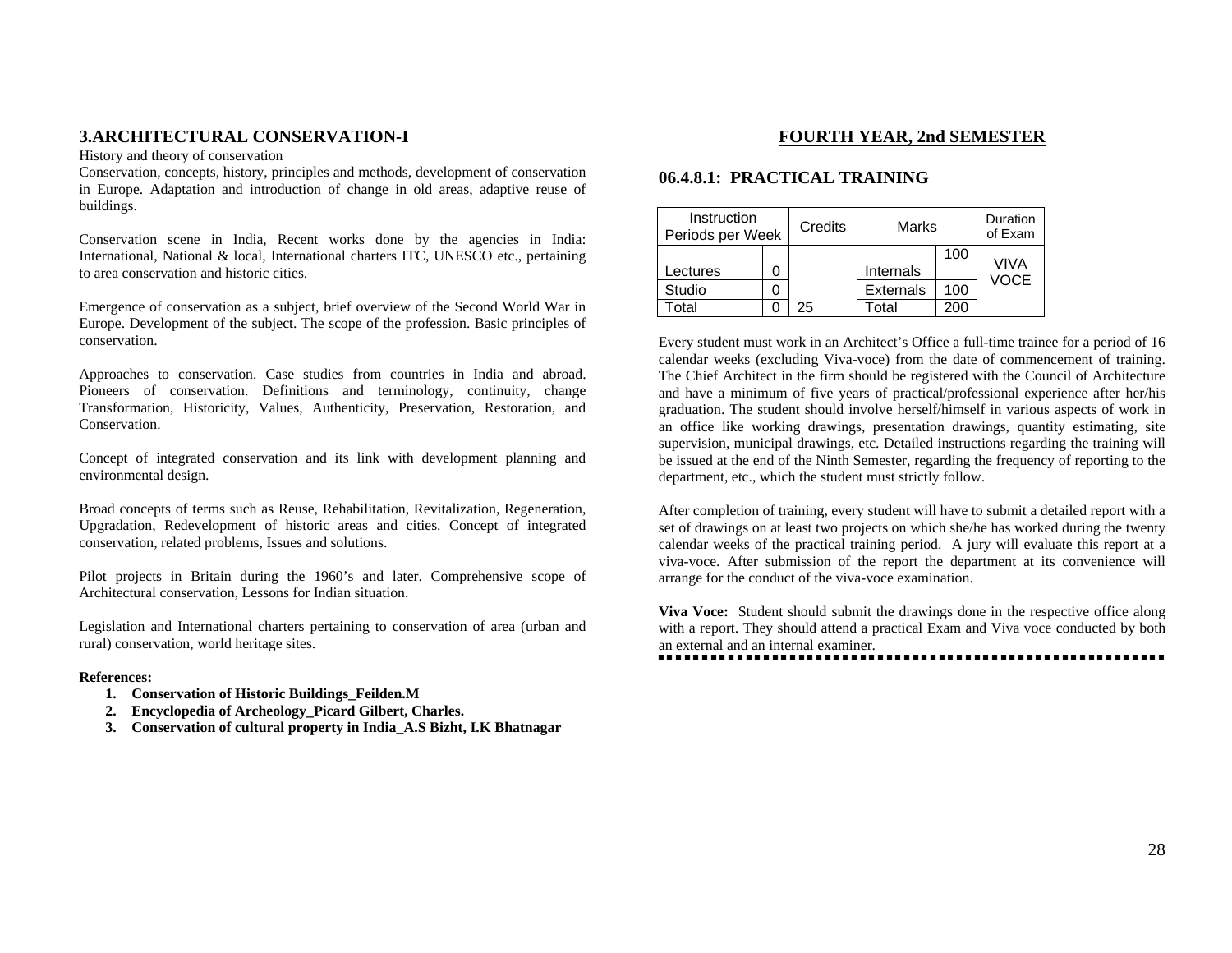## **FIFTH YEAR, 1st SEMESTER**

## **06.5.9.1: ARCHITECTURAL DESIGN-VI**

| Instruction<br>Periods per Week | Credits |                  | Marks |             |
|---------------------------------|---------|------------------|-------|-------------|
|                                 |         |                  | 100   |             |
| Lectures                        |         | Internals        |       | VIVA        |
|                                 |         |                  |       | <b>VOCE</b> |
| Studio                          |         | <b>Externals</b> | 100   |             |
| otal                            | g       | Total            | 200   |             |

Course Overview:

 This Course will be dealing with the design of large scale, multistory, complex projects and aims to develop skills for a comprehensive design approach in the areas of urban design, housing design and Campus design.

Course Content:

- b. Urban Design: Some of the issues to be addressed for the design project pertaining to Urban Design include:
	- Issues of urban structure, urban space and form.
	- Issues of conservation.
	- Issues in zoning, land use, density, development control.
	- Issues of building in context, urban infill.
	- Integration of diverse functional needs, access systems, parking, services etc.
- c. Housing Design: Some of the issues to be addressed for the design project pertaining to Housing design include:
	- Urban density, land use, ground coverage, development controls.
	- Urban systems, services and their integration with the project.
	- •User requirements (derived from surveys)
	- Issues of hierarchy, identity, public, private, scale of space.
	- •Integration of community institutions etc.
	- •Detailing for the disable and the elderly.
- d. Campus Design: Some of the issues to be addressed for the design project pertaining to Campus design include:
	- • Issue of Master Plan preparation: academic, administrative, staff housing, student hostels etc.

#### Phase – wise development

- •Environmental considerations.
- •Safe and Comfortable vehicular and pedestrian movement.
- Issues of character and landscaping.
- •Scope for expansion for future developments.
- Details pertaining to the disabled.

Students would need to undertake one of the design subjects for the studio exercise.

Students may be required to develop a brief, translate it into requirements and realize it, in which the student will take approval of the project brief. The evaluation shall be through periodic internal reviews. The final submission will also include a brief report of about l000 words. Explaining the concept and design proposals along with the main portfolio. It will also include a model.

**Viva Voce:** Student should submit their drawings and they should attend a practical Exam and Viva voce conducted by both an external and an internal examiner **References:** 

- **l. Campus Architecture.**
- **2. Timesavers standard for Housing and Residential development.**
- **3. Image of the city-Kevin Lynch.**
- **4. Pattern language- Christopher Alexander.**
- **5. Defensible space-Oscar Newman.**

## **06.5.9.2: WORKING DETAILS**

| Instruction<br>Periods per Week |   | Credits | Marks            |    | Duration<br>of Exam |
|---------------------------------|---|---------|------------------|----|---------------------|
|                                 |   |         |                  |    |                     |
| Lectures                        |   |         | Internals        | 50 | 3 Hrs               |
| Studio                          | 3 |         | <b>Externals</b> | 50 |                     |
| otal                            |   | 5       | Total            | 00 |                     |

Course Overview: The course is intended to improve the student's ability of detailing by focusing on design and visual aspects and will be oriented towards the development of architectural design after the preliminary/schematic stage.

Course Content: Based on the design portfolio of the previous semester, students will have to under take in depth design development for various space/rooms, considering various functional and visual aspects. Every design should specifically come up with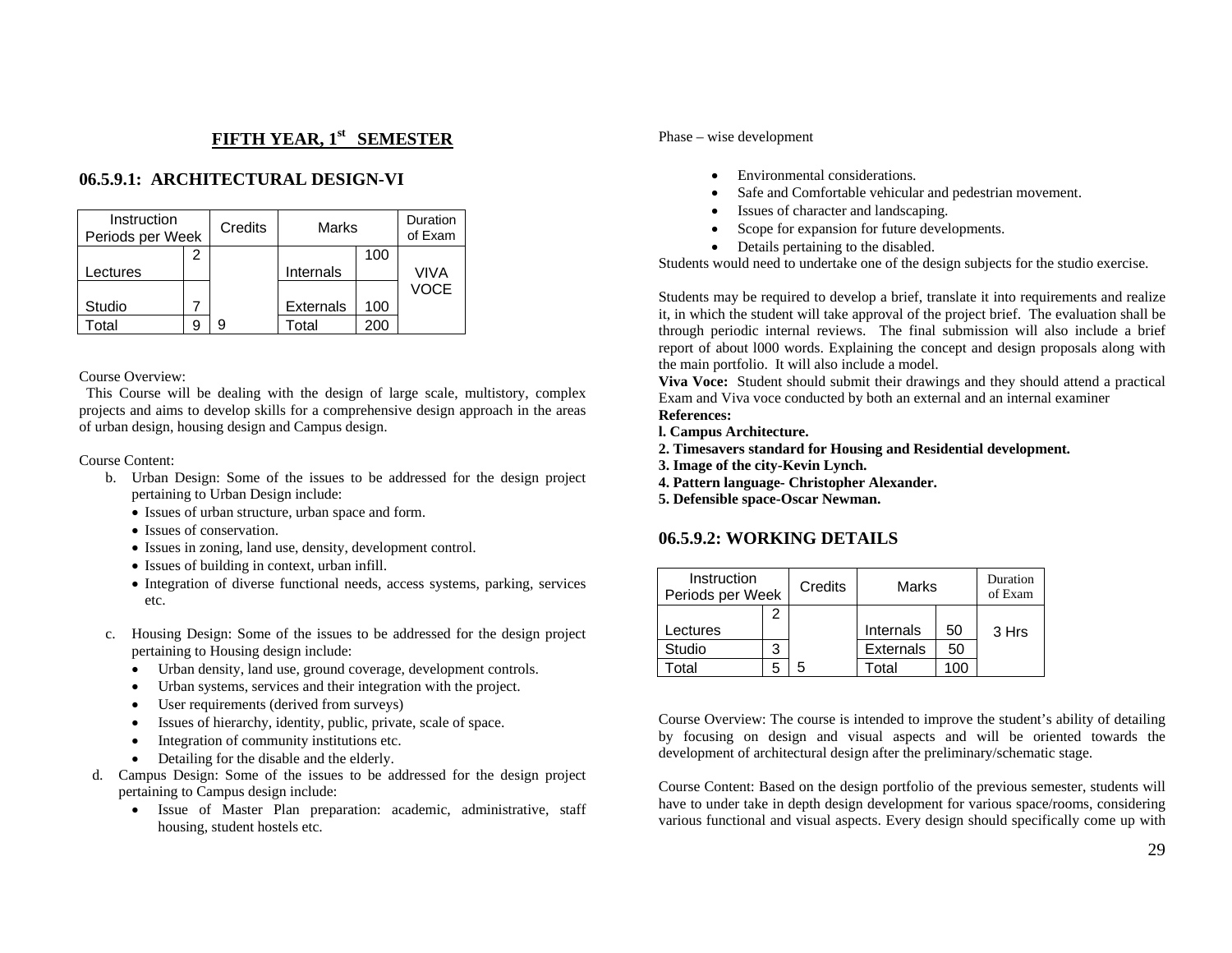minute detailing for architecture elements such as walls, ceiling, floors, columns, windows, doors, staircases, storage, balconies, shading devies, parapets, railing etc, good details to be studied from literature and site visits. Details to be explored through sketches and drawing. Preparation of details to large scale showing materials used and their treatment.

The final portfolio must reflect the students' skill in detailing a project in a professional manner.

#### **References:**

**1. Architects working details\_Lance Wright &Daca Boyne.** 

**2. Contemporary Details\_Nonie Nirdwand.** 

## **06.5.9.3: ADVANCED SERVICES**

| Instruction<br>Periods per Week |  | Credits | Marks            |     | Duration<br>of Exam |
|---------------------------------|--|---------|------------------|-----|---------------------|
|                                 |  |         | 100              |     |                     |
| Lectures                        |  |         | Internals        |     | 3Hrs                |
| Studio                          |  |         | <b>Externals</b> | 100 |                     |
| otal                            |  |         | Гоtal            | ასს |                     |

- **Lifts:** Working methods as per NBC and industry standards.
	- Capacity
	- Parts of lift and location of them in the building
	- Types of lifts, passenger, capsule, hospital, goods
	- Introduction to escalators.
- • General working following of specific services and provision to be made in building:
	- Telephones and EPABX
	- Security system like burglar alarm services and CCTV's
	- Fire fighting, potable fire fighting equipment and build in wet riser system, sprinkle system for fire fighting
	- Cooking gas distinction for bulk cooking application and houses as per NBC.
	- Elevated flooring for computer application
- • Swimming pools: general layout, tank, paorio, finish, filtration plant and water circulation
- **Alternate energy sources of buildings.**
	- -Wind energy systems
	- Photo voltaic cells
	- Bio-mass
- **Waste disposal**
- Industry types of wastes, solids, liquid, gas type of disposal facilities
- Hospital types of water generation, precaution and disposal system
- **Hotel service**
	- Laundry service
	- -Kitchens

#### **References:**

- **1. Heating and air conditioning of buildings Oscar Fabes and others**
- **2. Water and energy resources Satish Tiwari**
- **3. Refrigeration and air conditioning Manohar Prasad**

## **06.5.9.4: SEMINAR – II**

| Instruction<br>Periods per Week | Credits | Marks            |     | Duration<br>of Exam |
|---------------------------------|---------|------------------|-----|---------------------|
| Lectures                        |         | Internals        | 100 |                     |
| Studio                          |         | <b>Externals</b> | NIL | ΝIΙ                 |
| otal                            |         | otal.            | 10C |                     |

1. CRITICISM: Need and role of a good critic

Different types of criticism according to Wayne Attoe – Normative, Interpretive, Descriptive.

2. BOOK REVIEW: every student is expected to individually present a comprehensive review of a book allotted to him/ her by the faculty ARCHITECTURAL APPRECIATION: through studies of the work of different architects through observation, interview and research.

A group consisting of two or three students would select a building and present a seminar on the understanding of the concepts of space, physical form, structure symbolism etc.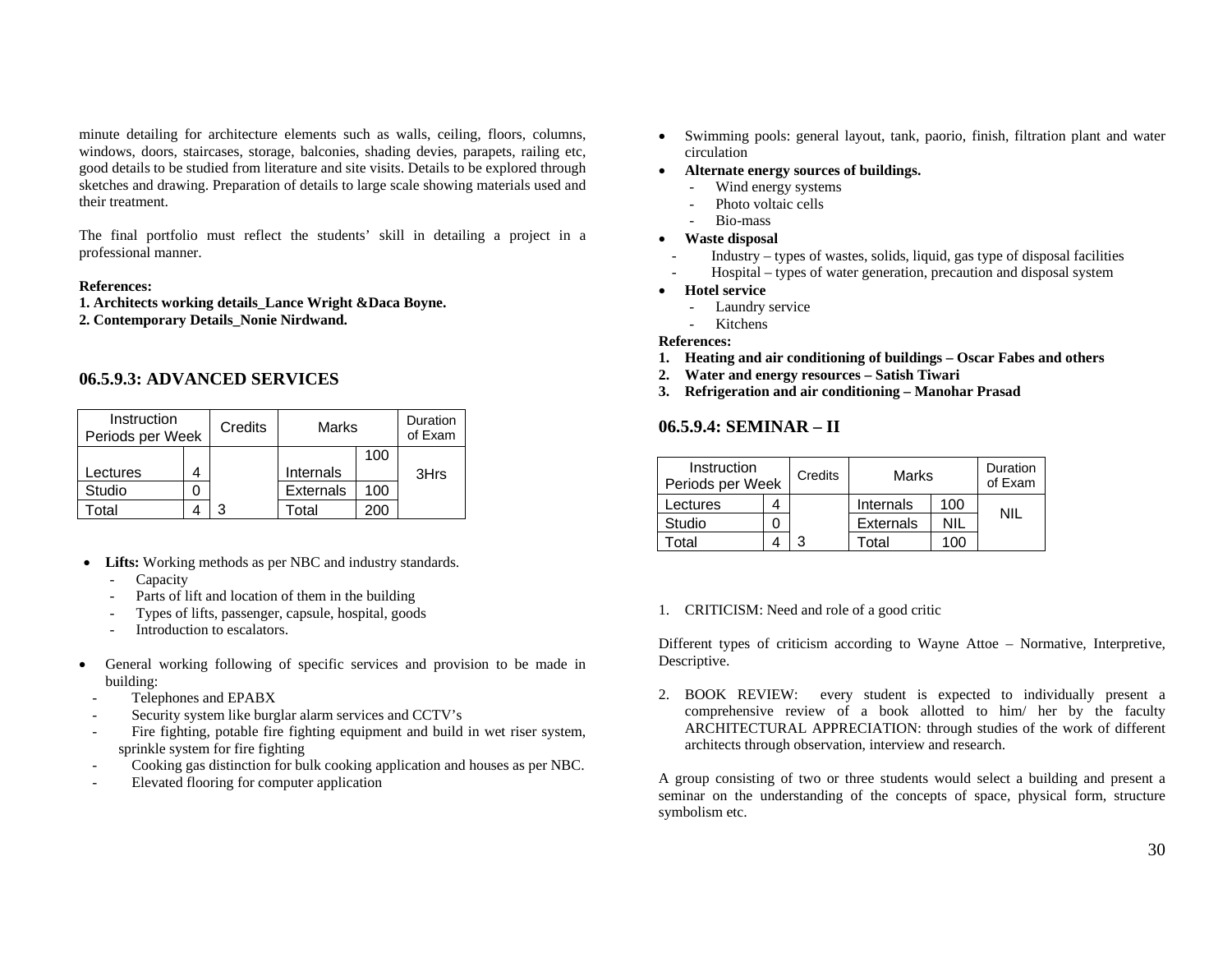3. EXPERT LECTURES: due to changes in social, economic and technological variables, a number of areas of interest keep emerging from time to time in the field of architecture. To equip students with some knowledge in such areas of interest, lectures may be arranged based on the expertise available in the field.

#### **REFERENCES**

- **1. Modern architecture: a critical history Kenneth Frampton**
- **2. Complexity and contradiction in architecture Robert Venturi**
- **3. Space, time and architecture the growth of a new tradition Sigfred Giedion.**

#### **06.5.9.5: DESIGN WORKSHOP-II**

| <b>Instruction Periods</b><br>per Week | Credits | Marks            |     | Duration<br>of Exam |
|----------------------------------------|---------|------------------|-----|---------------------|
| Lectures                               |         | Internals        | 100 | VIVA                |
| Studio                                 |         | <b>Externals</b> |     | VOCE                |
| otal <sup>-</sup>                      |         | ⊺otal            | 100 |                     |

This course is designed to introduce and expose students to those special topics/themes, which require interaction with an expert in a focused way.

The main objective of this course is to enhance learning through a combination of lectures, demonstration and interactive practical exercise sessions.

The choice of the topic for the workshop will depend on the resource persons available.

Necessary theory background on the subject will be given to the students in the beginning. The students are required to involve themselves on a design focused on a specific theme for duration of one week to ten days. The students will produce outputs in the format as decided by the resource persons conducting the workshop; for assessment.

Suggested topics:

- •Climate Responsive Architecture
- •Alternative Technologies
- •Furniture Design
- $\bullet$ Intelligent Architecture
- •Disaster Resistant Architecture

Viva Voce: **Student should field book and they should attend a practical Exam and Viva voce conducted by both an external and an internal examiner**

## **06.5.9.6: ELECTIVE – II**

| Instruction<br>Periods per Week |   | Credits | Marks            |     | Duration<br>of Exam |
|---------------------------------|---|---------|------------------|-----|---------------------|
|                                 |   |         | 100              |     |                     |
| Lectures                        |   |         | Internals        |     | 5 Hrs               |
| Studio                          | 3 |         | <b>Externals</b> | 100 |                     |
| otal                            |   |         | Total            | 200 |                     |

## **1.COMPUTER APPLICATIONS IN ARCHITECTURE**

1. Computer as a drafting tool: Productivity tools in CAD, organization of layers for working drawings, use of blocks and symboles\_hatch patterns. Dimensioning systems Extracting of areas from drawings, concept of paper space plotting the drawings.

2. Computer as a designtool: Repetition of forms\_mirroring, coping, and array etc. calculation of areas, volumes.

 \_ Computer as visualization tool: 3D modeling, rendering, and animation\_for basic building forms of block models.

#### • **Customizing of CAD Software:**

Creating and using templates, blocks, symbols and using them in architectural drawings.

- Managements of large drawing files.
- Working in a network environment-Security systems-converting drawing files into Internet compatible files.

#### •**Allied applications:**

- Use of spreadsheet and for various architectural calculations-estimation, area calculations, project reports, scenarios, and accent etc-preparations of templates for regular repetitive functions.
- Working with word-processing software creating and using templates for regular Office Communication-letters, reports documents etc.
- Database management software creating and using database for materials, workers, drawings, clients etc.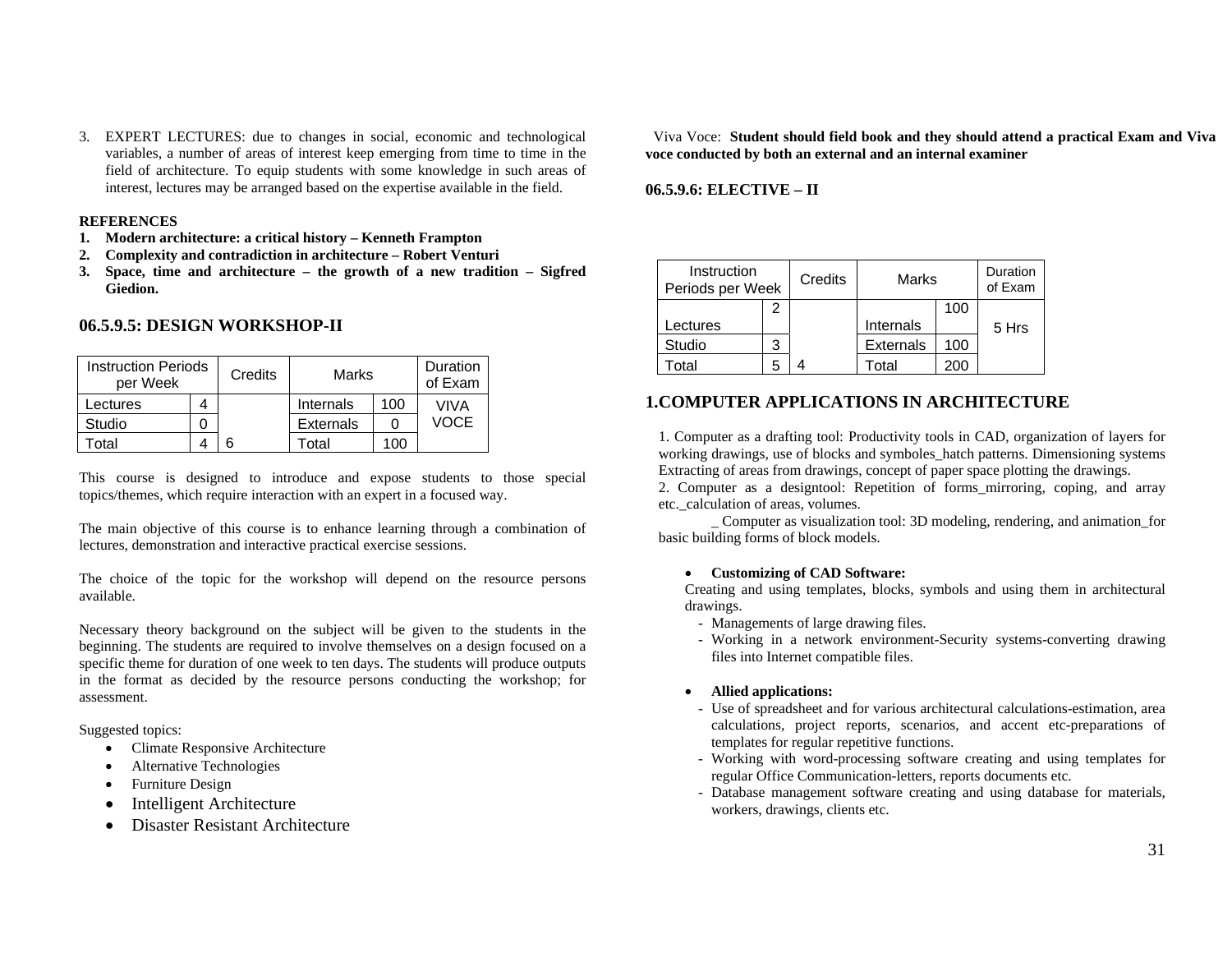#### • **Presentation Drawings:**

Preparation of Presentations for large gatherings, corporate clients-using CAD drawings, pictures, 3D images, text etc.

#### **Reference:**

- **1. Engineering drawing with Auto CAD 2000-T. Teyapoovan**
- **2. Inside Auto CAD-daniel Rather and Habert rice.**
- **3. Marter in Auto CAD2000-George omura.**
- **4. Windows 98 one-step at a time-BRIAN Underdahl.**
- **5. Virtual Architecture-Giulian Zampi, Conway Lloyd Morgan.**

#### **2.HOUSING**

Review of different forms of housing globally-particularly with reference to the third world countries.

Review of housing standards and norms. Brief acquaintance with some strategies such as upgrading existing shelter, stimulating private-sector production, developing building materials and alternative technologies, improving architectural design, protecting inner city renters land sharing, resettlement etc. case studies of public and private sector housing.

Review of rural housing schemes and the use of indigenous building materials.

Infrastructure Layout: Layout in housing areas design of housing layout for different income groups.

#### **References:**

- **1. Slums and Urbanisation by A.R.Desai & S. Devadas Pillai, publishers-Popular Prakashan Private Limited.**
- **2. Reading Material on Housing-ITPI.**
- **3. Architecture of self-help communities.**

## **3. URBAN DESIGN**

Discussion on architecture/Urban design/town. Planning Interface Urban Morphology and Elements of Urban Design.

Physical determinants during ancient, medieval and modern periods in India and abroad.

Forms of classical cities, medieval towns, neoclassic cities, and industrial towns.

Characteristics of settlements built by Muslim and Hindu rulers. Changing structure of urban scope due to variation in life style through ages: sectors, blocks, streets, squares, houses and gardens.

Colonial inheritance, growth of port towns as primate cities, civic lines, cantonments, railways, resort towns and Design of New Delhi.

Modern movements in city design such as 'city-beautiful, Garden city utopian and model towns in the west.

Role of planning agencies such as Development Authorities, Urban Arts Commission in the design of cities.

Influence of city development policies namely Master plans, Zoning regulations, Transportation, and Resource allocation on urban design.

Built form and space requirements in different: Land-uses-Residential, offices, commercial, industrial and recreational activities.

Nature of Urban design projects in private and public developments.

Elements of utility services in the cityscape.

Patterns of subdivision and land-development. Role of private real-estate activity in urbanscape.

Urban conservation and its role in urban design. Past and present trends in conservation, techniques of conservation and role of architectural control in conservation of historical styles.

#### **References:**

- **1. City in History, Its origin transformation & its prospectus-Mimford, Lewis.**
- **2. Design of Cities-Bacon, Edmund.**
- **3. History of the City-Benevolo, Leonard.**
- **4. Urban Space-Rob Krier**
- **5. Urban Design, The Architecture of Towns, & Cities-Spreiregn, Paul.**
- **6.Urban Design Street & Square-Moughtin, Cliff**
- **7.Urban Design Ornament & Deocotation-Moughtin, Cliff**
- **8. Urban Design Green Dimensions-Moughtin, Cliff.**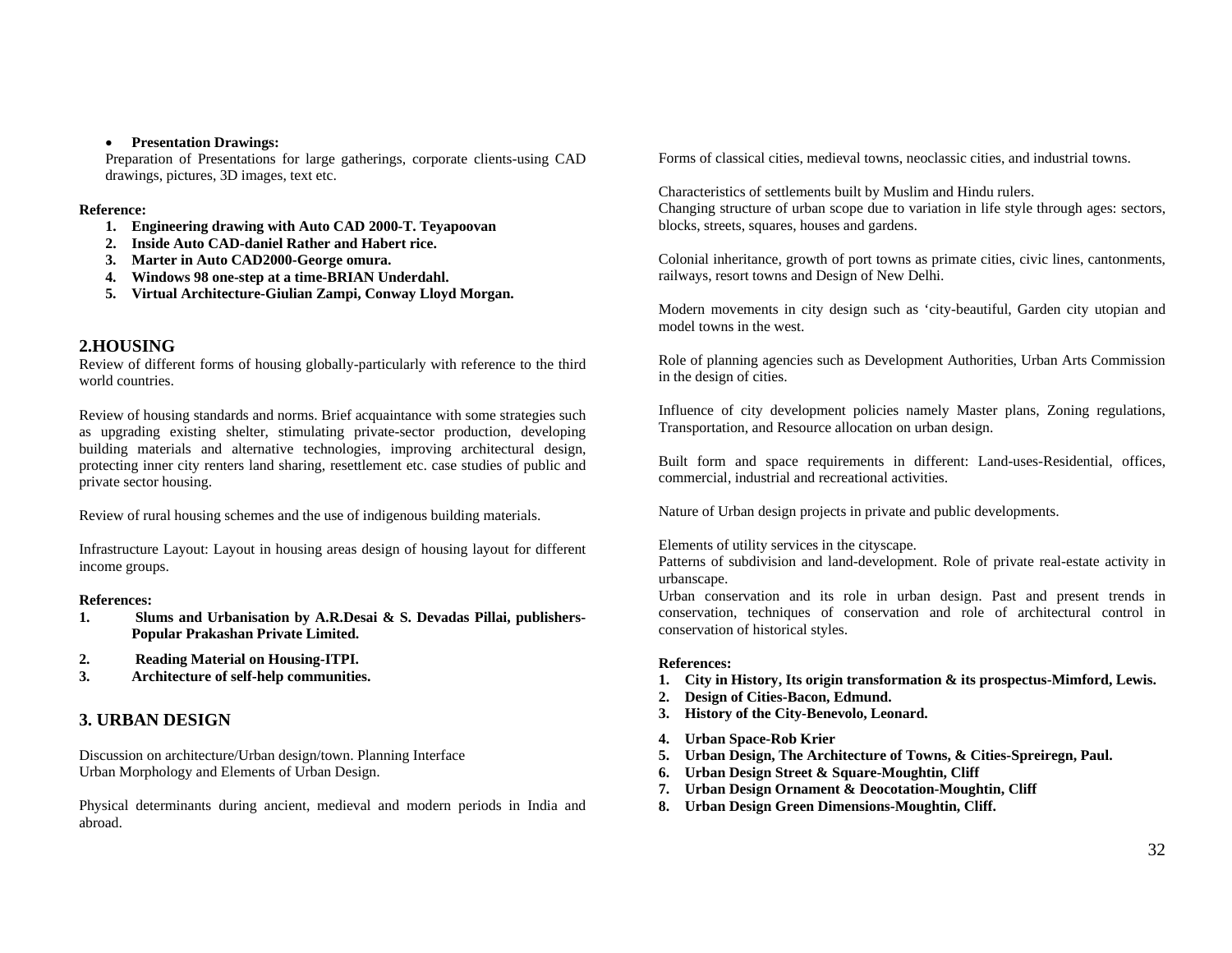## **4. DISASTER RESISTANT BUILDINGS**

- • Types of disasters; Man-made: disasters, hazards caused by world climate change.
- Characteristics of particular hazards and disasters: earthquakes, cyclones, floods, environmental accidents, and other disasters.
- •Assessment for different disaster types:
- • Case Studies: Projects implemented general description of projects carried out in India following natural disasters. Disaster resistant buildings & measures. Recent developments. Case studies in the rest of the World-Bangladesh, Elsalrador,

#### **References:**

- **1. Building Configuration and Seismic Design-Christopher Arhold & others.**
- **2. Structural failures in Residential Buildings-Frich Schild & Others.**
- **3. Hanbook of Planning security oPlanning & Design-Peter S. Hopf.**

## **5.PREFABRICATED CONSTRUCTION**

Introduction to prefabricated buildings. Advantages over conventional construction; offsite and onsite conditions for prefabricated constructions. Understanding of the functional, financial structural, sociological and aesthetic implications of using prefabricated system for buildings.

Various types of prefabricated elements and materials. Modular co-ordinations.

Tolerances and finishes. Joints and connections in prefabricated constructions.

Manufacture, storage and transpiration of precast elements. Equipment for handling, assembly of precast elements for prefabricated buildings.

Study of known examples of prefabricated industrial housing in India and rest of the world with focus on various forms of solutions.

#### **References:**

**1. Low cost housing for developing Countries-Proceedings of the international** 

**Conferences.** 

- **2. Funicular shell roof, Design and Construction of Concrete Steel roof-Ramaswamy G.S.**
- **3. Guide for Requirements of Low Income Housing-IS\_8888 (Indian standards Institution).**

## **06.5.9.6: STRUCTURES THESIS**

| Instruction<br>Periods per Week | Credits | Marks            |     | Duration<br>of Exam |
|---------------------------------|---------|------------------|-----|---------------------|
| Lectures                        |         | Internals        | 50  | VIVA                |
| Studio                          |         | <b>Externals</b> | 50  | VOCE                |
| otal                            |         | Total            | 100 |                     |

Each group of minimum of 3 students in each is required to detail out a structural design projects mentioned below independently by taking framed structure of a small residence.

- 1. Structural design project in R.C.C including design calculations and structural drawing complete.
- 2. Structural design project in steel including design calculation complete.

**Viva Voce:** Student should submit a thesis book and they should attend a practical Exam and Viva voce conducted by both an external and an internal examiner.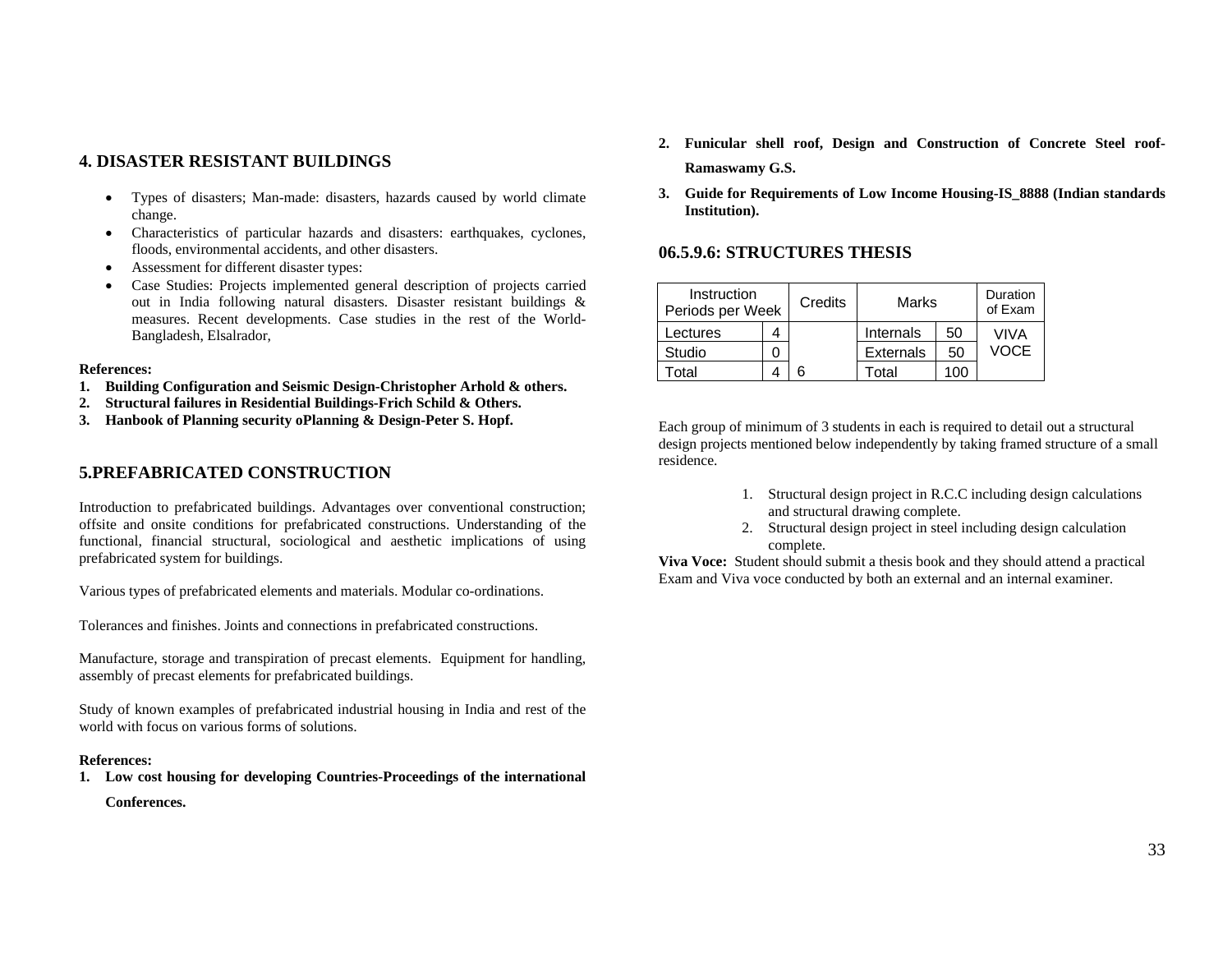## **FIFTH YEAR, 2nd SEMESTER**

## **06.5.10.1: DESIGN THESIS**

| <b>Instruction Periods</b><br>per Week |    | credits | marks            |     | Duration<br>of Exam |
|----------------------------------------|----|---------|------------------|-----|---------------------|
| Lectures                               | 30 |         | Internals        | 100 |                     |
| Studio                                 |    |         | <b>Externals</b> | 100 | 5 Hrs               |
| otal                                   | 30 | 30      | ัดtal            | 200 |                     |

Each student is expected to prepare a design thesis based on the preliminary work under taken in the Architectural Design sixth Studio under a department approved guide/adviser.

The thesis should be a design-oriented project approved by the department. The thesis should reflect the knowledge gained from the entire course under taken by the student in all the previous semesters. The topic should be preferably related to the students' elective stream.

The particulars of schedule, content, presentation, formal, etc., as decided by the department time to time, shall be strictly followed.

At the end of the semester, each student is expected to submit all original drawings prepared as per the departments specifications, three copies of the report in the specified format and a modern should be submitted to the department after obtaining the approval of the respective guide/adviser.

The department shall schedule the final viva\_voce, at its convenience, only after the thesis submission by a student**.** 

**Viva Voce**: **Student should submit a thesis book and they should attend a practical Exam and Viva voce conducted by both an external and an internal examiner** 

## **06.5.9.2: PROFESSIONAL PRACTICE AND LEGISLATION**

| Instruction<br>Periods per Week |  | Credits | <b>Marks</b>     |     | Duration<br>of Exam |
|---------------------------------|--|---------|------------------|-----|---------------------|
|                                 |  |         |                  | 100 |                     |
| Lectures                        |  |         | Internals        |     | 5 Hrs               |
| Studio                          |  |         | <b>Externals</b> | 100 |                     |
| otal                            |  |         | Total            | 200 |                     |

Role of architect in society; architectural profession as compared to others professions; difference between profession and Mode/business; architect's registration, COA, and other organisations related to architectural profession.

Architects approach to works; ways of getting works; types of works, works partly executed by other architect; various precautions to be taken before taking up the work; conditions of engagement between the architect and client; commencement of work.

Architect's duties; drawing to be prepared; architects relation with other parties connected with works such asclient, contractor, quantity, subcontractors, consultants, municipal and public authorities.

Code professional conduct; COA rules; Scale of charges; units and mode of measurements clerk of work and his duties; inspection of work during construction; certificate of payment to contractor; skills of quantities; schedule of rates, tenders; public, limited and negotiated tender documents and allied formalities.

Contracts; types of contracts such as item rate, labour, lumpsum, cost plus percentage, demolition etc.

General principles of Indian contract Act; Building contracts generally, conditions and forms of contract, study of standard contract of the Indian Institute of Architects.

Administration of contract. Principle of Arbitration, Indian Arbitration act 1940,powers and duties of arbitrators, revoking authority; umpire, award.

Easement: definition; various types of easements; document and servant owners essential conditions for enjoyment of easement; fire insurance's definition, cover note; insurance for new work and additions; insurable value of property, claim for damage due to fire.

Preliminary knowledge of transfer of property Act; registration, stamp duty; under registration & govt. Power.Incometax, wealth land acquisition Acts; general information about land

Acquisition procedures.

Accidents during progress of work and after completion, damage to persons and properties affected; scope of torts Act and workmen's compensation Act with regards to the affected persons and properties;

Consumer protection Act and related acts on Architects.

Practice Architects Act 1972; Professional Practice Regulation and architectural education regulations under the Architects Act.

Types of officers for architectural practice; staff structure; filing of records; correspondence and drawings maintains of accounts; presentations in meetings, recording minutes of meeting. A small report to be prepared by each student after visiting an architect's office.

 Role of consultants and coordination between different consolations on a big project. Study building by laws to unable to design and prepare drawings for submission to concerned bodies.